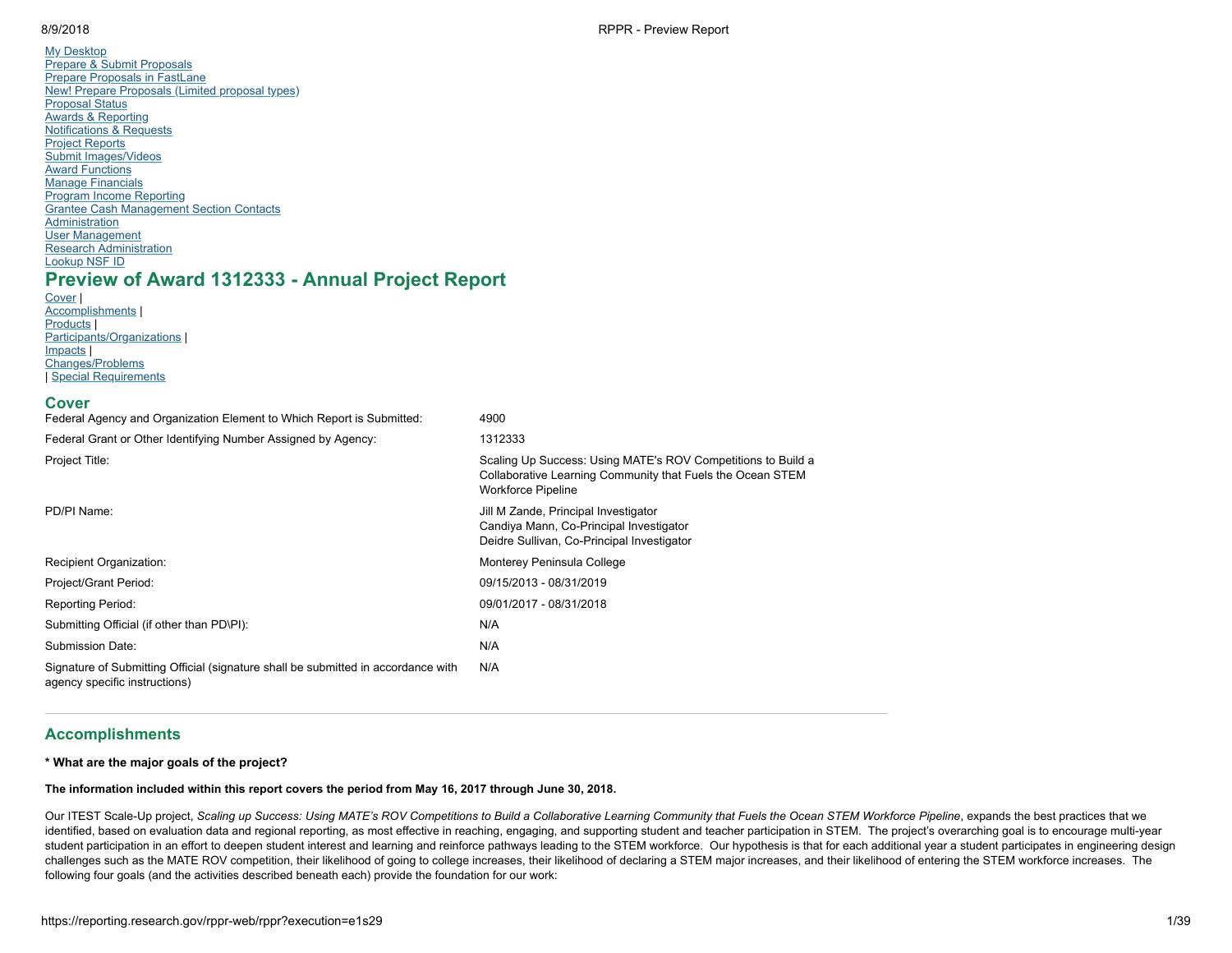#### 8/9/2018 RPPR - Preview Report

1. Increase middle and high school students' interest in STEM and STEM careers as well as their knowledge of STEM and understanding of how science and engineering work together to solve real-world problems.

1a. Add a SCOUT+ competition class so students can gradually step up their knowledge and skills.

- 1b. Create a support system for students who move on to the next grade and find there are no robotics activities.
- 1c. Provide opportunities for students to interact with working professionals as well as student mentors to support their learning and provide examples of STEM careers.

1d. Document and share inspirational stories of successful students and working professionals to help students visualize themselves in pathways to STEM careers.

- 2. Provide teachers with professional development, instructional resources, and mentors to support and sustain the delivery of STEM learning experiences and career information.
- 2a. Develop a continuum of curriculum that is tied to the Next Generation Science Standards (NGSS) and includes online complementary resources.

2b. Develop a progression of ROV "kits" that complement the curriculum.

- 2c. Designate regional teacher "leaders."
- 2d. Offer week-long professional development workshops focused on the curriculum and kits.
- 2e. Offer regional professional development and student-focused workshops.
- 2f. Increase preparedness of near-to-peer student and industry mentors.
- 3. Increase parental involvement in order to support and encourage students to pursue STEM education and careers.
- 3a. Create an online parents' resource center and listserve.
- 3b. Form regional parental advisory committees that provide feedback and advice.
- 4. Track students longitudinally to document how participation impacts their education and career path.
- 4a. Improve our current student tracking system.

Major Activities:

4b. Use the videos described under Goal 1d to document student education and career pathways.

The evaluation report for this grant year is included within the supplemental documents.

## **\* What was accomplished under these goals (you must provide information for at least one of the 4 categories below)?**

**1a. Add a NAVIGATOR (SCOUT+) competition class.** Fourteen of the 21 U.S.-based (includes Puerto Rico and Guam) regional competition programs received ITEST funding this year: Carolina, Coastal Carolina, Florida, the Great Lakes, the Mid-Atlantic, Monterey, New England, Northern Gulf Coast, Ohio, Oregon, Pennsylvania, Shedd Midwest, Southeast, and Wisconsin. Nine of those regionals offered a NAVIGATOR class; eight definitely plan to offer it again next year. The remaining five regionals reported that they did not (and do not plan to) offer it because currently there is no demand.

**1b. Create a support system for students.** Students and parents looking to start or continue with the ROV competition were connected with the following resources: 1) the regional coordinator nearest them; 2) the new "Getting Started with MATE Underwater Robotics" section of the MATE web site; 3) MATE's bank of online instructional materials, including building instructions, curriculum modules, how-to videos, and technical reports from previous competitions; 4) the MATE store for access to ROV kits, practice boards, and more; 5) the mission fly-throughs and safety inspection tutorials; and 6) access to MATE's online forums, which include a technical help and competition FAQs board. Again this year we conducted Facebook Live events where we walked viewers through the mission props for each competition class and allowed them to ask questions along the way. We also gave regional winning teams a look at "what to expect in Federal Way." These were popular with teams as well as regional coordinators; a number of them noted this within their ITEST regional reports. While no formal survey was conducted this year to assess user satisfaction and usage of the online resources, comments shared via postcompetition surveys indicate that parents found the resources to be helpful. (See the Year 5 Evaluation Report for further details.)

**1c. Provide opportunities for students to interact with mentors.** All 14 regionals that participated in ITEST reported connecting teams with mentors. The mentors were industry professionals; high school, community college, university, or graduate students; or teams mentoring other teams. Regionals facilitated connections in creative ways; for example, several hosted competition season "kick-off" events that included veteran judges. Another uses a "Virtual Engineer Mentor" unit to match teams with engineers in an online environment. Another engaged returning competition students and teachers to mentor teachers starting new teams. All 14 regionals utilized industry professionals as mentors, judges, or technical support during the competition events.

**2b. Develop a progression of ROV kits.** We continued to improve the four ROV kits that support a progression of learning: 1) AngelFish (REV 3) (simple electronics); 2) PufferFish (REV 7) (simple-intermediate electronics); 3) TriggerFish (REV 3) (intermediate electronics runs in analog); and 4) Barracuda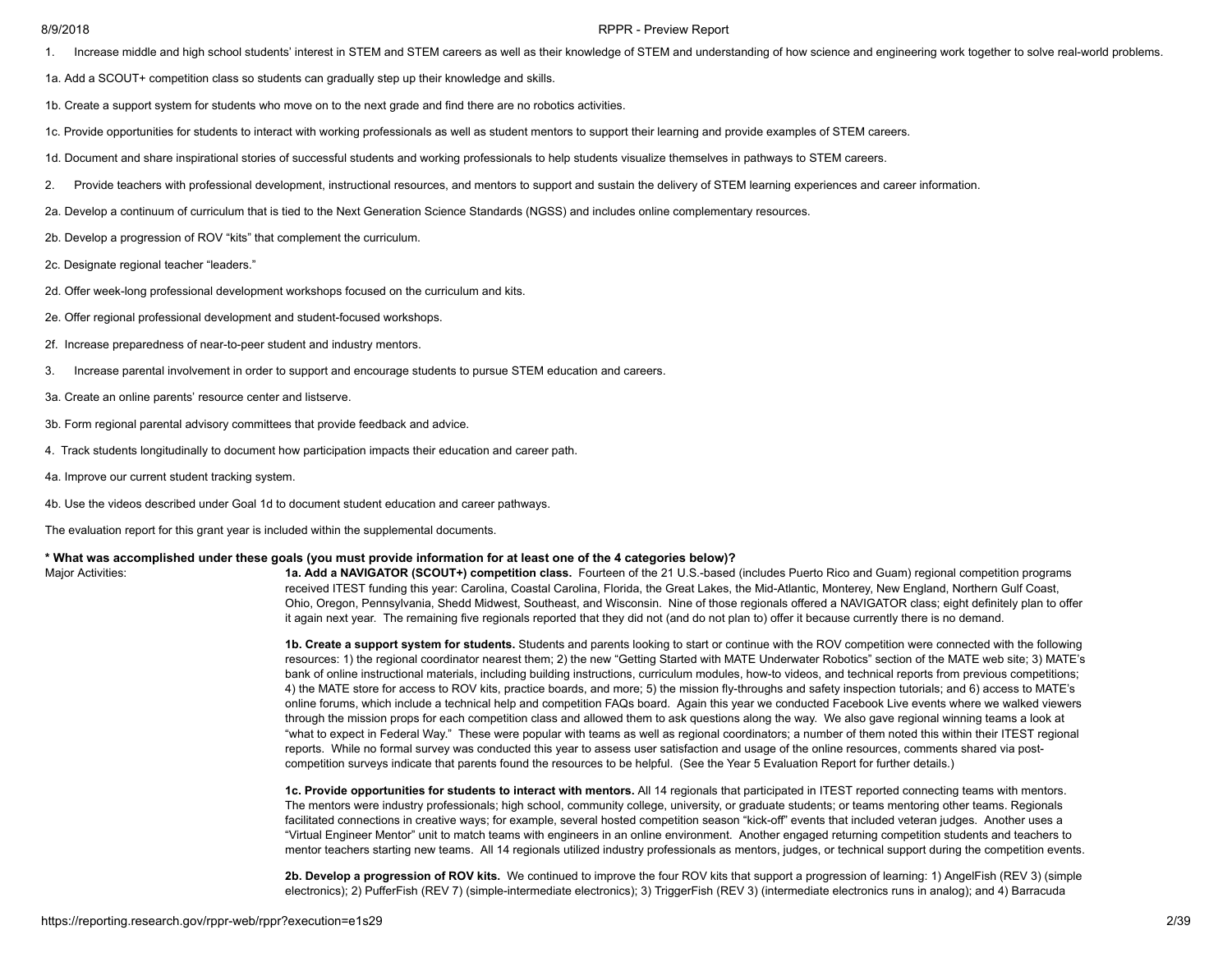#### 8/9/2018 RPPR - Preview Report

(REV 1) (Runs in Digital with microcontrollers (intermediate electronics with computer programming). In 2017, the TriggerFish underwent a major redesign. The new design moves all of the components to one printed circuit board (PCB) for a more compact and streamlined appearance. Everything is now housed in a durable watertight control box with a detachable tether. We also increased the ruggedness of the design to aid in reusability.

The new Barracuda has Bluetooth capabilities and two relay switches and can be controlled via a smart phone (if desired) and the relay switches allow for the addition of more advanced tools such as robotic arms. The TriggerFish REV 3 can easily be upgraded to the Barracuda by replacing the PCB and adding additional components; again, the kit was designed with the progression of learning in mind.

A description of these ROV kits can be found here www.marinetech.org/store/. The new designs will be posted to the site as they become available for purchase.

We provided (at no cost) 166 ROV kits along with lab packs, textbooks, and power supplies and building supplies to the 17 regionals that participated in ITEST activities in Year 5 to support their teacher workshops and student outreach. In addition to the kits provided through ITEST, we sold 913 ROV kits and 283 textbooks this past year (7/1/18 to 6/30/18). Three hundred and forty-five practice circuit boards and 281 Simple Circuits Lab kits were also purchased.

A great deal of time and testing has gone into the development of our kits, not only to enhance the learning experience, but also to maximize production efficiency. We continue to update and improve these kits with new versions, but the foundational technology will continue to remain the same for the foreseeable future.

The four kits support the student learning objectives outlined in the MATE Underwater Robotics student learning outcomes document [www.marinetech.org/files/marine/files/Curriculum/PufferFish/MATE%20UWRobotics%20Learning%20Objectives\\_16.pdf](http://www.marinetech.org/files/marine/files/Curriculum/PufferFish/MATE%20UWRobotics%20Learning%20Objectives_16.pdf) . These learning objectives provide knowledge and skills in engineering design (aligned with the Next Generation of Science Standards) along with electrical, mechanical, physical science, and computer science knowledge and skills. These knowledge and skill areas are foundational to robotics and automation that are vital to every sector of the U.S. economy. The ROV design and building experience, coupled with the comprehensive competition experience, produces well-rounded students that are conversant in project management (including managing failure), teamwork, communication (oral and written), leadership, entrepreneurship, and the application of technology and science to solve real-world problems.

In addition to the ROV kits and textbooks, we offer a variety of other materials, such as camera waterproofing kits, hydraulic kits, lab packs, and replacement parts for all of our ROVs, through the SeaMATE store. In addition to the MATE competition, we also sell competition kits for in-school competitions such as the Spanish Galleon Competition Kit. This kit includes a competition manual, prop building instructions, a teacher's guide, and assessments (i.e. scoring rubrics). Not all teachers and students can or plan to participant in a MATE competition. Further, if a regional competition cannot accommodate multiple teams per school, a school runoff may be required. The Spanish Galleon kit is designed to provide a competition experience to all students, whether or not they are able or intend to attend a MATE event.

One of the major barriers to participation, outlined in the 2015 I-Corps for Learning study conducted by MATE, was lack of access to easy-to-order materials from a single vendor that would accept school purchase orders. We have devoted considerable time and effort to increasing ease of access and to scaling our store operations; we will continue to enhance the online ordering experience with better documentation, videos, and enhanced product photos.

**(1d and other Major Activities are Continued under Key Outcomes or Other Achievements)**

Specific Objectives:

Significant Results:

See **What are the major goals of the project?** above. **Over the course of Grant Year 5, our project:**

- Supported 14 regionals with ITEST funds.
- Offered a NAVIGATOR competition class in 9 regions.
- Continued progress towards creating a multi-year student support system that consists of professional development instructional resources, mentors, parents, and more. In last year's report, we redefined this goal: that the overall number of multi-year participants will increase by at least 10% each year over the duration of the grant.

From Year 1 to Year 2, the number of multi-year students increased from 1,345 to 1,537, an increase of 14%. From Year 2 to Year 3, the number of multi-year students increased from 1,537 to 2,038, an increase of 33%. From Year 3 to Year 4, the number of multi-year students increased from 2,016 to 2,118, an increase of only 5%. We did not reach our goal.

In February 2018, the registration data for Year 4 was cleaned and a new approach was taken to compiling the numbers. Comparing Year 4 to Year 5 using this new approach, the number of multi-year students decreased from 1,472 to 1,433. We did not reach our goal, but rather lost ground (3%).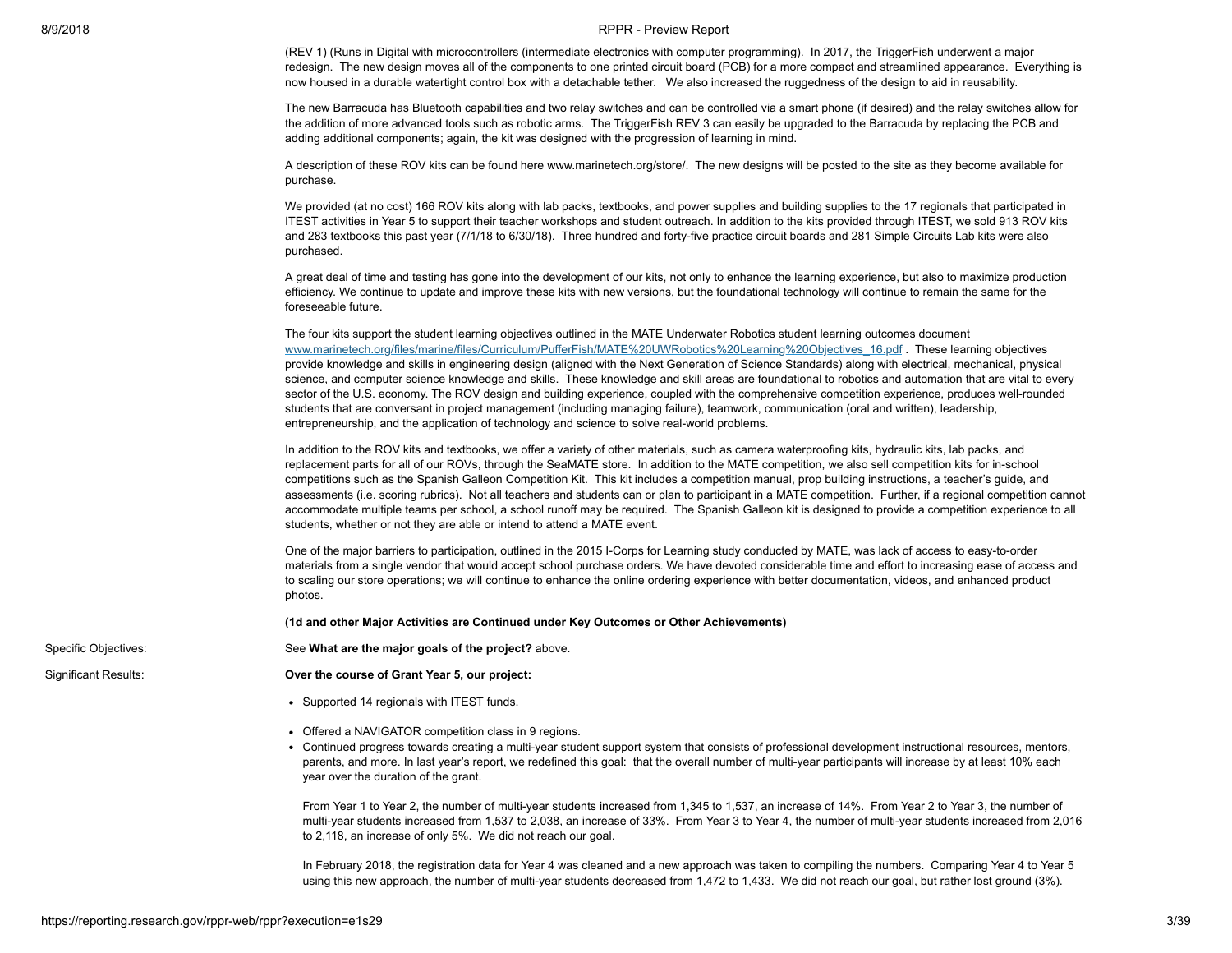Additional information, including a rationale for the decrease in numbers, is included within **Changes in approach and reason for change.**

Note: Again this year, we used registration data, rather than post-competition surveys, for these numbers because registration data is more comprehensive (i.e., more students register via the Active system than complete post-competition surveys).

- In our analysis of post-competition surveys, we did find several statistically significant differences between the first year and multi-year competition participants. For example, multi-year participants were statistically significantly more likely to report their participation in the ROV program resulted in higher levels of awareness of and interest in pursuing STEM careers, gains in interest in taking STEM courses, improvements in STEM knowledge and skills, increased 21st Century skills, and the receipt of awards, honors, and new educational and career opportunities.
- Provided students with access to student and industry mentors in all 14 regions that participated in ITEST this year.
- Produced a summary video highlighting the 2017 international ROV competition (see <https://vimeo.com/237992212>). In addition, collected footage during the 2018 international competition that is currently being compiled into a video highlighting that event.
- Offered 4 ROV kits that complement MATE instructional resources as well as other building materials and resources (e.g., soldering practice board).
- Eleven regions utilized teacher leaders as resources for coordinators and other teachers. Several of these regions had more than one teacher leader.
- Offered 1 workshop that provided 32 hours of professional development to 20 participants.
- Offered 46 regional professional development "teachers only" and 283 "teacher-student" workshops that provided an average of 12 hours of instruction to 546 teachers and 2,716 "others," which includes parents, other family members, etc. Taking into account the teachers' participation in competition events, the number of hours increases to 20+. At least 107 of those teachers implemented the ROV project as part of an in-school course or curriculum.
- Offered 127 "student only" and 283 "teacher-student" regional workshops, such as topic-specific hands-on instruction, information sessions, and pool practice days, that engaged nearly 16,000 students; 9,515 in an after school setting, 5,077 as part of a community organization or event, and 1,316 during school. More than 2,000 of those students attended regional ROV competitions.
- Provided mentors with access to information and resources to support their role in the classroom and streamline communication. In the postcompetition survey, among the teachers who indicated that a mentor came to their site (N=98), 91% percent noted that their mentors were adequately prepared to help them and their students through the ROV design and building process.
- Surveyed 397 parents attending 14 competition events and engaged 22 as members of regional advisory committees. It is estimated that more than 50 parents participated in regional professional development workshops; countless others attended community-wide events where regional partners exhibited. In addition, directed parents to our online resources, including the "Getting Started with MATE Underwater Robotics" section (see [www.marinetech.org/getting-started/\)](http://www.marinetech.org/getting-started/) and invited them to join our e-mail listserves to support their involvement and improve communication.
- 102 organizations, 297 industry professionals, and 122 others (e.g. community members) supported the grant activities. The activities were also supported by 67 high school, 24 community college, 51 university undergraduate, and 23 graduate students as well as 14 community college and 43 university faculty members. (The total number of organizations supporting the work increased dramatically (76% increase) from Year 4 to Year 5. However, the total number of individuals decreased in all categories from Year 4 to Year 5, likely due to two fewer regionals participating in ITEST this past year.)
- Benefitted from the quidance and oversight of 10 regional advisory committees (that include, industry professionals, teachers, district administrators, and a total of 22 parents, among other members).
- Ten regionals held advisory committee meetings, either in-person or via teleconference call or webinar, or collaborated with members in smaller groups in order to gather feedback to help improve and steer the future direction of their regional programs.
- Continued to use Active to collect both team and student competition registration information. Used this data, along with post-competition surveys, to help us to determine 1) how many students were involved for multiple years and 2) how their long-term participation influenced their interest in pursuing STEM courses and careers.
- Continued to improve the utility of MATE web resources and used social networking tools to increase communication and collaboration. Our media and communications specialist (hired via the MATE grant) continued to maintain a comprehensive social media strategy (FB, Twitter, Flickr, YouTube, etc.). This has resulted in increased "likes" and engagement on Facebook and Twitter (defined as the number of times people engaged with posts through likes, comments, shares, replies, retweets, etc.). For example, on July 28, 2018 the competition Facebook page had 14,752 "likes," an increase of more than 8,492 "likes" from July 27, 2017; MATE's Twitter engagement rate in June 2018 hit an all-time high of 27.85%, compared to 18.90% in June 2017.
- Maintained a live videostream during the 2018 international competition (see www.marinetech.org/live-videostream/ for video archives) and used Twitter (#MATE2018) to communicate with the public. We also livestreamed the entire awards ceremony (see our competition FB page for a recording). OpenROV and Blue Robotics supported the livestream with equipment (ROVs, underwater cameras) and personnel. (OpenROV is co-founded by former MATE competitor Eric Stackpole. In addition to Eric, the company employs other former MATE competition students, as does Blue Robotics.)
- Disseminated information about the ROV competition program via 100+ publications and more than 40 conferences, meetings, and workshops, including the National Science Teachers Association and National Marine Educators Association's annual conferences.
- Used surveys and other instruments to evaluate progress and increase effectiveness and impact.

NOTE: The final 2017 competition student survey results, which include the 2017 international competition, are included within the Year 5 **Evaluation Report.**

Key outcomes or Other achievements: **(Continued from Major Activities)**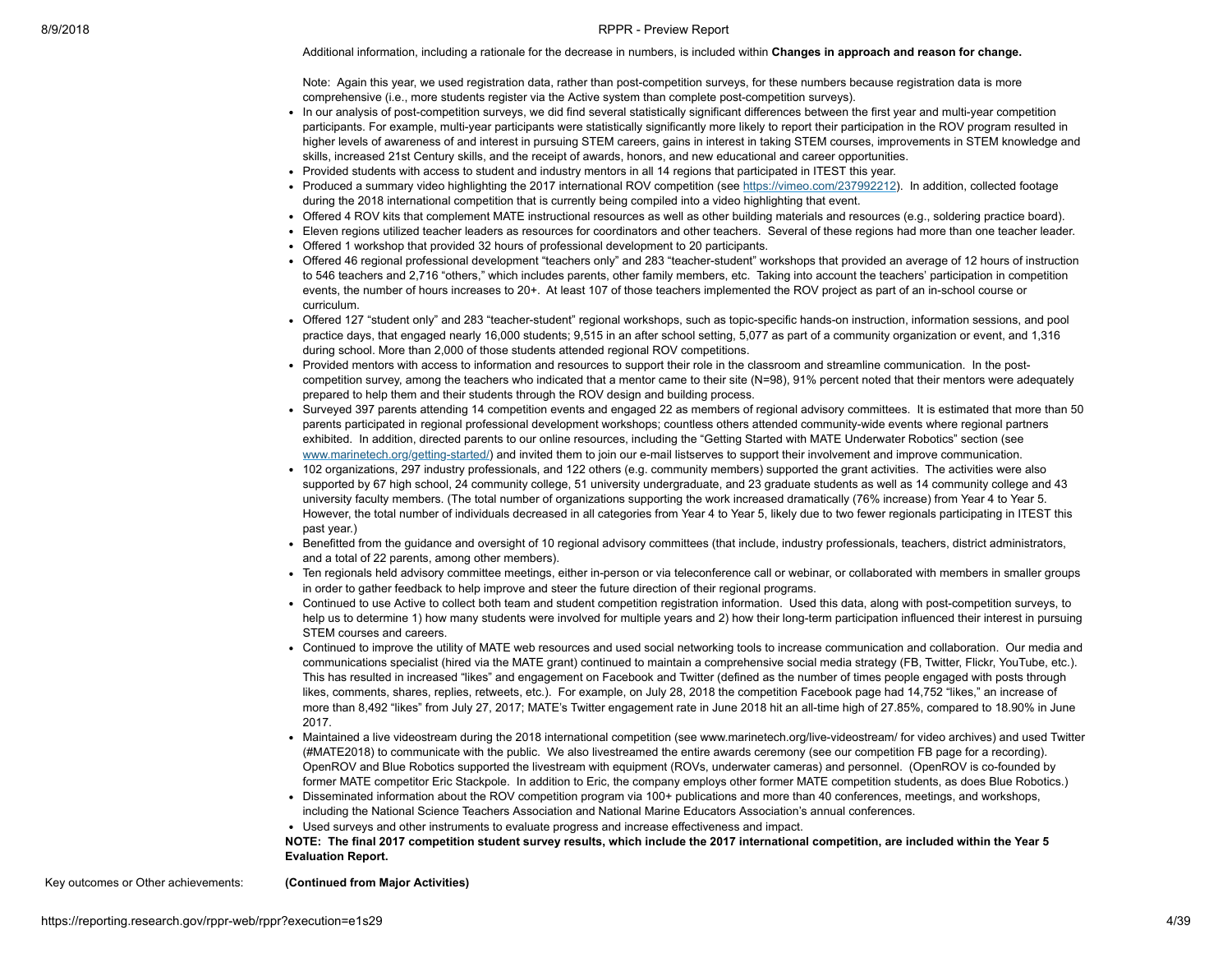#### 8/9/2018 RPPR - Preview Report

**1d. Document and share inspirational stories.** The video highlighting the 2017 MATE international competition is filled with student interviews where the students describe the impact that the competition has had on their education and careers choices (see <https://vimeo.com/237992212>).

Again in 2018, we organized a MATE competition alumni panel discussion and Q&A during the MATE international competition. This year's panel was organized and facilitated by a alumnus who currently works for Sea-Bird Scientific. Six alumni participated, answering questions from the audience, which included students, teachers, mentors, and parents. Video of the panel will soon be available here - <https://www.marinetech.org/live-videostream/>.

In addition, footage collected during the 2018 international ROV competition is currently being compiled a summary video highlighting the event. This video, as well as the recording of the alumni panel, will be released later this fall. We plan to organize another alumni panel during the 2019 international competition.

Further, we continued to disseminate a monthly electronic newsletter. Features include "Share Your MATE Journey," which highlights competition alumni student success stories. The newsletter is currently distributed to a contact database of 18,000 individuals; links to current and past issues are also posted to the MATE web site (see [www.marinetech.org/mate-newsletters/](http://www.marinetech.org/mate-newsletters/)).

#### **2a, 2d, and 2e. See What opportunities for training and professional development has the project provided?**

**2c. Designate regional teacher "leaders."** Eleven of the 14 regionals participating in ITEST had at least one local teacher leader; several had more than one. These teacher leaders led or assisted with professional development workshops and student outreach; mentored other teachers in starting ROV programs at their schools; connected teachers and students with industry and student mentors; helped teams decipher the MATE competition manuals and fielded questions about participating in the event; presented at conferences and workshops; and/or participated on regional advisory committees. We will continue to encourage regional coordinators to utilize teachers experienced with ROV design and building and the MATE competition as resources for themselves and other teachers in their regions.

**2f. Increase preparedness of student and industry mentors.** Regional coordinators continued to engage high school, undergraduate, and graduate students as well as community college and university faculty, industry professionals, and community members as mentors and volunteers at workshops and competition events. More than 640 students, faculty, industry professionals, and community members supported grant activities this year.

Through the regional coordinators, mentors also had access to the information and training modules reported in Year 1 as well as the online resources described under "**What was accomplished under these goals?" 1b**.

The results of the 2018 post-competition teacher survey speak to mentor preparedness. For 23% of the post-competition teacher survey respondents (N=331), a classroom/club mentor came to their site to help their teams. The majority of those teachers (57%) responded that the mentor helped them incorporate robotics into their course or club to 'a great extent;" (91%) indicated that their mentors were adequately prepared to help them and their students through the ROV design and building process.

**3a. Create an online parents' resource center.** The Parent Resource Center page is located within the competition section of the MATE web site (see [www.marinetech.org/parent-resource-center/\)](http://www.marinetech.org/parent-resource-center/). The resource center includes a "welcome" note targeted to parents as well as links to information and resources. It also includes links to the "Gallery" page that contains videos from the international and regional competitions. Recently added are links to information such as competition timeline and costs, student learning objectives for ROV building, and "Getting Started with MATE Underwater Robotics," a section aimed at helping newcomers navigate finding information (e.g. what kit to purchase, what competition class to enter, etc.) on the MATE web site.

A document with highlights of previous evaluation data and alumni survey results that demonstrate the positive impact of the program is also located on the resource center; a document with highlights of the 2018 evaluation data will be added in September.

**3b. Form regional parental advisory committees.** Ten of the regions participating in Year 5 ITEST have advisory committees. Nine of those include at least one parent; seven of those nine include two or more parents. In addition to parents, the advisory committees include staff of the lead organization, industry members, parents, teachers, and/or students. Ten regionals held advisory committee meetings, either in-person or via teleconference call or webinar, or collaborated with members in smaller groups in order to gather feedback to help improve and steer the future direction of their regional programs. We will continue to encourage all regional coordinators to assemble advisory committees and to utilize these committees for guidance and feedback on regional activities.

**4a. Improve our current student tracking system.** Again this year we used Active, a low-cost, commercially available system, to collect both team and student competition registration information. We used the student registration data to determine that 32% of the student registrants had competed for multiple years.

See the Year 5 Evaluation Report for further details; also see **Changes in approach and reason for change** as well as **Actual or Anticipated problems or delays and actions or plans to resolve them** for information on how we are using this data in our work with the and the National Student Clearinghouse Washington State Education Research Data Center.

**4b. Use the videos described under 1d.** See 1d above.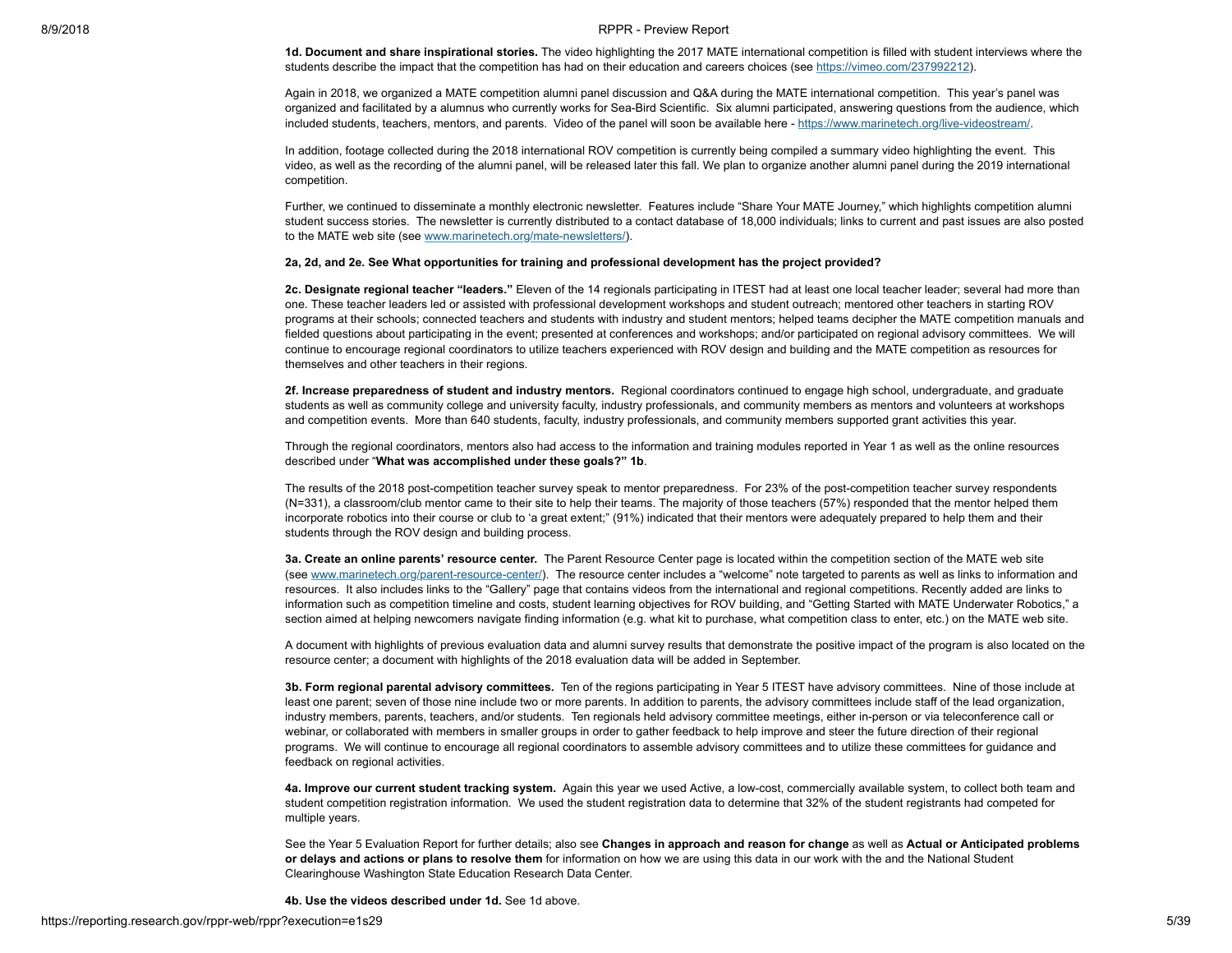## **\* What opportunities for training and professional development has the project provided?**

2a. Develop a continuum of curriculum. In 2016 we started to transition our educational resources to Google Slides for quick and easy updating. We also started using the Canvas Learning Management System for learning resource dissemination; this system provides much greater control over who is and how they are using our educational resources.

We currently have five active courses in Canvas; there is one course for each competency/ROV kit level plus the Diving into Underwater Sensors and Arduino course. In addition to better control, this system allows us to respond to participants' questions far more efficiently because it retains a log of the questions and answers within its discussion board. These courses contain presentations, handouts, quizzes and worksheets. The Canvas courses are currently available to individuals who participated in our workshops during the past 18 months; to date, 600 educators are enrolled in one or more of these courses.

2d. Offer week-long professional development workshops. The eighth annual ITEST Summer Institute, Introductory Level ROV Building: The PufferFish ROV, took place July 18-21, 2017 at the University of Arizona, Tuscon. This institute introduced 20 participants to the PufferFish ROV control system. Participants learned the fundamentals of engineering design, project management, and ROV building and experienced a variety of hands-on science, technology, and engineering activities that can be integrated into a class or afterschool activity to reinforce foundational knowledge and skills. Along with MATE staff, one engineer co-taught the institu to ensure that best engineering design practices were applied to all building activities; the instruction followed the format of the NGSS for engineering design. Instructional materials from this institute can be requested password for a Canvas login to the course. One hundred percent of the teachers rated the workshop as one of the best they ever attended.

We offered the online workshop Diving into Underwater Sensors and Arduino for the third year. Twenty-six participants are enrolled in this 30-hour course that covers the hardware and software development environments for sensor interface and programming. After learning the basics of Arduino programming, the participants build and collect digital data from six sensors commonly used in the underwater environment. See [www.marinetech.org/files/marine/files/Workshops/Diving%20into%20Sensors%20Course%20Outline.pdf](http://www.marinetech.org/files/marine/files/Workshops/Diving%20into%20Sensors%20Course%20Outline.pdf) for the course outline.

The goal of sensors course is to provide a foundation for the hardware and software required to migrate to the Barracuda ROV. This course was inspired and designed based upon feedback from workshop participants on new skills and information they would like to learn from both our ITEST and ATE grant-funded work. This course is funded, in part, with program income generated from SeaMATE store sales.

2e. Offer regional workshops. Forty-six "teacher-only" professional development workshops and 283 "teacher-student" workshops were offered to a total of 546 teachers and 2,716 "others," which includes parents, other family members, and community members, for example. The following is a breakdown by grade level:

Grade 3-5: 108; Grade 6-8: 222; Grade 9-12: 166; postsecondary: 6; Informal educators: 44; Other: 2,716

The workshops ranged from 1/2-day ROV design and building activities (where the focus was on frame design, motor placement, and buoyancy) to multi-day events (where the focus was building control boxes). The number of hours of instruction for each teacher ranged from 2½ to 37; the average was 12. The workshops were offered during school, after school, on weekends, in the evening, and/or during the summer.

One hundred twenty-seven "student only" and 283 "teacher-student" workshops were offered to 16,000 students. Of these students, 9,515 were impacted in an after school setting, while 5,077 and 1,316 were impacted as part of a community organization/event or during school, respectively. The following is a breakdown by grade level:

Grade 3-5: 1,017; Grade 6-8: 9,382; Grade 9-12: 1,348; postsecondary: 84; Other (e.g. home school not defined by grade level or community event where grade levels are not known): 4,179

(NOTE: Some students were reported in more than one category.)

The workshops covered topics from basic ROV design and building to simple electronics and AngelFish and PufferFish ROV kit assembly. Information and competition season "kick-off" sessions, pool practice days, "entrepreneurial showcases," and "demo nights," among others, were also offered. The number of individual student contact hours ranged from 1½ to 40; the average was 11.

All 14 regions that participated in ITEST reported that they used MATE's ROV kits in their workshops; all of these regions reported that the kits were helpful. Seven regions reported that they used the Canvas online course management system; 13 used the instructions for kit assembly. Several regionals made suggestions for improving the kits and the layout and accessibility of the curriculum; we will review and discuss those suggestions during the September 2018 regional coordinators' meeting, and make the necessary improvements. Ten regions reported that they used the practice boards, 8 used the simple circuits kits, and 4 used the new Spanish Galleon mini-competition kit. Six indicated that they used the MATE textbook as a resource for themselves and their teachers.

Positive feedback from regional coordinators about the support they received from MATE included:

[The] videos are well done, succinct, and were readily available resources that shortened the classroom lesson preparation for educators. - Pennsylvania regional coordinator

We use the practice boards and simple circuit kits with our BCC STEM Club students as a fun and interactive activity to draw in new students. - New England regional coordinator

#### **\* How have the results been disseminated to communities of interest?**

Between the MATE Center, its regional partners, and ROV competition participants, well over 100 abstracts, journal papers, newspaper articles, web sites, television news stories, and other publications featured ITEST grant activities. Examples of these are included within the products section of this report.

In addition, between the MATE Center and its regional partners, information about the ITEST project was presented at more than 40 conferences, meetings, community events, workshops, and other events. These included the following:

- National Marine Educators Conference, June 25-29, 2017, Charleston, SC.

- SAWDC Worlds of Opportunity, September 20-21, 2017, Mobile, AL.

https://reporting.research.gov/rppr-web/rppr?execution=e1s29 6/39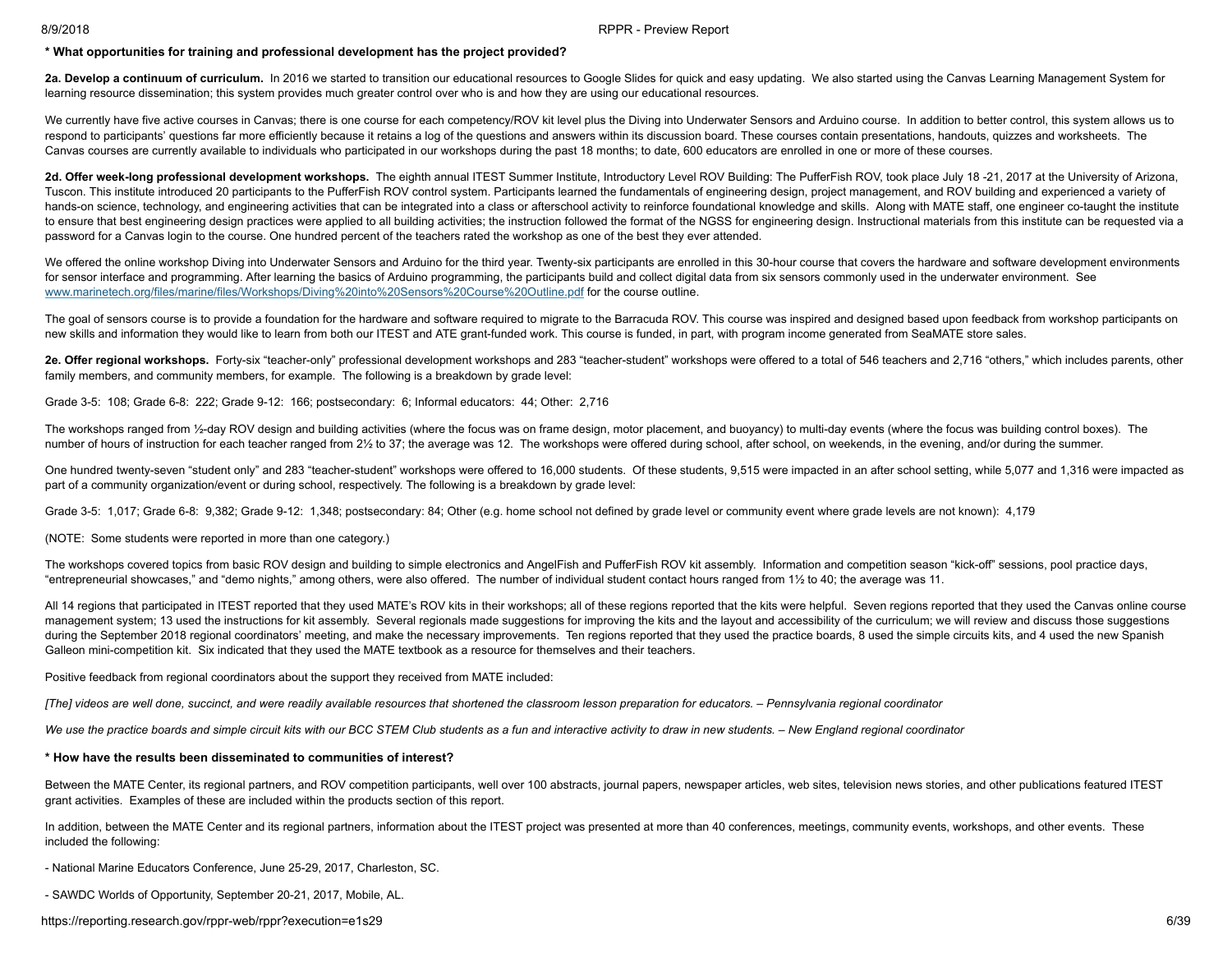- Connecticut Boy Scout Jamboree, October 7, 2017, CT.
- Skidaway Institute of Oceanography Marine Science Day, October 14, 2017, Savannah, GA.
- North Carolina Science Teachers Association Conference, October 19-20, 2017, Greensboro, NC.
- Virginia Association of Science Teachers Annual Conference, November 16-18, 2017, Roanoke, VA.
- Society of Manufacturing Engineers, February 24, 2018, Cherry Hill, NJ

- Underwater Intervention Conference and Exhibition, organized by the Marine Technology Society's ROV Committee and the Association of Diving Contractors International and held February 6-8, 2018 in New Orleans, LA.

- 2018 MAKER X, April 28, 2018, Columbus, OH.

- Newport News Public Schools STEM Community Day, June 2, 2018, Newport News, VA.

See also **Significant results** for information about our use of social media.

### **\* What do you plan to do during the next reporting period to accomplish the goals?**

### During the next reporting period that will cover July 1, 2018 through our one-year, no-cost extension we will:

- Hold a regional coordinators meeting September 12-13, 2018 to build community and increase regional fidelity, share best practices and lessons learned, and more.
- Continue to add a NAVIGATOR competition class to regionals, based on the regional demand and feedback from stakeholders.
- Continue to provide students with access to student and industry mentors who are prepared to support learning and provide career guidance.
- Document student success stories via video (interviews during the competition) and use these stories for evaluation purposes.
- Continue to disseminate and make the PufferFish Summer Institute curriculum available via the Canvas content management system to educators and regional partners.
- Continue to improve our ROV kits, curriculum, and instructional materials.
- Continue to encourage MATE regionals to identify and utilize regional teacher leaders to function as resources for coordinators and other teachers.
- Report on the final professional development workshop (PufferFish Summer Institute) supported by ITEST that took place in July 2018.
- Report on any regional professional development workshops supported by ITEST that take place during our one-year, no-cost extension.
- Report on any regional workshops, such as topic-specific hands-on instruction, information sessions, and pool practice days, supported by ITEST that take place during our one-year, no-cost extension.
- Continue to engage parents in our activities and on advisory committees.
- Continue to encourage regionals to create and meet with regional advisory committees to provide guidance and oversight.
- Continue to use the student competition registration system in conjunction with the post-competition surveys to determine 1) how many students are involved for multiple years and 2) how their long-term participation influences their interest in pursuing STEM courses and careers.
- Administer a survey of MATE competition alumni to measure the impact of the competition on their education and careers. This will be our second survey of alumni; the first survey was launched in June 2015.
- Continue to use social networking tools to increase communication and collaboration.
- Use surveys and other instruments to evaluate progress.

Please also see the Major Activities, Key Outcomes or Other achievements, and the What opportunities for training and professional development has the project provided? sections.

#### **Supporting Files**

| Filename                                               | <b>Description</b>                         | Uploaded By | Uploaded On |
|--------------------------------------------------------|--------------------------------------------|-------------|-------------|
| ITEST 2017-2018 Evaluation Report 2018-08-09 Final.pdf | ITEST Year 5 (2017-2018) Evaluation Report | Jill Zande  | 08/09/2018  |
|                                                        |                                            |             |             |

# <span id="page-6-0"></span>**Products**

#### **Books**

NOAA Community (2017). NOAA Education Accomplishments Report ADVANCING NOAA'S MISSION THROUGH EDUCATION Status = PUBLISHED; Acknowledgment of Federal Support = Yes ; OTHER:

**Book Chapters**

## **Inventions**

# **Journals or Juried Conference Papers**

Connor Tingley, George Serwin, Rohan Tull, Jenya Kirsch Posner, Celvi Lisy, Lily Bresee, Keaton Viadro, and Chip Morimoto (2018). Turning an International Competition into a Valuable Learning Experience. *Journal*. . Status = PUBLISHED; Acknowledgment of Federal Support = Yes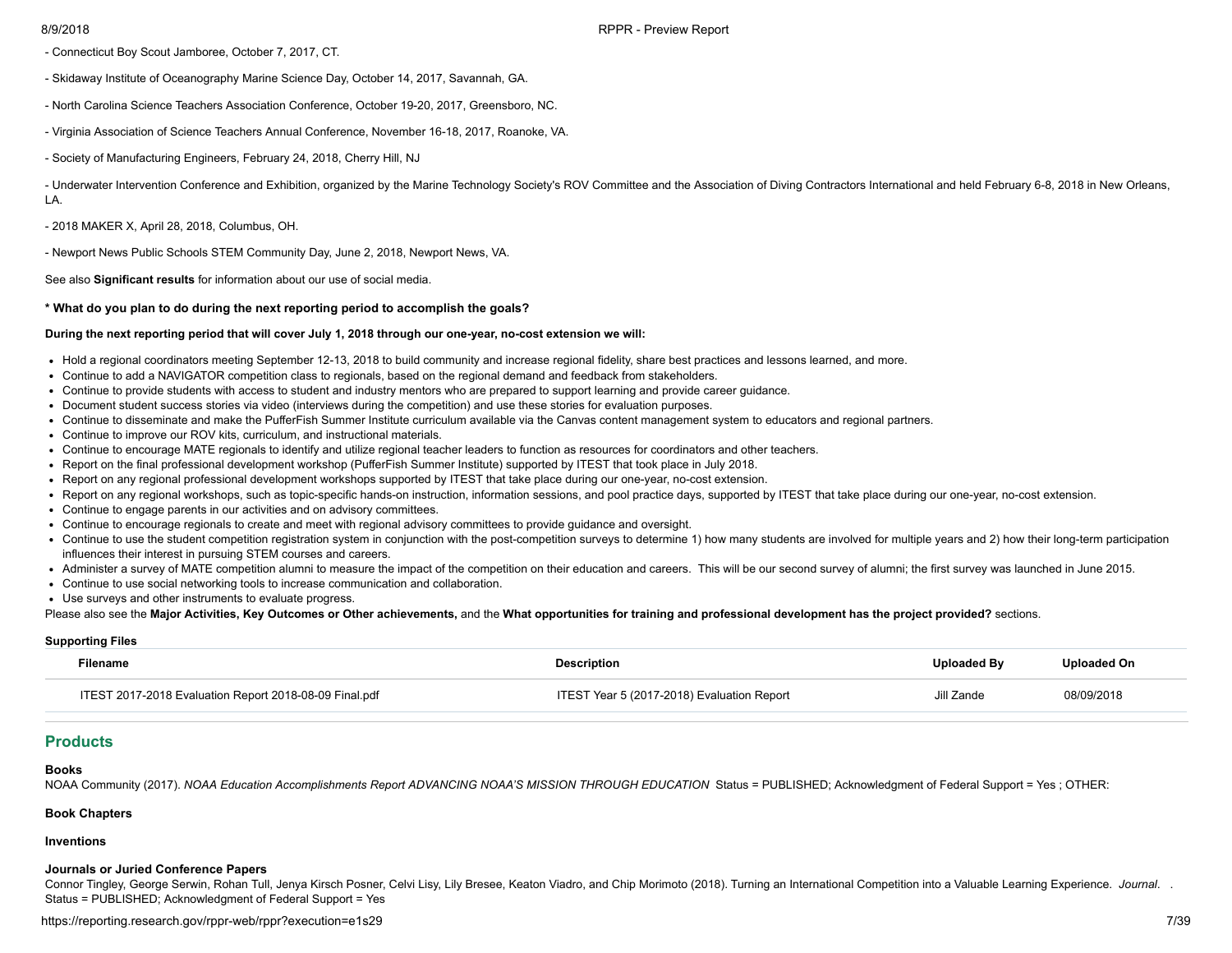#### 8/9/2018 RPPR - Preview Report

Daniel Lam, Ethan Stillman, Anthony Carielle, Andrew McCorkie, and Ahmed Fouad (2017). A High School Road to Success in an International Engineering Competition. *Journal*. . Status = PUBLISHED; Acknowledgment of Federal Support = Yes

Deidre Sullivan, Nandita Sarkar, Tami Lunsford (2018). Preparing the Next Generation of Marine Technicians: MATE's At-Sea Internship Program. *Journal*. 52 (1), . Status = PUBLISHED; Acknowledgment of Federal Support = Yes

#### **Licenses**

#### **Other Conference Presentations / Papers**

Rachel McDonald (2018). Growing a Marine Technology Program for Middle and High School Students. Underwater Intervention. . Status = PUBLISHED; Acknowledgement of Federal Support = Yes

Tina Miller-Way and Rachel McDonald (2017). ROVing the Gulf of Mexico: Bringing Engineering Design and the Ocean to Your Classroom. Alabama Association of Gifted Children. Status = PUBLISHED; Acknowledgement of Federal Support = Yes

### **Other Products**

*Audio or Video Products.*

The 2017 competition video summarizes the 2017 international competition event, which took place June 23-25, 2017. The video is housed on both the MATE Center's YouTube and Vimeo accounts and can be accessed here https://vimeo.com/237992212

#### *Educational aids or Curricula.*

Building instructions, instructional resources, and other activities that complement the ROV kits we developed - see <http://www.marinetech.org/curriculum/>

*Educational aids or Curricula.*

ROV kits, practice boards, and more building resources - see <http://www.marinetech.org/store/> for a description of the kits, boards, and other resources.

*Educational aids or Curricula.*

We used the Canvas online course management system to host all of the presentations, assignments, and quizzes delivered as part of our 2017 PufferFish Summer Institute. We can send an invitation to view the course upon request (e-mail to [dsullivan@mpc.edu\)](mailto:dsullivan@mpc.edu).

*Data and Research Materials (e.g. Cell lines, DNA probes, Animal models).*

NOTE: The Year 5 evaluation report is included within the Supplemental Documents.

During negotiation, additional information was requested regarding the data management plan to ensure how products of the research (reports, instruments, and data) would be made accessible to other researchers.

Action 2D: Please what was accomplished during Year 5 pertaining to the work you proposed in your responses, including:

sharing of evaluation reports, evaluation instruments, de-identified data sets, and website analytics at the project website and ITEST's STEM Learning Resource Center. If the goals/objectives were not fully accomplished during Year 4, please include what changes will be made to your plan and timeline to achieve these goals/objectives.

Our Year 4 annual and evaluation reports have been submitted to STELAR; our 2016-2017 post-competition survey instruments have been posted to our project's page on ITEST STELAR web site.

The web page <http://www.marinetech.org/itest> currently contains project and evaluation reports from our ITEST Strategies work and Years 1-4 of our ITEST Scale-Up (Year 5 will be posted upon completion and NSF approval).

The 2014-2017 survey instruments, 2014-2017 survey results (2018 survey results will be posted upon completion of final analysis), and information on how to obtain datasets and web site analytics data are also included there. Visitors to the MATE web site can find instructions on how to access this information on the "about MATE" page (see <http://www.marinetech.org/about/>); once they have created a login, they can access the information.

#### *Online Newspaper Article.*

July 4, 2018

The Alpena News – Alpena, MI

Building their own ROV

http://www.thealpenanews.com/news/local-news/2018/07/building-their-own-rov/

https://reporting.research.gov/rppr-web/rppr?execution=e1s29 8/39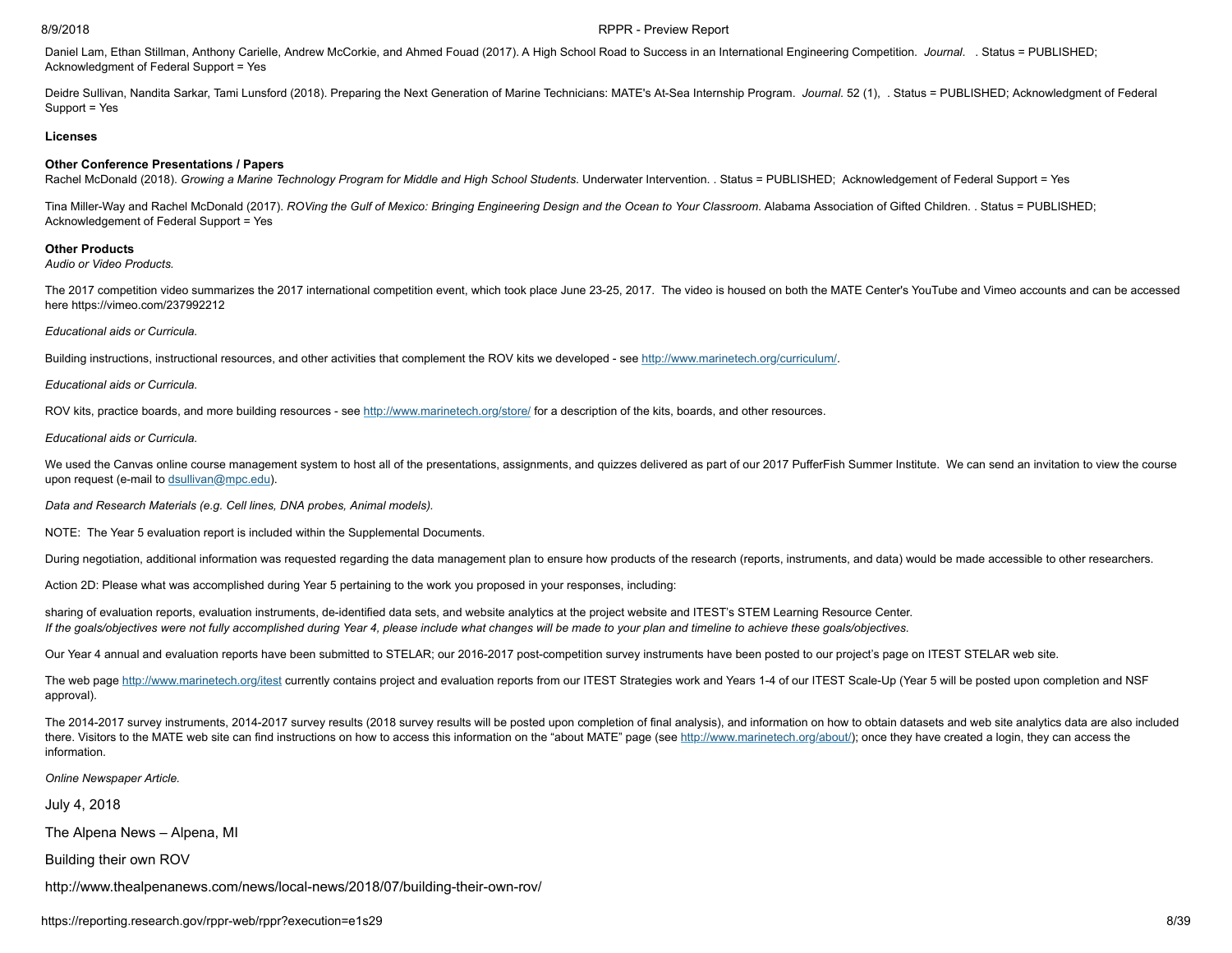*Online Newspaper Article.*

June 5, 2018

The Alpena News – Alpena, MI

Getting some hands-on experience

http://www.thealpenanews.com/news/local-news/2018/06/getting-some-hands-on-experience/

*Online Newspaper Article.*

May 10, 2018

True North Radio Network – Alpena, MI

AHS ROV team advances to international competition in Washington

http://www.truenorthradionetwork.com/index.php/2018/05/14/ahs-rov-team-advances-to-international-competition-in-washington/

*Online Newspaper Article.*

May 12, 2018

The Alpena News – Alpena, MI

Getting ready

http://www.thealpenanews.com/news/local-news/2018/05/getting-ready-8/

*Online Newspaper Article.*

May 25, 2018

The Alpena News – Alpena, MI

Underwater exploration

http://www.thealpenanews.com/news/local-news/2018/05/underwater-exploration/

*Online Newspaper Article.*

May 8, 2018

The Alpena News – Alpena, MI

Sanctuary to host ROV competition http://www.thealpenanews.com/news/local-news/2018/05/sanctuary-to-host-rov-competition/

*Online Newspaper Article.*

Glynn Middle underwater robotics team heads to region competition.

https://thebrunswicknews.com/news/local\_news/glynn-middle-underwater-robotics-team-heads-to-region-competition/article\_30035b87-6841-5c73-9262-1288392597c7.html

*Online Newspaper Article.*

June 1, 2018

The Petoskey News-Review – Petoskey, MI

Local schools earn awards at regional ROV competition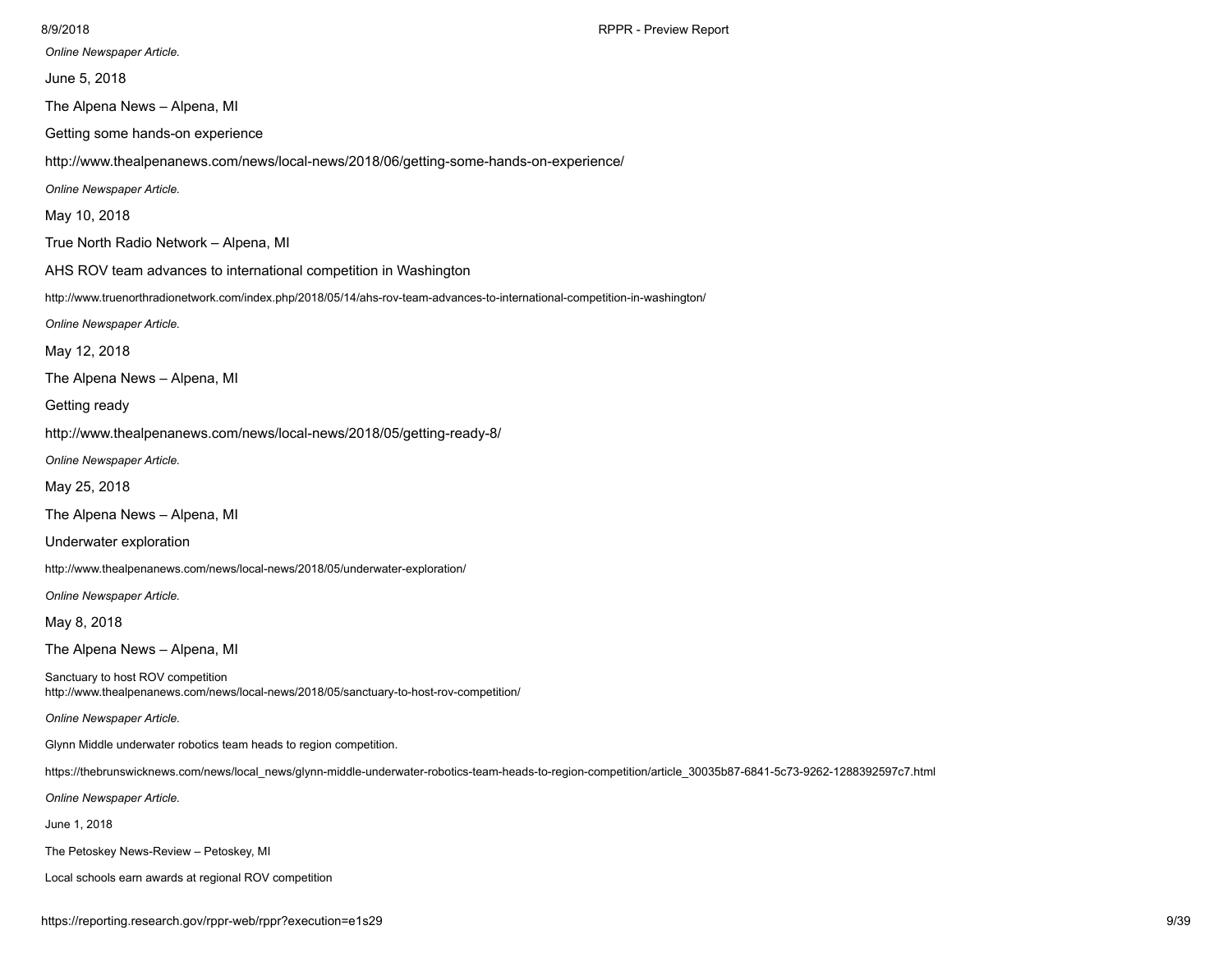#### 8/9/2018 RPPR - Preview Report

https://www.petoskeynews.com/news/local/local-schools-earn-awards-at-regional-rov-competition/article\_6cfb9f03-b39c-559e-b774-f1c85d11ae41.html

*Online Newspaper Article.*

May 10, 2018

WBKB TV, Ch. 11 – Alpena, MI

MATE ROV Competition Comes Home to Great Lakes Maritime Heritage Center

http://www.wbkb11.com/rov-competition-comes-home-to-great-lakes-maritime-heritage-center

*Online Newspaper Article.*

Mt. Olive News. July 2018.

Mt. Olive Students Compete in International Underwater Robotics Competition

By Bethany Zorn

*Online Newspaper Article.*

The Wahkiakum County Eagle. 2018

Robotics Club demonstrates Robots to Seniors

By Jessica Vik

http://www.waheagle.com/story/2018/02/15/wahkiakum-people/robotics-club-demonstrates-robots-to-seniors/14154.html

*Other.*

ITW, twice annually. July 2017- June 2018.

*Other.*

International Coastal clean-up day. July 2017-June 2018

*Other.*

Loachapoaka STEM career event. Loachapoaka, AL. December 3, 2017. ROVs displayed on table and tubs for driving. 3 sessions, 45 minutes each. 7-12th grade.

*Other.*

SAWDC Worlds of Opportunity, Mobile, AL. Career fair for the entire 8th grade from all of the southern Alabama counties. September 20-21, 2017. Table display and 2 ROV driving tubs. 80 schools participated. 9am – 1:30 pm each day.

*Other.*

Shedd's Annual Gala. July 2017- June 2018.

*Other.*

Shedd's High School Marine Biology program. July 1017- June 2018.

*Other.*

Shedd's Summer Road Trip, twice annually. July 2017- June 2018.

*Other.*

South's BEST Robotics, Auburn, AL, December 2, 2017. Exhibit only: Table display, ROV driving tub and program pamphlets.

*Other.*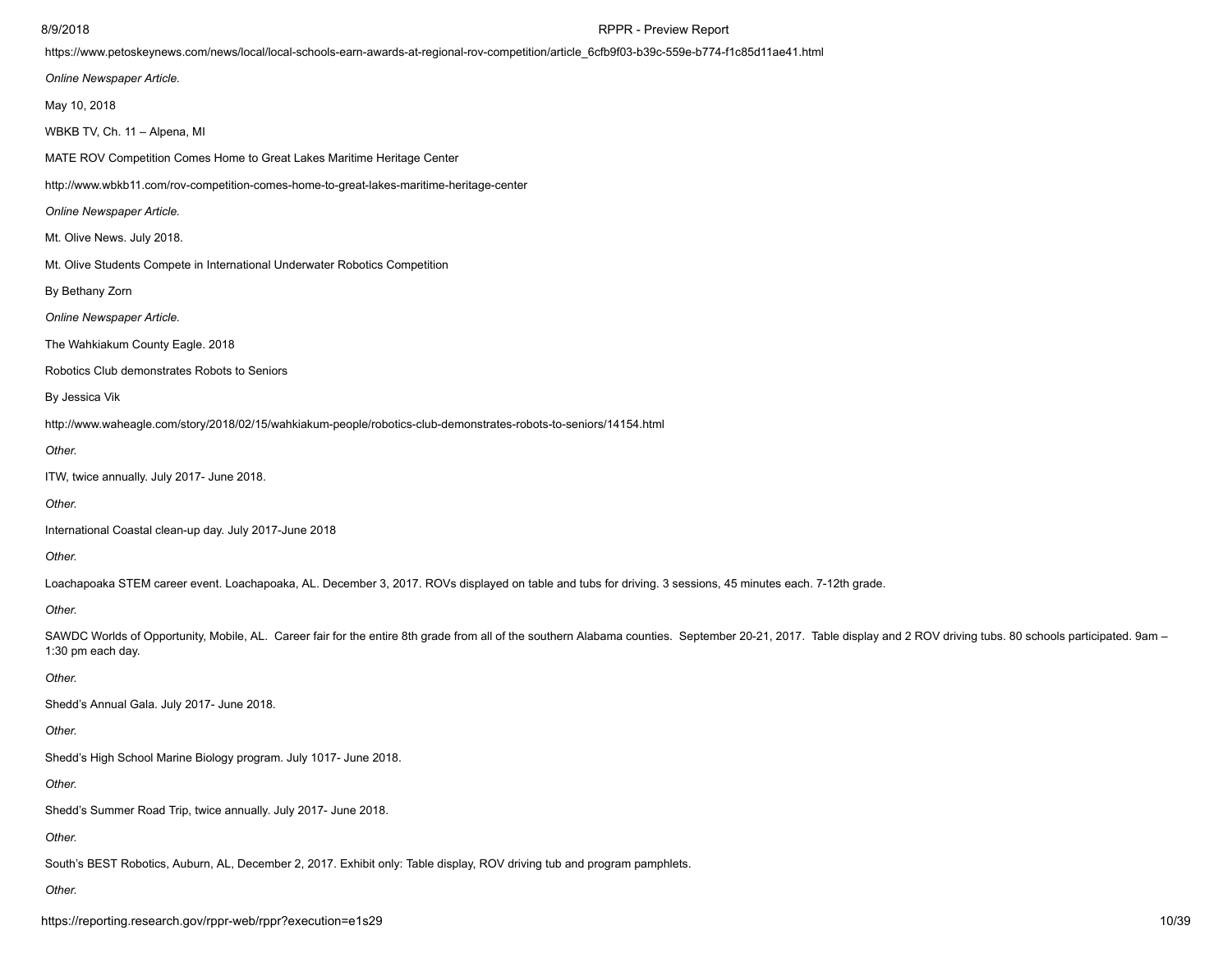South's BEST Robotics, Auburn, AL, December 2, 2017. Exhibit only: Table display, ROV driving tub and program pamphlets.

# *Other.*

University of North Alabama Scout ROV Competition. Talked to the teams about MATE, Northern Gulf Coast Regional Competition and Teacher Workshops (ours and MATE's). April 21, 2018.

*TV News.*

http://6abc.com/community/calendar/#/?i=23

*TV News.*

Students compete in underwater robotics competition

https://www.wsav.com/news/local-news/students-compete-in-underwater-robotics-competition/1135705979Students compete in underwater robotics competition.

*TV News.*

Gray's Reef hosts local R.O.V. competition.

http://www.wbrc.com/story/38011344/greys-reef-hosts-local-rov-competition

*TV News.*

Gray's Reef hosts local R.O.V. competition.

http://www.wtoc.com/story/38011344/grays-reef-hosts-local-rov-competition

*TV News.*

Middle school robotics club could spark career passion.

https://thebrunswicknews.com/opinion/daily\_editorial/middle-school-robotics-club-could-spark-career-passion/article\_78d6fffe-1962-5421-915a-8147b37ed07a.html

*TV News.*

Savannah Rotary clubs assist in annual Gray's Reef regional competition.

http://www.savannahnow.com/entertainmentlife/20180426/savannah-rotary-clubs-assist-in-annual-grays-reef-regional-competition

#### **Other Publications**

Deborah Marshall and Roger Lagesse, Department of Career & Technical Education, Granby High School (2018). Five Years Later...Granby High School's Girls in Engineering Program. ITEEA (International Technology and Engineering Educators Association). Status = PUBLISHED; Acknowledgement of Federal Support = Yes

# **Patents**

# **Technologies or Techniques**

# **Thesis/Dissertations**

Ian Black. Establishing Interest In And Understanding Of The Marine Environment: An Educational And Cooperative Approach Utilizing An Open Source CTD. (2018). Oregon State University. Acknowledgement of Federal Support = Yes

# **Websites**

<https://www.mtoliveboe.org/announcements/?MATE-Club-to-Compete-in-Seattle-575>

*2018 Oregon Regional MATE ROV Competition in Lincoln City* <https://lincolncityhomepage.com/rov-competition-at-lincoln-city-community-center/>

*Breaking Waves Oregon Sea Grant: Coastal science serving Oregon* <http://blogs.oregonstate.edu/breakingwaves/2018/05/02/beaverton-students-qualify-international-underwater-robotics-contest-washington/>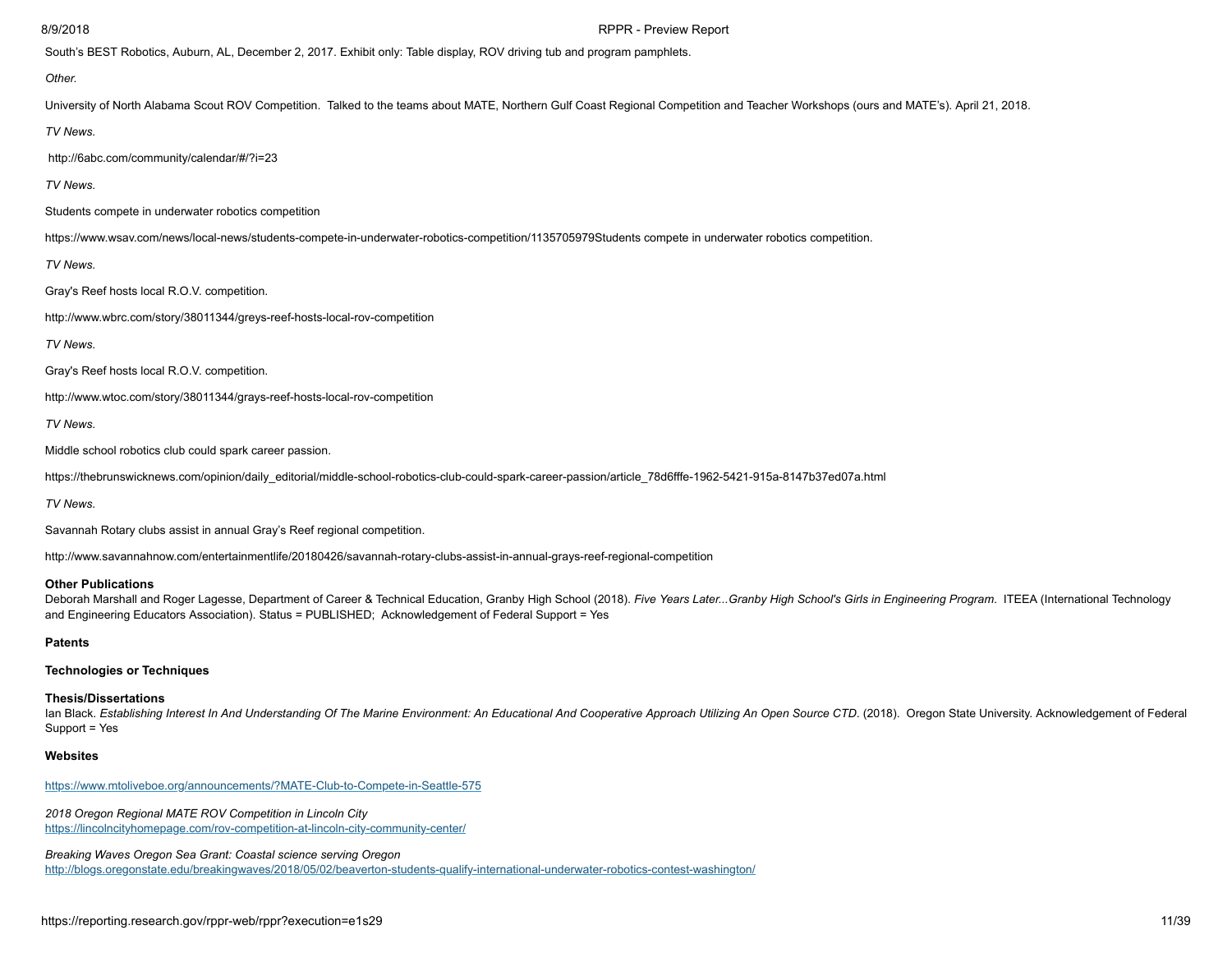*CMAST Youth Programs* <https://www.facebook.com/CMASTYouth/>

*Oostburg High School Robotics Team* <http://oostburgrov.weebly.com/>

*Oregon Regional MATE ROV Program* <https://www.facebook.com/OregonRegionalMATEROV/>

More images.

https://photos.google.com/share/AF1QipN63nIbT0I8EOe5dkO1xG-bBqwLEZoHlwjRvTmR-jsFtnXlKfYmOBJVPeNdnoyhkA?key=X1otZWJFU3NVYW1wbUxyWHRFVUNEOU9wSTZZMG1B

*Oregon Underwater Robotics Competition* <http://stemoregon.org/oregon-underwater-robotics-competition-april-28/>

# *Pre-competition coverage*.

*Oregon underwater robotics competition connects students with marine technology in the Pacific Northwest* <http://blogs.oregonstate.edu/oregoncoaststem/2018/04/25/rov2018/>

# **Oregon Coast STEM Hub**

World-Class Science, Technology, Engineering and Math Education on the Oregon Coast.

# *Robotic teams wind down after contests*

<http://www.thedalleschronicle.com/news/2018/may/08/robotic-teams-wind-down-after-contests/>

The Dalles Chronicle.

*School of Freshwater Sciences* <http://uwm.edu/freshwater/community-outreach/rov-competition/>

*Southern Tides December 2017* [https://issuu.com/southerntidesmagazine.com/docs/southern\\_tides\\_december\\_2017](https://issuu.com/southerntidesmagazine.com/docs/southern_tides_december_2017)

*The Science House* <https://www.facebook.com/TheScienceHouse/>

*UWM Foundation* <https://uwm.foundation/>

*Underwater Robots* <https://www.servomagazine.com/magazine/article/underwater-robots>

Magazine

*Wausau Area Teams* <http://www.snapshotscience.org/underwater-robotics-club>

# <span id="page-11-0"></span>**Participants/Organizations**

# **What individuals have worked on the project?**

| Name             | <b>Most Senior Project Role</b> | <b>Nearest Person Month Worked</b> |
|------------------|---------------------------------|------------------------------------|
| Zande, Jill      | PD/PI                           | ∽                                  |
| Mann, Candiya    | Co PD/PI                        |                                    |
| Sullivan, Deidre | Co PD/PI                        | <u>_</u>                           |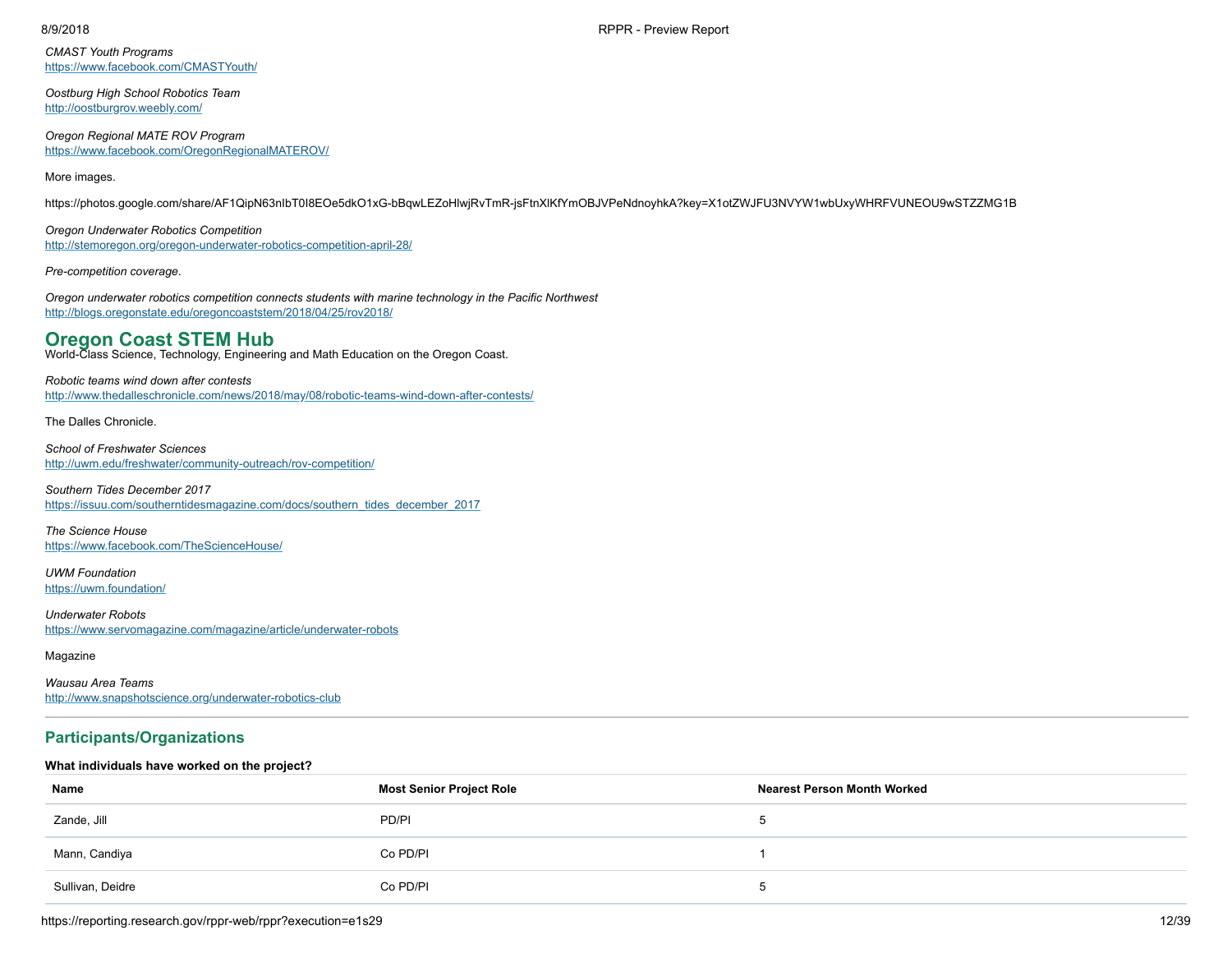| Name                 | <b>Most Senior Project Role</b>  | <b>Nearest Person Month Worked</b> |
|----------------------|----------------------------------|------------------------------------|
| Consi, Tom           | Faculty                          | $\mathbf{1}$                       |
| Miller-Way, Tina     | Faculty                          | $\overline{1}$                     |
| Abella-Bowen, Meghan | <b>Community College Faculty</b> | $\mathbf{1}$                       |
| Fraser, Scott        | <b>Community College Faculty</b> | $\overline{2}$                     |
| Courtney, Dennis     | Other Professional               | $\mathbf{1}$                       |
| Garcia, Francisco    | Other Professional               | $\overline{1}$                     |
| Goodwin, Cait        | Other Professional               | $\overline{1}$                     |
| Goshorn, Andy        | Other Professional               | $\mathbf{1}$                       |
| Khan, Chris          | Other Professional               | $\overline{2}$                     |
| Kill, Debbi          | Other Professional               | $\mathbf{1}$                       |
| Klein, Marty         | Other Professional               | $\overline{1}$                     |
| Manley, Justin       | Other Professional               | $\mathbf{1}$                       |
| Michel, Drew         | Other Professional               | $\mathbf{1}$                       |
| Naholowaa, Leah Beth | Other Professional               | $\mathbf{1}$                       |
| Richards, Chuck      | Other Professional               | $\overline{1}$                     |
| Rosato, Maria        | Other Professional               | $\overline{1}$                     |
| Sinclair, Timandra   | Other Professional               | $\mathbf{1}$                       |
| Spence, Lisa         | Other Professional               | $\overline{1}$                     |
| Sutton, Liz          | Other Professional               | $\mathbf{1}$                       |
| White, Jane          | Other Professional               | $\mathbf{1}$                       |
| Wilkening, Betsy     | Other Professional               | $\mathbf{1}$                       |
| Chun, Mark           | Technician                       | $\mathbf{1}$                       |
| Gardner, Matt        | Technician                       | $\mathbf{3}$                       |
| Jakubiak, Chris      | Technician                       | $\mathbf{1}$                       |
| Lockhart, Charles    | Technician                       | $\mathbf{1}$                       |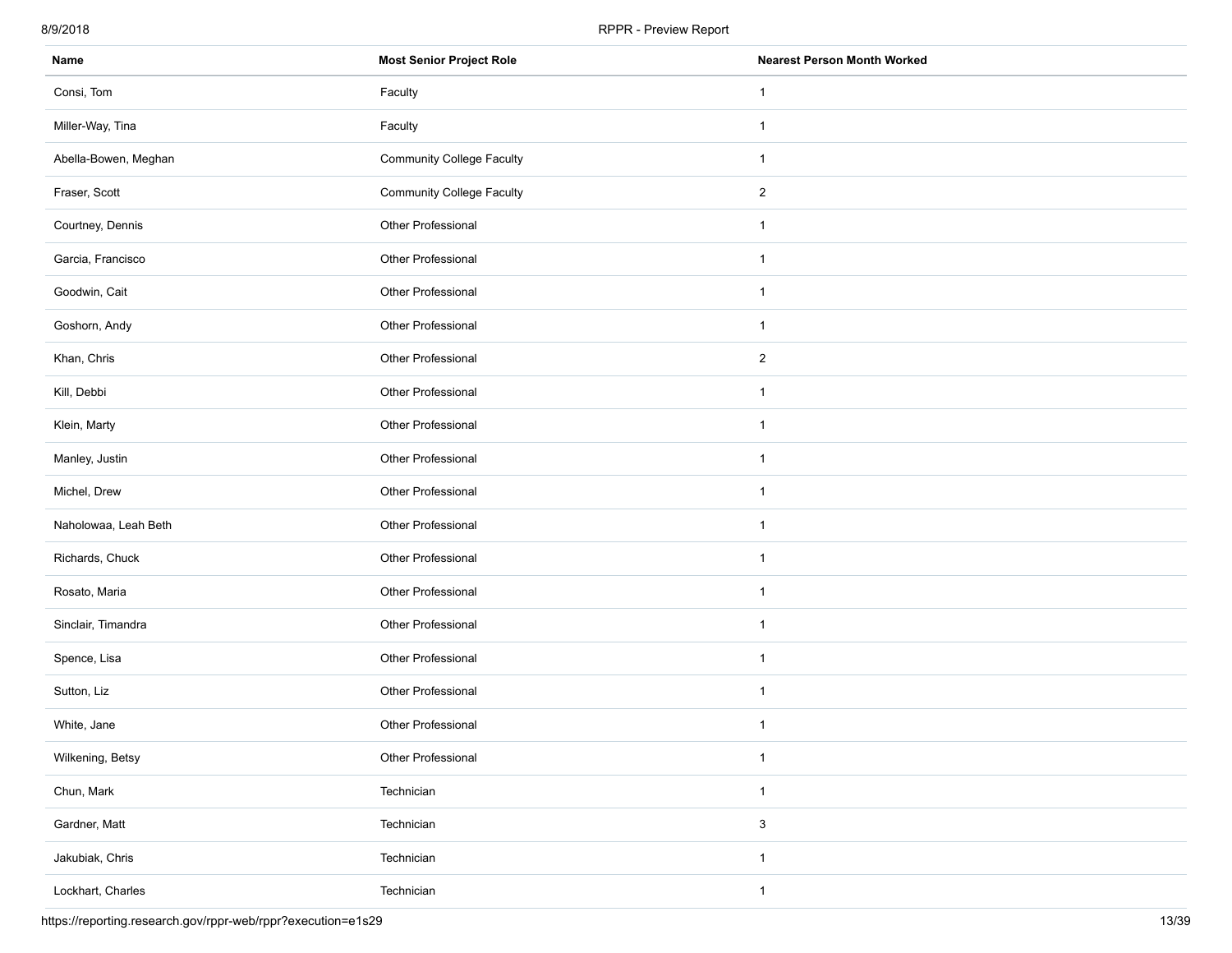| Name                 | <b>Most Senior Project Role</b> | <b>Nearest Person Month Worked</b> |
|----------------------|---------------------------------|------------------------------------|
| Rupan, Rick          | Technician                      | $\mathbf{1}$                       |
| Stahr, Fritz         | Technician                      | $\mathbf{1}$                       |
| Thompson, Wes        | Technician                      | $\mathbf{1}$                       |
| Watanabe, Darryl     | Technician                      | $\mathbf{1}$                       |
| Baryal, Emran        | <b>Technical School Student</b> | $\mathbf{1}$                       |
| Baryal, Nouman       | <b>Technical School Student</b> | $\overline{1}$                     |
| Bray, Jessica        | <b>Technical School Student</b> | $\overline{1}$                     |
| Camberos Diaz, Maria | <b>Technical School Student</b> | $\mathbf{1}$                       |
| Charan, Savneet      | <b>Technical School Student</b> | $\mathbf{1}$                       |
| Hagood, Andrew       | <b>Technical School Student</b> | $\mathbf{1}$                       |
| Hartley, Caitlin     | <b>Technical School Student</b> | $\mathbf{1}$                       |
| Mora, Matthew        | <b>Technical School Student</b> | $\mathbf{1}$                       |
| Narain, Rakhi        | <b>Technical School Student</b> | $\overline{1}$                     |
| Satrio, Amanda       | <b>Technical School Student</b> | $\mathbf{1}$                       |
| Simpson, Dylan       | <b>Technical School Student</b> | $\overline{1}$                     |
| Anderson, Judy       | Consultant                      | $\mathbf{1}$                       |
| Dohm, Lynn           | Consultant                      | $\mathbf{1}$                       |
| Loomis, Kathryn      | Consultant                      | $\mathbf{1}$                       |
| Baird, Kaitlin       | Other                           | $\mathbf{1}$                       |
| Bruening, Andy       | Other                           | $\mathbf{1}$                       |
| Coffman, Ike         | Other                           | $\mathbf{1}$                       |
| Crews, Tracy         | Other                           | $\mathbf{1}$                       |
| Curley, Pat          | Other                           | $\mathbf{1}$                       |
| Dubose, Katherine    | Other                           | $\mathbf{1}$                       |
| Gamble, Rachel       | Other                           | $\mathbf{1}$                       |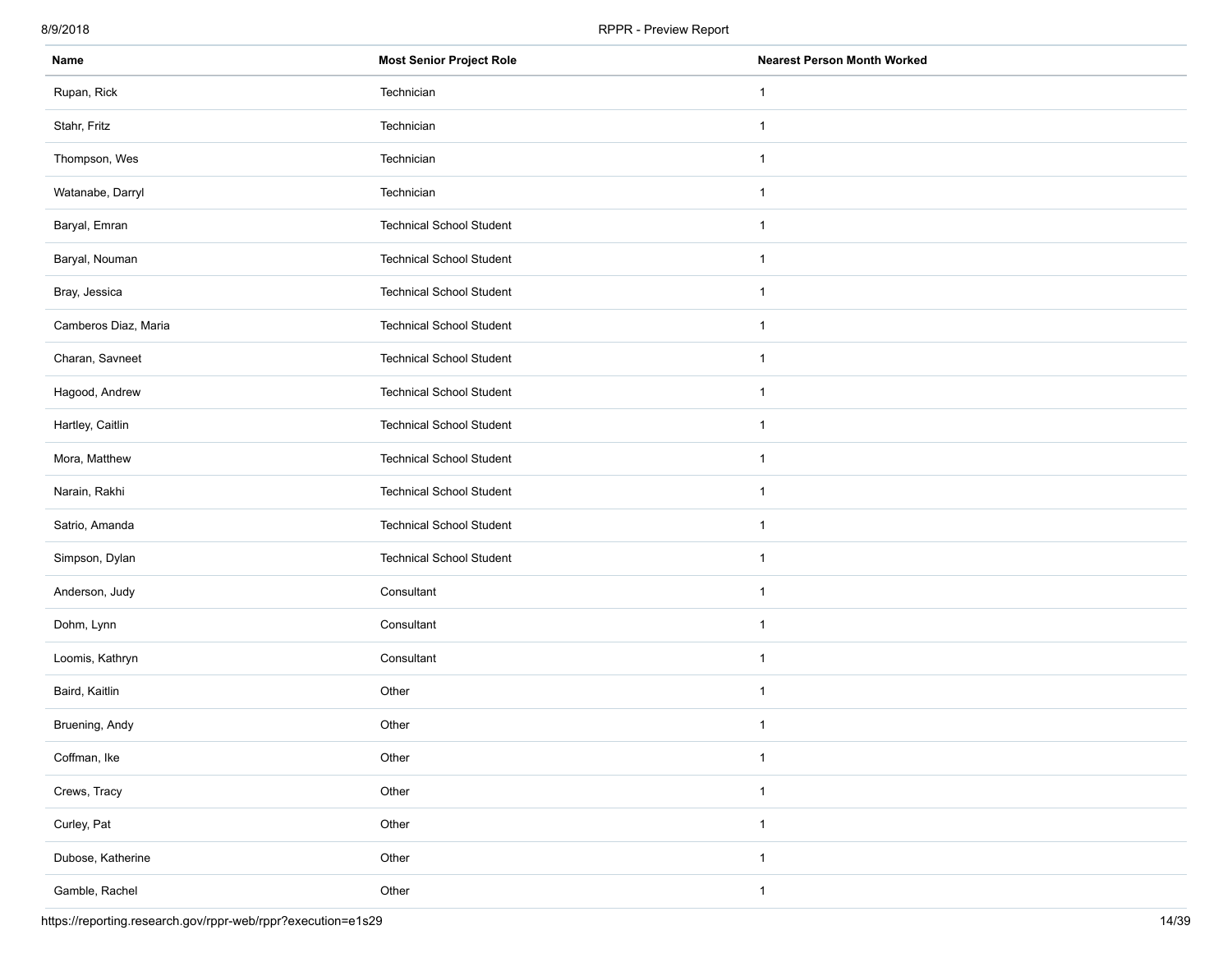# 8/9/2018 RPPR - Preview Report

| Name             | <b>Most Senior Project Role</b> | <b>Nearest Person Month Worked</b> |
|------------------|---------------------------------|------------------------------------|
| Hill, Susie      | Other                           |                                    |
| Medina, Aymette  | Other                           |                                    |
| Mires, Calvin    | Other                           |                                    |
| Morris, Velda    | Other                           |                                    |
| Moulton, Erica   | Other                           |                                    |
| Norwick, Sadie   | Other                           |                                    |
| Patterson, Jody  | Other                           |                                    |
| Sheppard, Edward | Other                           |                                    |
| Swan, Kim        | Other                           |                                    |
| Waters, Sarah    | Other                           |                                    |

#### <span id="page-14-0"></span>**Full details of individuals who have worked on the project:**

**Jill M Zande**

**Email:** jzande@marinetech.org **Most Senior Project Role:** PD/PI **Nearest Person Month Worked:** 5

**Contribution to the Project:** PD/PI

**Funding Support:** NSF

**International Collaboration:** No **International Travel:** No

#### <span id="page-14-1"></span>**Candiya Mann**

**Email:** candiya@wsu.edu **Most Senior Project Role:** Co PD/PI **Nearest Person Month Worked:** 1

**Contribution to the Project:** Co-PD/PI

**Funding Support:** NSF

**International Collaboration:** No **International Travel:** No

<span id="page-14-2"></span>**Deidre Sullivan Email:** dsullivan@mpc.edu **Most Senior Project Role:** Co PD/PI **Nearest Person Month Worked:** 5

**Contribution to the Project:** Co PD/PI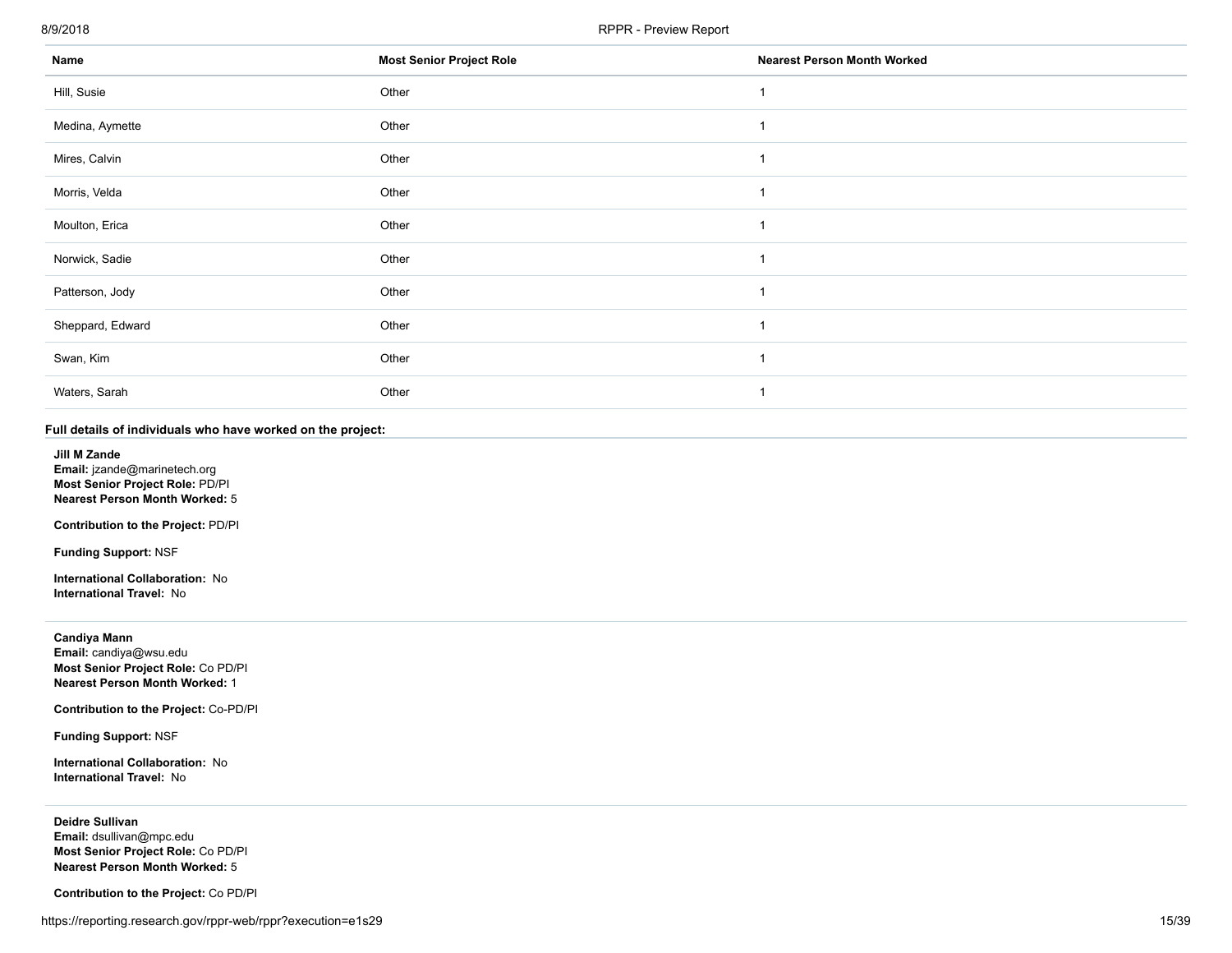**Funding Support:** NSF

**International Collaboration:** No **International Travel:** No

# <span id="page-15-0"></span>**Tom Consi**

**Email:** consi@uwm.edu **Most Senior Project Role:** Faculty **Nearest Person Month Worked:** 1

**Contribution to the Project:** Tom is one of the coordinators of the MATE Wisconsin regional ROV contest.

**Funding Support:** University of Wisconsin-Milwaukee.

**International Collaboration:** No **International Travel:** No

<span id="page-15-1"></span>**Tina Miller-Way Email:** tmiller-way@disl.org **Most Senior Project Role:** Faculty **Nearest Person Month Worked:** 1

**Contribution to the Project:** Tina is one of the coordinators of the MATE Northern Gulf Coast regional ROV contest.

**Funding Support:** Dauphin Island Sea Lab.

**International Collaboration:** No **International Travel:** No

<span id="page-15-2"></span>**Meghan Abella-Bowen Email:** meghan.abella.bowen@bristolcc.edu **Most Senior Project Role:** Community College Faculty **Nearest Person Month Worked:** 1

**Contribution to the Project:** Meghan is one of the coordinators of the MATE New England regional ROV contest.

**Funding Support:** Bristol Community College.

**International Collaboration:** No **International Travel:** No

<span id="page-15-3"></span>**Scott Fraser**

**Email:** sfraser@lbcc.edu **Most Senior Project Role:** Community College Faculty **Nearest Person Month Worked:** 2

**Contribution to the Project:** Scott is a regional coordinator as well as a technical and safety advisor for the MATE Center.

**Funding Support:** NSF and Long Beach City College.

**International Collaboration:** No **International Travel:** No

<span id="page-15-4"></span>**Dennis Courtney Email:** dcourtney@streamworkseducation.org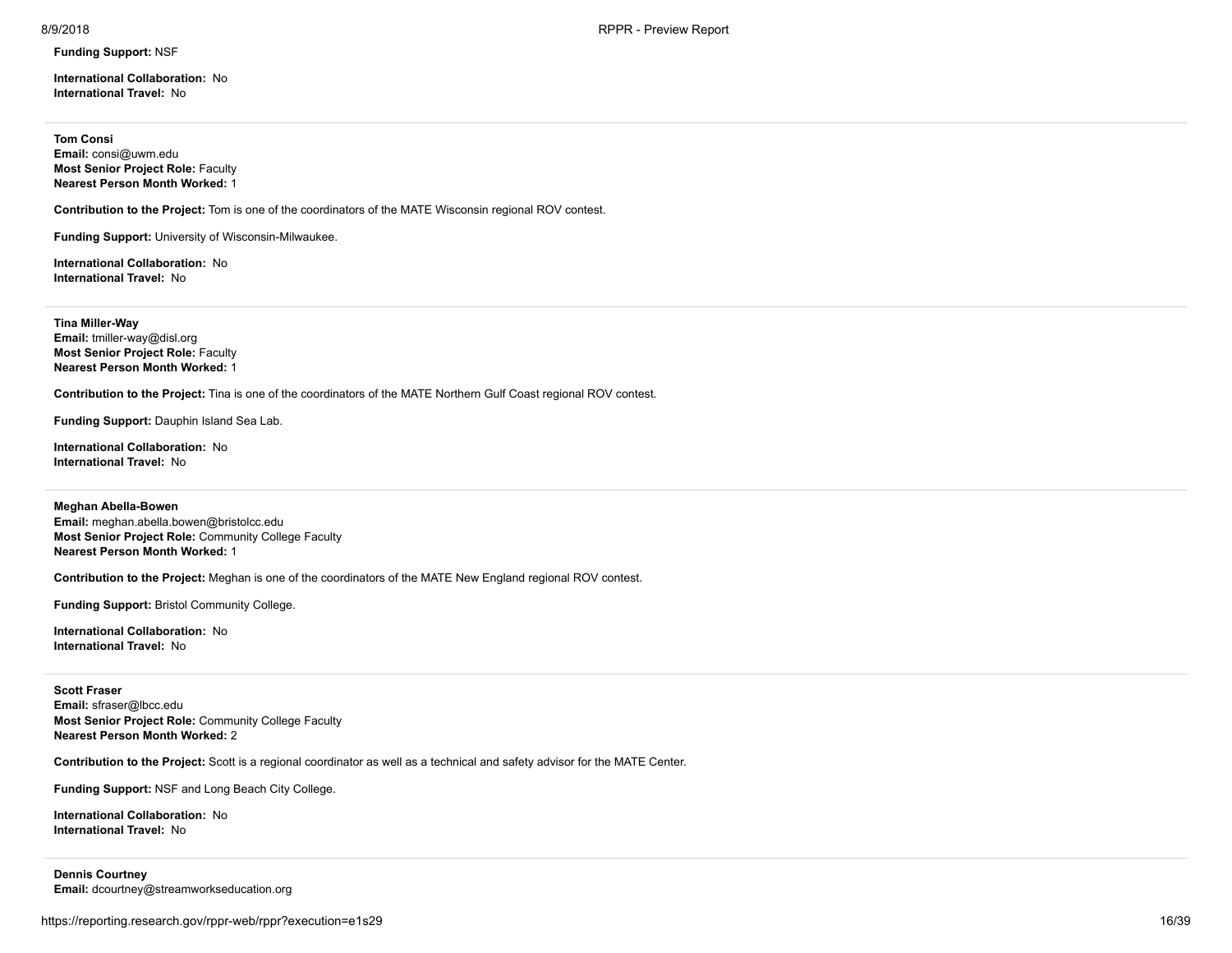**Most Senior Project Role:** Other Professional **Nearest Person Month Worked:** 1

**Contribution to the Project:** Dennis is the coordinator of the MATE Great Smoky Mountain regional ROV competition.

**Funding Support:** Eastman Foundation

**International Collaboration:** No **International Travel:** No

<span id="page-16-0"></span>**Francisco Garcia Email:** fgarcia@usacs.com **Most Senior Project Role:** Other Professional **Nearest Person Month Worked:** 1

**Contribution to the Project:** Francisco is the coordinator of the MATE Oahu regional ROV contest.

**Funding Support:** N/A

**International Collaboration:** No **International Travel:** No

<span id="page-16-1"></span>**Cait Goodwin Email:** Cait.Goodwin@oregonstate.edu **Most Senior Project Role:** Other Professional **Nearest Person Month Worked:** 1

**Contribution to the Project:** Cait is one of the coordinators of the MATE Oregon regional ROV contest.

**Funding Support:** Oregon Sea Grant.

**International Collaboration:** No **International Travel:** No

<span id="page-16-2"></span>**Andy Goshorn Email:** andy@marinetech.org **Most Senior Project Role:** Other Professional **Nearest Person Month Worked:** 1

**Contribution to the Project:** Andy is one of the coordinators of the MATE Oahu regional ROV contest.

**Funding Support:** US Coast Guard

**International Collaboration:** No **International Travel:** No

<span id="page-16-3"></span>**Chris Khan Email:** ckhan@mpc.edu **Most Senior Project Role:** Other Professional **Nearest Person Month Worked:** 2

**Contribution to the Project:** Chris is the MATE Center's budget and office manager. He also oversees the SeaMATE store inventory and production of kits.

**Funding Support:** NSF.

**International Collaboration:** No **International Travel:** No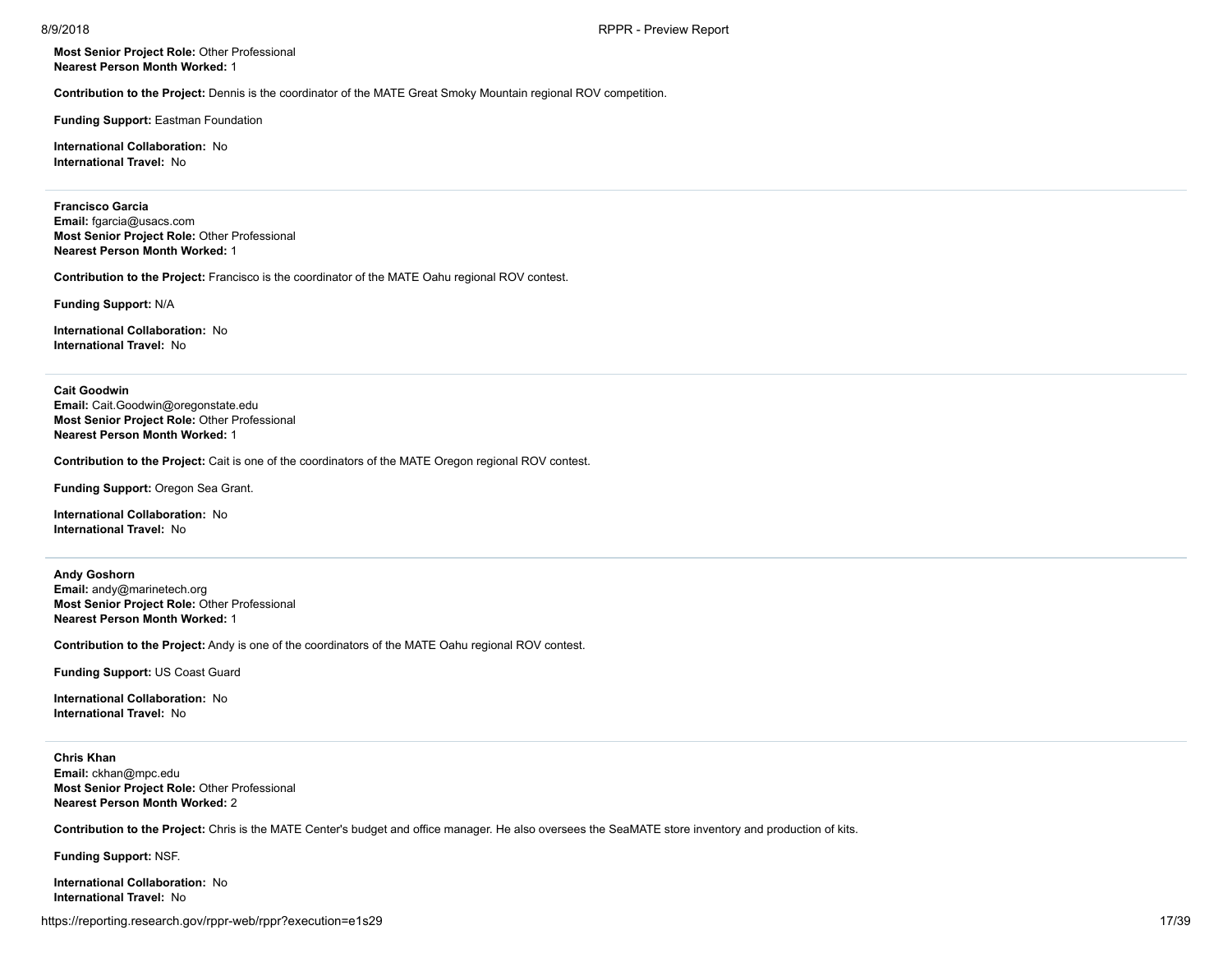<span id="page-17-0"></span>**Debbi Kill Email:** dkill@shaw.ca **Most Senior Project Role:** Other Professional **Nearest Person Month Worked:** 1

**Contribution to the Project:** Debbi is the lead score keeper at the MATE international and develops master score sheets for regional use.

**Funding Support:** N/A

**International Collaboration:** Yes, Canada **International Travel:** No

<span id="page-17-1"></span>**Marty Klein Email:** mklein@mit.edu **Most Senior Project Role:** Other Professional **Nearest Person Month Worked:** 1

**Contribution to the Project:** Marty provides financial and in-kind support to the MATE ROV competition.

**Funding Support:** N/A.

**International Collaboration:** No **International Travel:** No

<span id="page-17-2"></span>**Justin Manley Email:** jmanley@mit.edu **Most Senior Project Role:** Other Professional **Nearest Person Month Worked:** 1

**Contribution to the Project:** Justin supports the MATE international ROV competition as the chief judge.

**Funding Support:** N/A.

**International Collaboration:** No **International Travel:** No

<span id="page-17-3"></span>**Drew Michel Email:** rovdrew@earthlink.net **Most Senior Project Role:** Other Professional **Nearest Person Month Worked:** 1

**Contribution to the Project:** Drew is the president of the Marine Technology Society and provides in-kind support to the MATE ROV competition.

**Funding Support:** N/A.

**International Collaboration:** No **International Travel:** No

<span id="page-17-4"></span>**Leah Beth Naholowaa Email:** lonaholowaa@gdoe.net **Most Senior Project Role:** Other Professional **Nearest Person Month Worked:** 1

**Contribution to the Project:** Leah Beth is the coordinator of the MATE Guam regional ROV competition.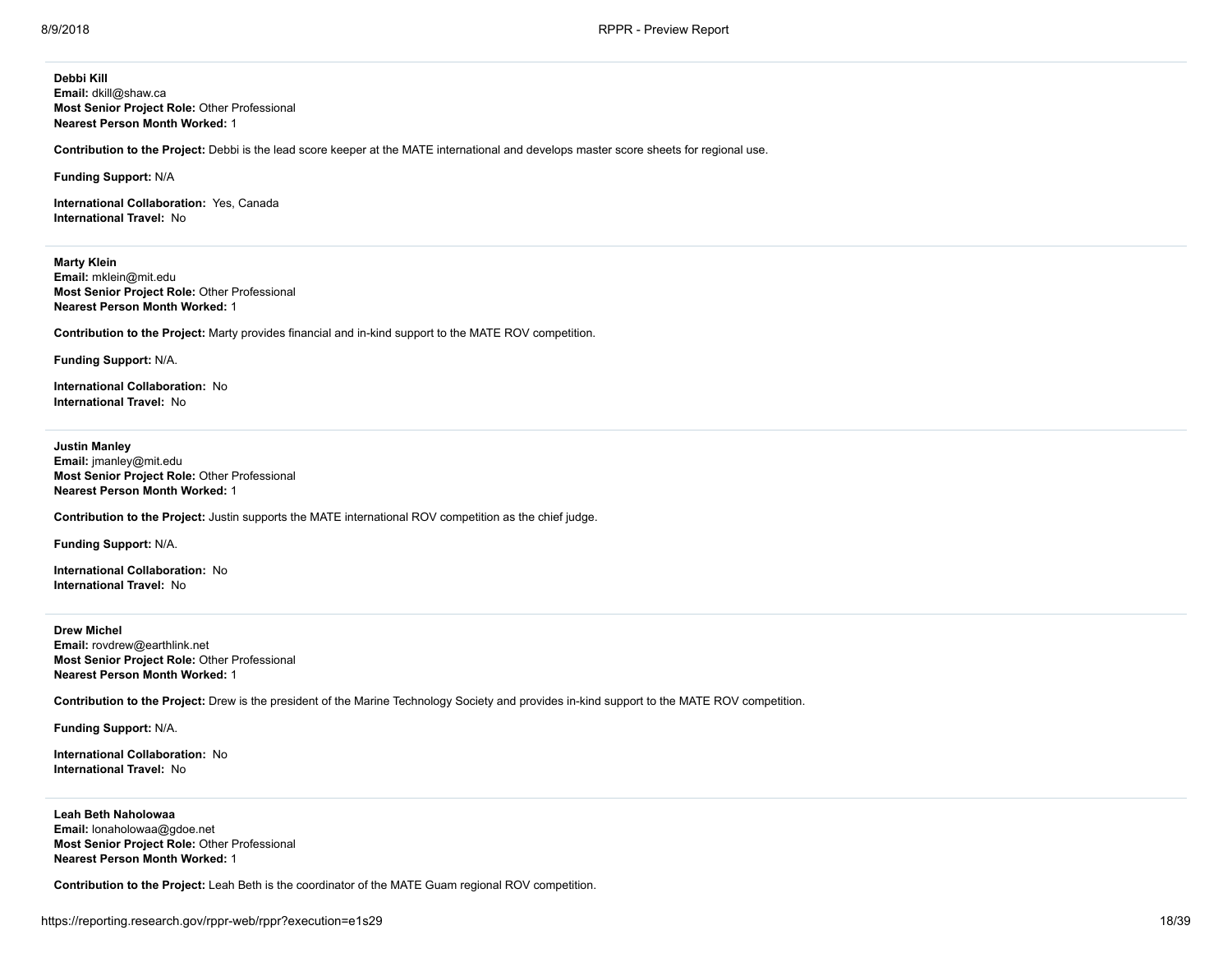**Funding Support:** Guam Department of Education

**International Collaboration:** Yes, Guam **International Travel:** No

# <span id="page-18-0"></span>**Chuck Richards**

**Email:** chuck@carichards.com **Most Senior Project Role:** Other Professional **Nearest Person Month Worked:** 1

**Contribution to the Project:** Chuck is the chair of the Marine Technology Society's ROV Committee and provides in-kind support to the MATE ROV competition.

**Funding Support:** N/A

**International Collaboration:** No **International Travel:** No

<span id="page-18-1"></span>**Maria Rosato Email:** mrosato@e3-robotics.org **Most Senior Project Role:** Other Professional **Nearest Person Month Worked:** 1

**Contribution to the Project:** Maria is the lead coordinator of the MATE Carolina regional ROV contest.

**Funding Support:** E3 Robotics

**International Collaboration:** No **International Travel:** No

<span id="page-18-2"></span>**Timandra Sinclair Email:** tsinclair@marinetech2.org **Most Senior Project Role:** Other Professional **Nearest Person Month Worked:** 1

**Contribution to the Project:** Timmie assists with competition team and participant registration.

**Funding Support:** N/A

**International Collaboration:** No **International Travel:** No

<span id="page-18-3"></span>**Lisa Spence Email:** TXMATEROV@gmail.com **Most Senior Project Role:** Other Professional **Nearest Person Month Worked:** 1

**Contribution to the Project:** Lisa is one of the coordinators of the MATE Texas regional ROV contest.

**Funding Support:** NASA.

**International Collaboration:** No **International Travel:** No

<span id="page-18-4"></span>**Liz Sutton Email:** emsutton@uwm.edu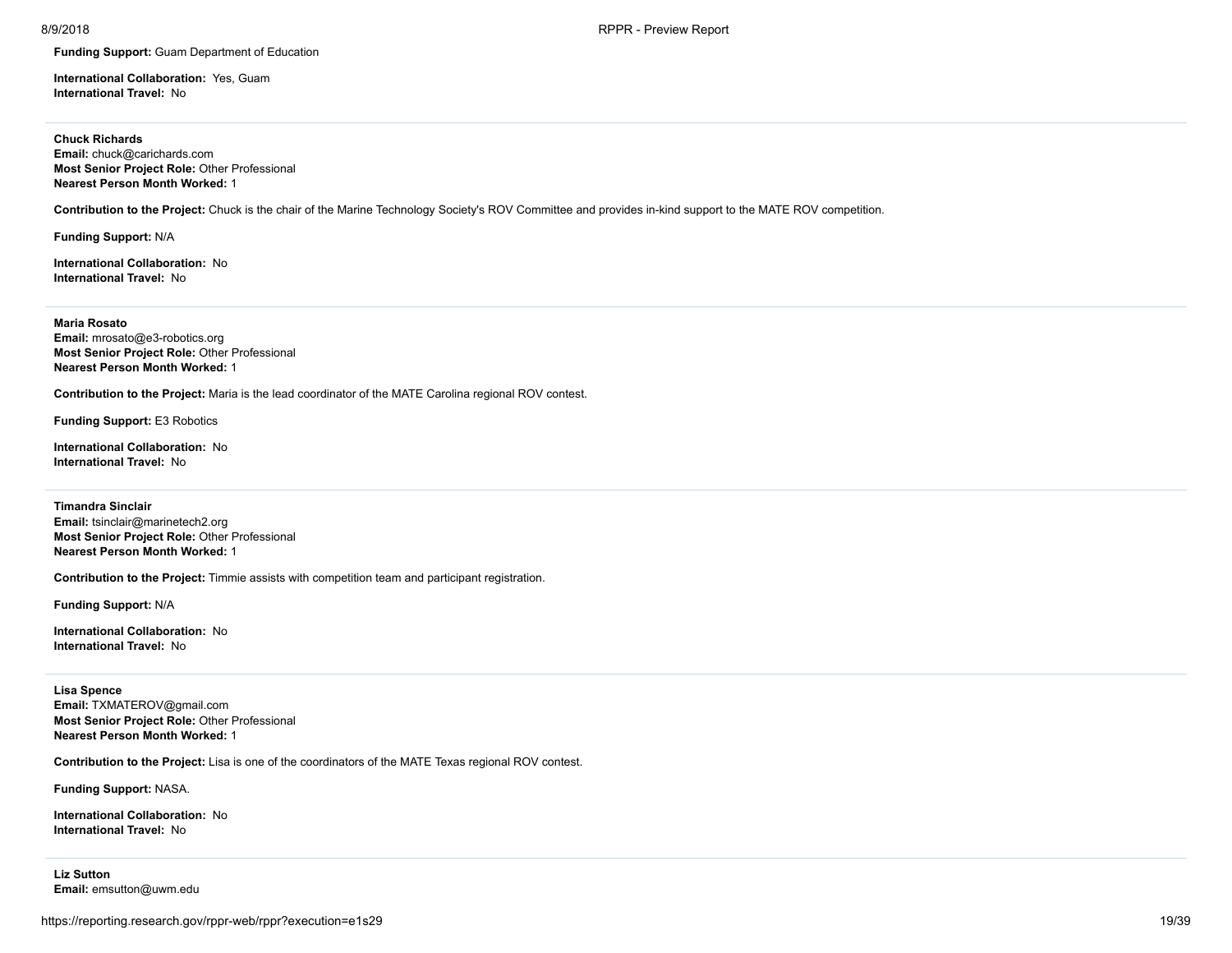**Most Senior Project Role:** Other Professional **Nearest Person Month Worked:** 1

**Contribution to the Project:** Liz is one of the coordinators of the MATE Wisconsin regional ROV contest.

**Funding Support:** University of Wisconsin-Milwaukee

**International Collaboration:** No **International Travel:** No

<span id="page-19-0"></span>**Jane White Email:** twin2121@hotmail.com **Most Senior Project Role:** Other Professional **Nearest Person Month Worked:** 1

**Contribution to the Project:** Jane is one of the coordinators of the MATE Pennsylvania regional ROV contest.

**Funding Support:** USGS

**International Collaboration:** No **International Travel:** No

<span id="page-19-1"></span>**Betsy Wilkening Email:** ewilkening1@email.arizona.edu **Most Senior Project Role:** Other Professional **Nearest Person Month Worked:** 1

**Contribution to the Project:** Betsy is the coordinator of the MATE Arizona regional ROV (pilot) competition.

**Funding Support:** University of Arizona

**International Collaboration:** No **International Travel:** No

<span id="page-19-2"></span>**Mark Chun Email:** mchun@ifa.hawaii.edu **Most Senior Project Role:** Technician **Nearest Person Month Worked:** 1

**Contribution to the Project:** Mark is one of the coordinators of the MATE Big Island regional ROV contest.

**Funding Support:** University of Hawaii Institute for Astronomy.

**International Collaboration:** No **International Travel:** No

<span id="page-19-3"></span>**Matt Gardner Email:** mgardner@marinetech.org **Most Senior Project Role:** Technician **Nearest Person Month Worked:** 3

**Contribution to the Project:** Matt is the competition's technical manager and an instructor for teacher and student workshops.

**Funding Support:** NSF.

**International Collaboration:** No **International Travel:** No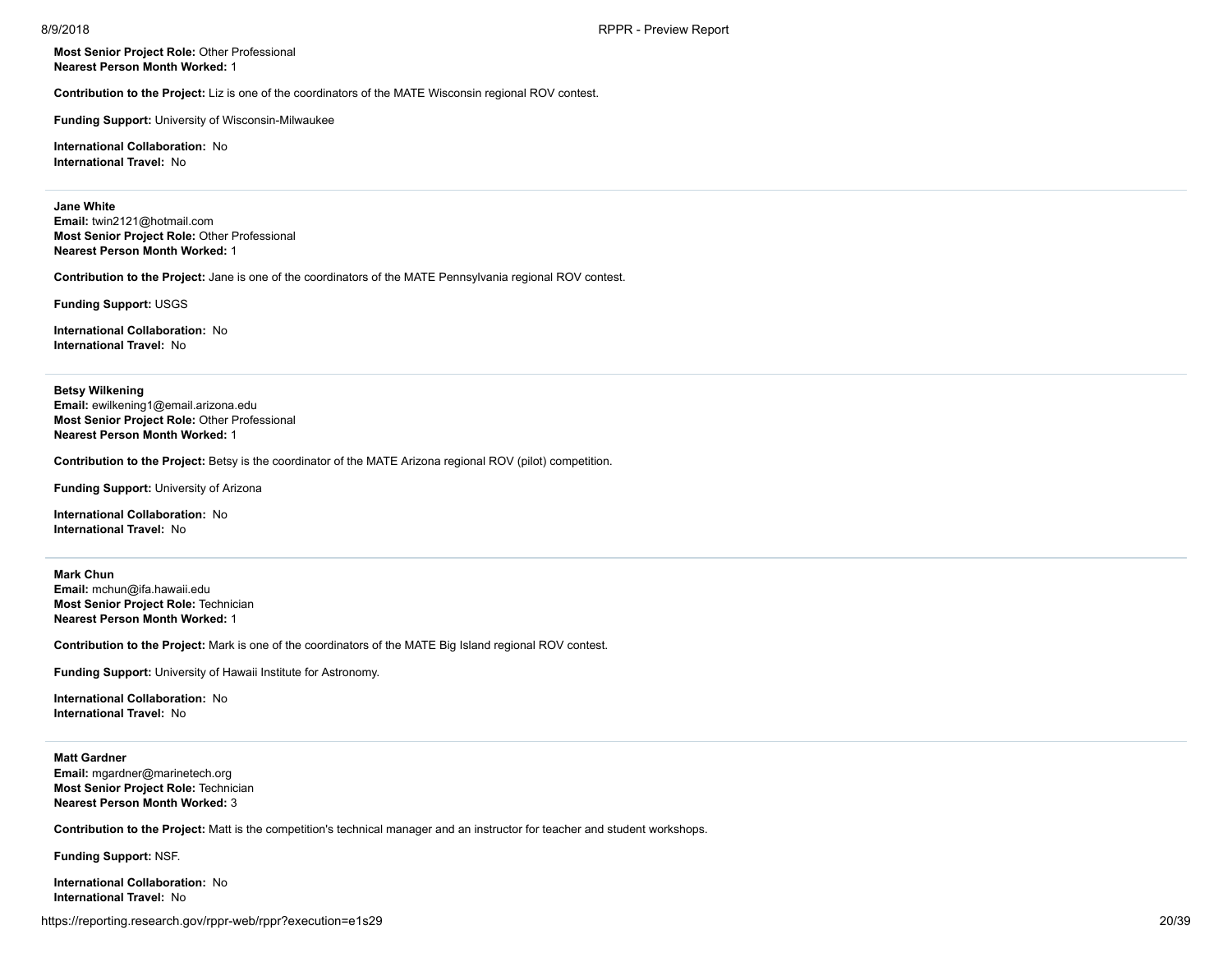<span id="page-20-0"></span>**Chris Jakubiak Email:** chrisjakubiak@hotmail.com **Most Senior Project Role:** Technician

**Nearest Person Month Worked:** 1

**Contribution to the Project:** Chris is one of the coordinators of the MATE New England regional ROV contest.

**Funding Support:** University of Massachusetts-Dartmouth.

**International Collaboration:** No **International Travel:** No

<span id="page-20-1"></span>**Charles Lockhart Email:** scout3801@gmail.com **Most Senior Project Role:** Technician **Nearest Person Month Worked:** 1

**Contribution to the Project:** Charles is one of the coordinators of the MATE Big Island regional ROV contest.

**Funding Support:** University of Hawaii Institute for Astronomy.

**International Collaboration:** No **International Travel:** No

<span id="page-20-2"></span>**Rick Rupan Email:** rupan@uw.edu **Most Senior Project Role:** Technician **Nearest Person Month Worked:** 1

**Contribution to the Project:** Rick is one of the coordinators of the MATE Pacific Northwest regional ROV contest.

**Funding Support:** University of Washington.

**International Collaboration:** No **International Travel:** No

<span id="page-20-3"></span>**Fritz Stahr Email:** stahr@uw.edu **Most Senior Project Role:** Technician **Nearest Person Month Worked:** 1

**Contribution to the Project:** Fritz is one of the coordinators of the MATE Pacific Northwest regional ROV contest.

**Funding Support:** University of Washington.

**International Collaboration:** No **International Travel:** No

<span id="page-20-4"></span>**Wes Thompson Email:** thompson.wes@gmail.com **Most Senior Project Role:** Technician **Nearest Person Month Worked:** 1

**Contribution to the Project:** Wes is one of the coordinators of the MATE Pacific Northwest regional ROV contest.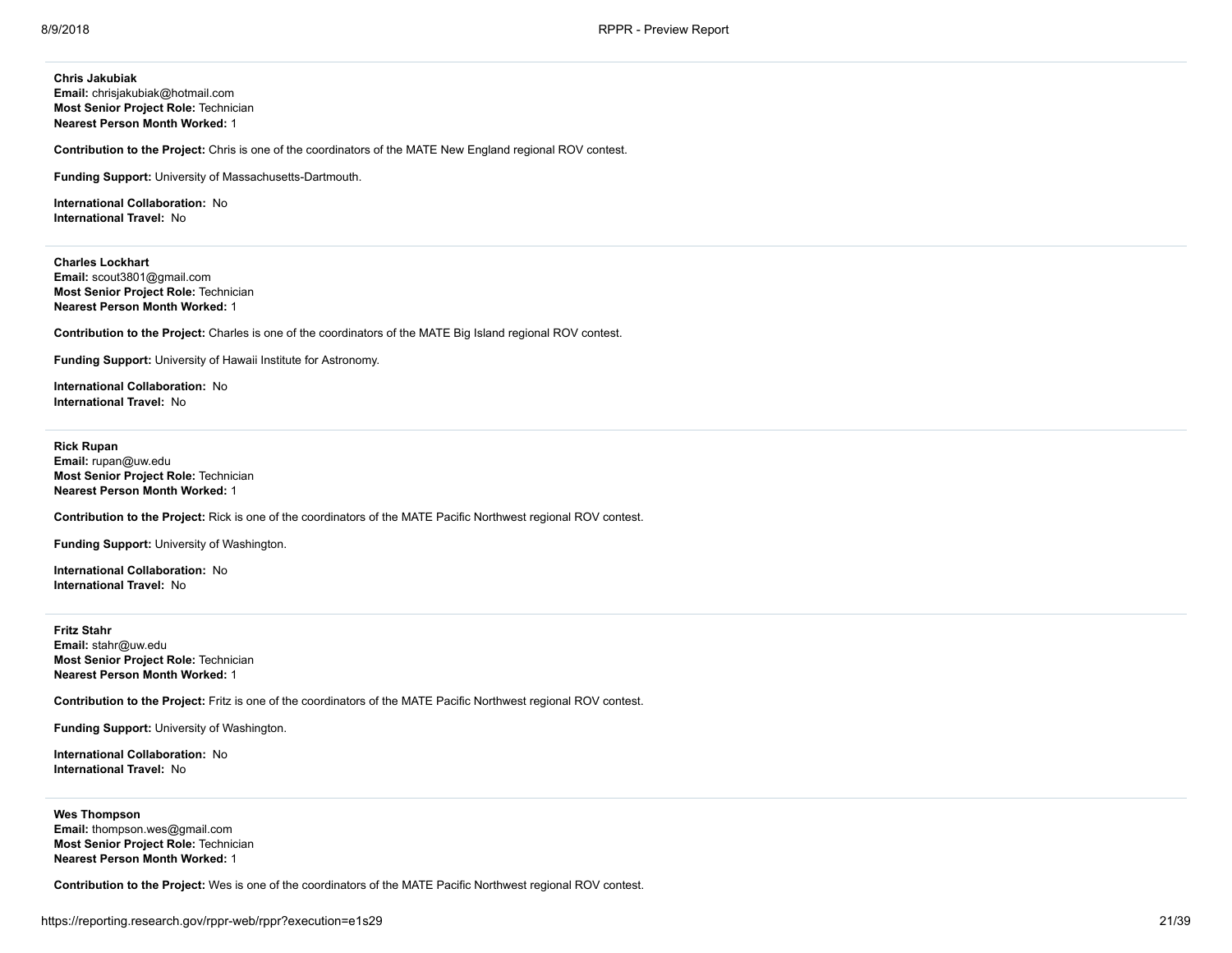**Funding Support:** Boeing Corp.

**International Collaboration:** No **International Travel:** No

# <span id="page-21-0"></span>**Darryl Watanabe**

**Email:** watanabe@ifa.hawaii.edu **Most Senior Project Role:** Technician **Nearest Person Month Worked:** 1

**Contribution to the Project:** Darryl is one of the coordinators of the MATE Big Island regional ROV contest.

**Funding Support:** University of Hawaii Institute for Astronomy.

**International Collaboration:** No **International Travel:** No

# <span id="page-21-1"></span>**Emran Baryal Email:** baryalemran@gmail.com **Most Senior Project Role:** Technical School Student **Nearest Person Month Worked:** 1

**Contribution to the Project:** Emran provides support for ROV kitting.

**Funding Support:** NSF

**International Collaboration:** No **International Travel:** No

<span id="page-21-2"></span>**Nouman Baryal Email:** mbaryal0133@mpc.edu **Most Senior Project Role:** Technical School Student **Nearest Person Month Worked:** 1

**Contribution to the Project:** Nouman provides support for ROV kitting.

**Funding Support:** NSF

**International Collaboration:** No **International Travel:** No

# <span id="page-21-3"></span>**Jessica Bray Email:** jessicarbray@gmail.com **Most Senior Project Role:** Technical School Student **Nearest Person Month Worked:** 1

**Contribution to the Project:** Jessica provided support for ROV kitting.

**Funding Support:** NSF

**International Collaboration:** No **International Travel:** No

<span id="page-21-4"></span>**Maria Camberos Diaz Email:** mcamberos8591@mpc.edu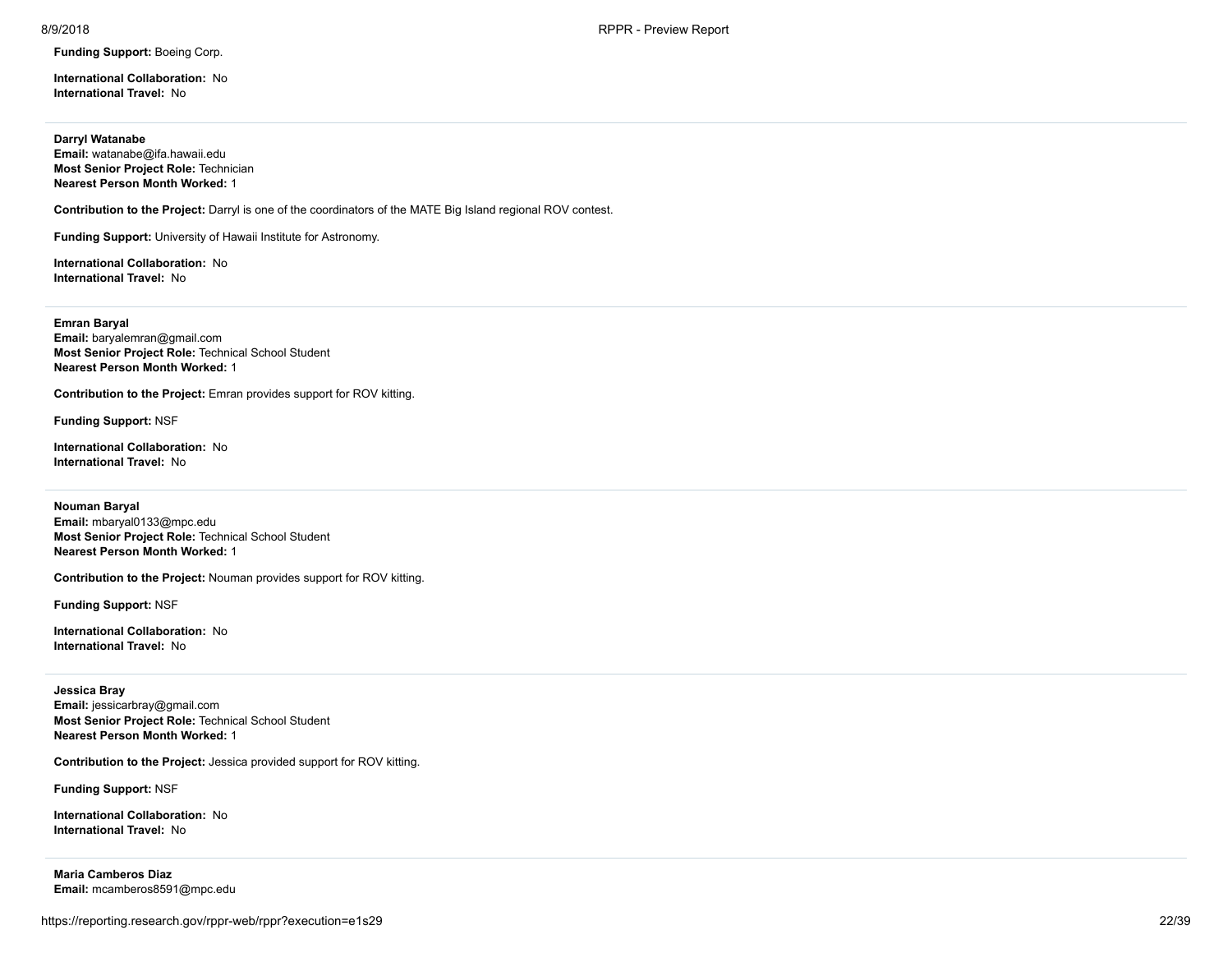**Most Senior Project Role:** Technical School Student **Nearest Person Month Worked:** 1

**Contribution to the Project:** Maria provides support for ROV kitting.

**Funding Support:** NSF

**International Collaboration:** No **International Travel:** No

#### <span id="page-22-0"></span>**Savneet Charan**

**Email:** scharan2776@mpc.edu **Most Senior Project Role:** Technical School Student **Nearest Person Month Worked:** 1

**Contribution to the Project:** Savneet provides support for ROV kitting.

**Funding Support:** NSF

**International Collaboration:** No **International Travel:** No

#### <span id="page-22-1"></span>**Andrew Hagood**

**Email:** ahagood4025@mpc.edu **Most Senior Project Role:** Technical School Student **Nearest Person Month Worked:** 1

**Contribution to the Project:** Andrew provides support for ROV kitting.

**Funding Support:** NSF

**International Collaboration:** No **International Travel:** No

<span id="page-22-2"></span>**Caitlin Hartley Email:** chartley1223@gmail.com **Most Senior Project Role:** Technical School Student **Nearest Person Month Worked:** 1

**Contribution to the Project:** Caitlin provided support for ROV kitting and general accounting.

**Funding Support:** NSF

**International Collaboration:** No **International Travel:** No

# <span id="page-22-3"></span>**Matthew Mora**

**Email:** matt.mora95@gmail.com **Most Senior Project Role:** Technical School Student **Nearest Person Month Worked:** 1

**Contribution to the Project:** Matthew provides support for ROV kitting.

**Funding Support:** NSF

**International Collaboration:** No **International Travel:** No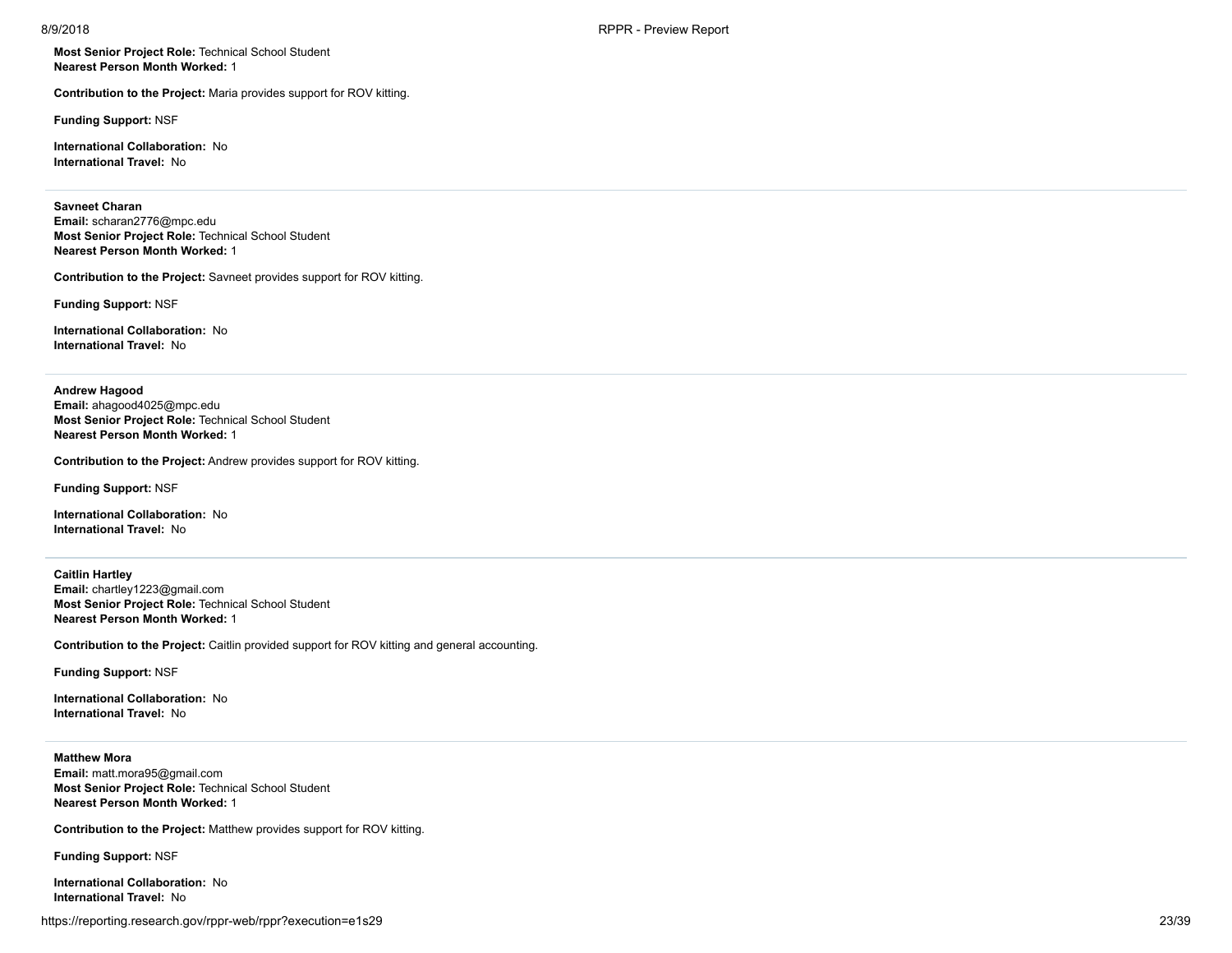#### <span id="page-23-0"></span>**Rakhi Narain**

**Email:** rnarain2304@mpc.edu **Most Senior Project Role:** Technical School Student **Nearest Person Month Worked:** 1

**Contribution to the Project:** Rakhi provides support for ROV kitting.

**Funding Support:** NSF

**International Collaboration:** No **International Travel:** No

<span id="page-23-1"></span>**Amanda Satrio Email:** dsatrio7756@mpc.edu **Most Senior Project Role:** Technical School Student **Nearest Person Month Worked:** 1

**Contribution to the Project:** Amanda provides support for ROV kitting.

**Funding Support:** NSF

**International Collaboration:** No **International Travel:** No

<span id="page-23-2"></span>**Dylan Simpson Email:** dsimpson3066@mpc.edu **Most Senior Project Role:** Technical School Student **Nearest Person Month Worked:** 1

**Contribution to the Project:** Dylan provides support for ROV kitting.

**Funding Support:** NSF

**International Collaboration:** No **International Travel:** No

<span id="page-23-3"></span>**Judy Anderson Email:** judy@andagraphicstudio.com **Most Senior Project Role:** Consultant **Nearest Person Month Worked:** 1

**Contribution to the Project:** Judy is a graphic artist and works on MATE brochures, etc.

**Funding Support:** NSF.

**International Collaboration:** No **International Travel:** No

<span id="page-23-4"></span>**Lynn Dohm Email:** lynnd@nellygrp.com **Most Senior Project Role:** Consultant **Nearest Person Month Worked:** 1

**Contribution to the Project:** Lynn handles MATE competition PR and social media as well as the MATE electronic newsletter.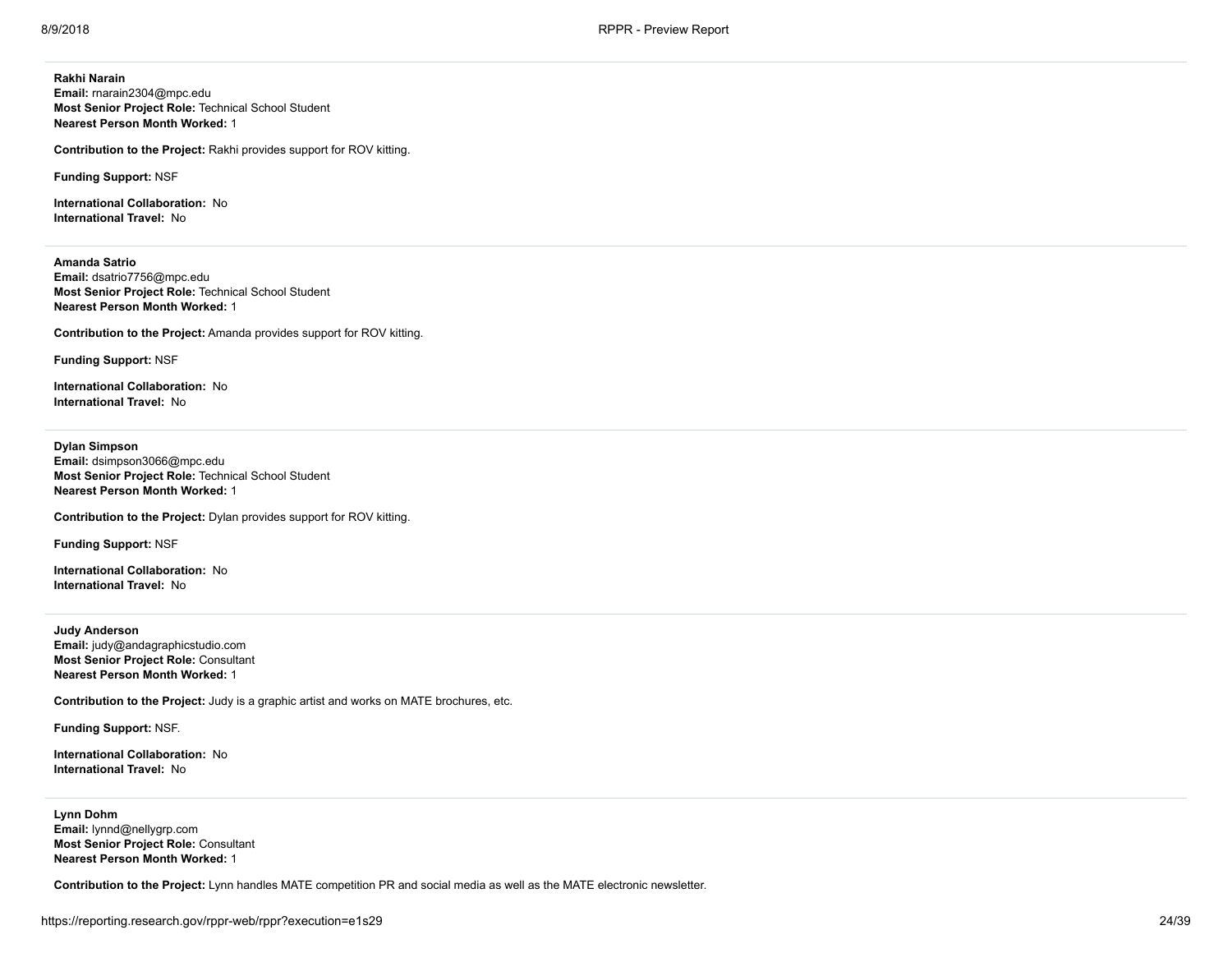**International Collaboration:** No **International Travel:** No

# <span id="page-24-0"></span>**Kathryn Loomis Email:** kaloomis@marinetech.org **Most Senior Project Role:** Consultant **Nearest Person Month Worked:** 1

**Contribution to the Project:** Kathryn coordinates venue logistics for the MATE Monterey Bay regional and international ROV competitions.

**Funding Support:** NSF.

**International Collaboration:** No **International Travel:** No

<span id="page-24-1"></span>**Kaitlin Baird Email:** Kaitlin.Baird@bios.edu **Most Senior Project Role:** Other **Nearest Person Month Worked:** 1

**Contribution to the Project:** Kaitlin is the coordinator of the MATE Bermuda regional ROV contest.

**Funding Support:** Bermuda Institute of Ocean Sciences (BIOS)

**International Collaboration:** Yes, Bermuda **International Travel:** No

<span id="page-24-2"></span>**Andy Bruening Email:** abruening@pastfoundation.org **Most Senior Project Role:** Other **Nearest Person Month Worked:** 1

**Contribution to the Project:** Andy is one of the coordinators of the MATE Buckeye (Ohio) regional ROV contest.

**Funding Support:** PAST Foundation

**International Collaboration:** No **International Travel:** No

<span id="page-24-3"></span>**Ike Coffman Email:** icoffman@technologydude.com **Most Senior Project Role:** Other **Nearest Person Month Worked:** 1

**Contribution to the Project:** Ike is one of the coordinators of the MATE Texas regional ROV contest.

**Funding Support:** N/A

**International Collaboration:** No **International Travel:** No

<span id="page-24-4"></span>**Tracy Crews Email:** tracy.crews@oregonstate.edu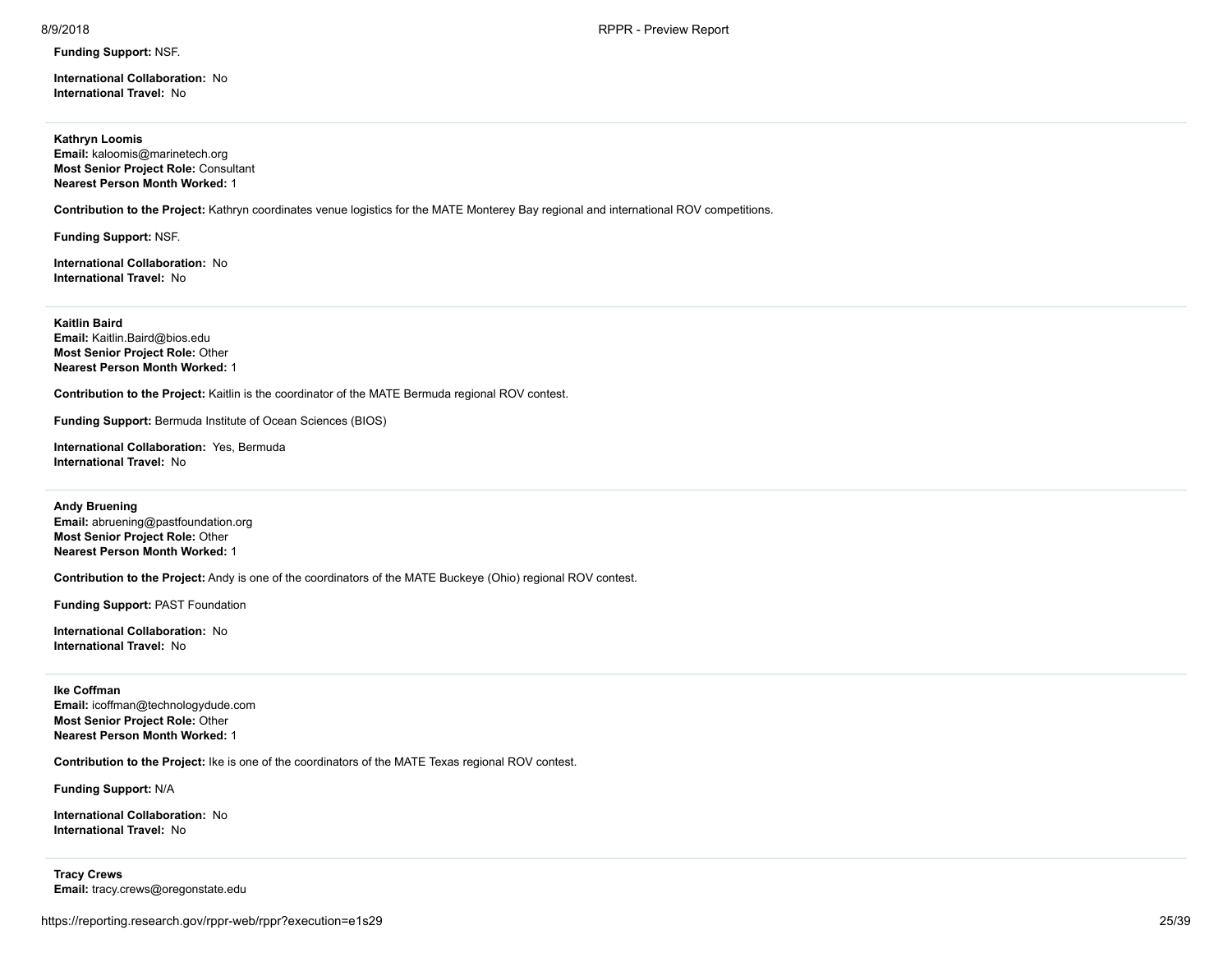# **Most Senior Project Role:** Other **Nearest Person Month Worked:** 1

**Contribution to the Project:** Tracy is the coordinator of the MATE Oregon regional ROV contest.

**Funding Support:** Oregon Sea Grant.

**International Collaboration:** No **International Travel:** No

#### <span id="page-25-0"></span>**Pat Curley**

**Email:** pwcurley@ncsu.edu **Most Senior Project Role:** Other **Nearest Person Month Worked:** 1

**Contribution to the Project:** Pat is the coordinator of the MATE Coastal Carolina regional ROV contest.

**Funding Support:** North Carolina State University.

**International Collaboration:** No **International Travel:** No

<span id="page-25-1"></span>**Katherine Dubose Email:** katherine@tutushouse.org **Most Senior Project Role:** Other **Nearest Person Month Worked:** 1

**Contribution to the Project:** Katherine is one of the coordinators of the MATE Big Island regional ROV contest.

**Funding Support:** Earl's Garage

**International Collaboration:** No **International Travel:** No

<span id="page-25-2"></span>**Rachel Gamble Email:** rachel.b.gamble@gmail.com **Most Senior Project Role:** Other **Nearest Person Month Worked:** 1

**Contribution to the Project:** Rachel is one of the coordinators of the MATE Northern Gulf Coast regional ROV contest.

**Funding Support:** Dauphin Island Sea Lab.

**International Collaboration:** No **International Travel:** No

<span id="page-25-3"></span>**Susie Hill Email:** rebecca.hill@norfolk.gov **Most Senior Project Role:** Other **Nearest Person Month Worked:** 1

**Contribution to the Project:** Susie is the coordinator of the MATE Mid-Atlantic regional ROV contest.

**Funding Support:** Nauticus, National Maritime Center.

**International Collaboration:** No **International Travel:** No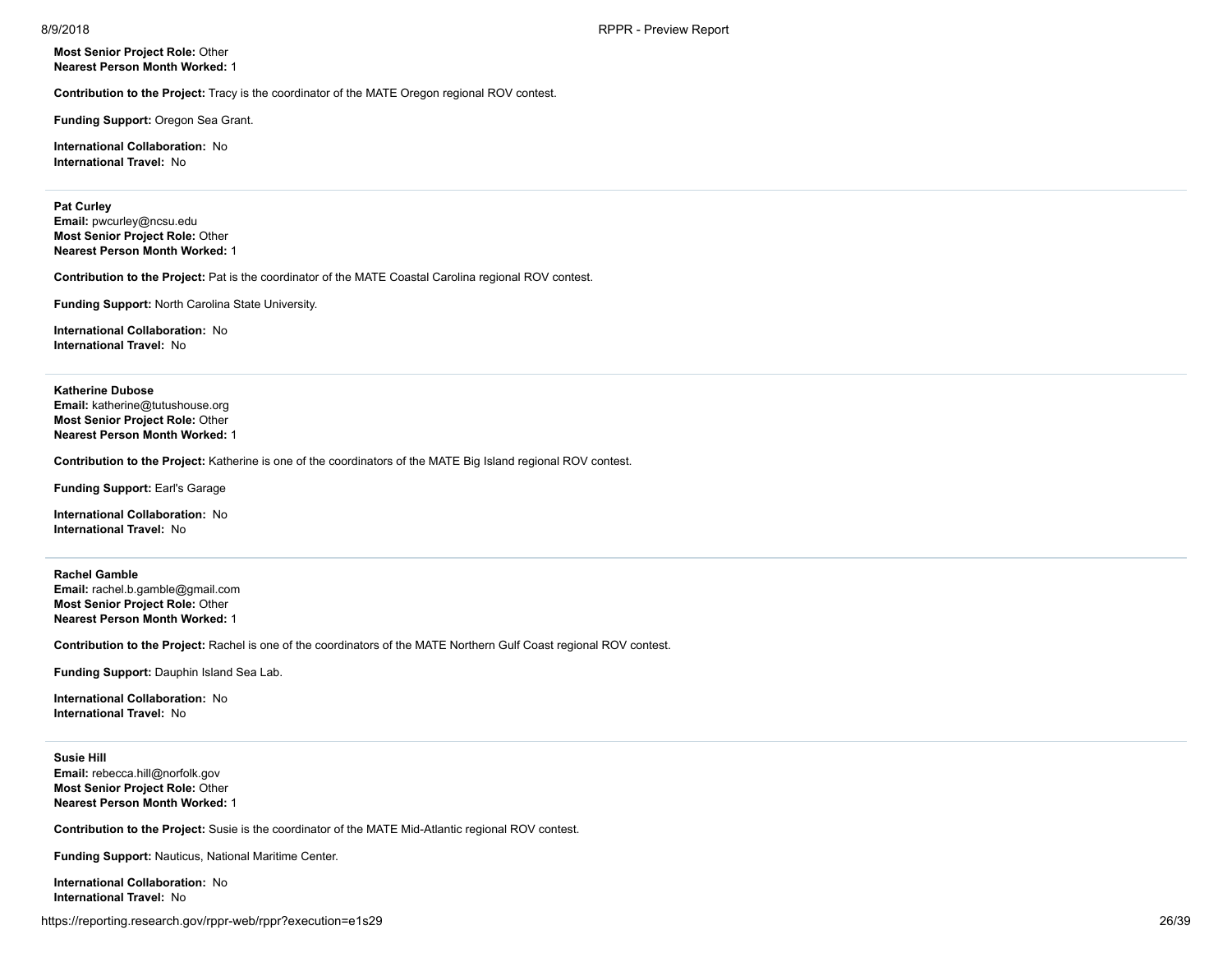# <span id="page-26-0"></span>**Aymette Medina**

**Email:** aymette@gmail.com **Most Senior Project Role:** Other **Nearest Person Month Worked:** 1

**Contribution to the Project:** Aymette is the coordinator of the MATE Puerto Rico regional ROV contest.

**Funding Support:** Learning By Doing.

**International Collaboration:** No **International Travel:** No

<span id="page-26-1"></span>**Calvin Mires Email:** cmires@pastfoundation.org **Most Senior Project Role:** Other **Nearest Person Month Worked:** 1

**Contribution to the Project:** Calvin is the coordinator of the MATE Buckeye regional ROV contest.

**Funding Support:** PAST Foundation

**International Collaboration:** No **International Travel:** No

<span id="page-26-2"></span>**Velda Morris Email:** vmvrobot@gmail.com **Most Senior Project Role:** Other **Nearest Person Month Worked:** 1

**Contribution to the Project:** Velda is the coordinator of the MATE Pennsylvania regional ROV contest.

**Funding Support:** Urban STEM Strategy Group.

**International Collaboration:** No **International Travel:** No

<span id="page-26-3"></span>**Erica Moulton Email:** erica.moulton@gmail.com **Most Senior Project Role:** Other **Nearest Person Month Worked:** 1

**Contribution to the Project:** Erica is the coordinator of the MATE Florida regional ROV contest.

**Funding Support:** N/A

**International Collaboration:** No **International Travel:** No

<span id="page-26-4"></span>**Sadie Norwick Email:** snorwick@sheddaquarium.org **Most Senior Project Role:** Other **Nearest Person Month Worked:** 1

**Contribution to the Project:** Sadie is one of the coordinators of the MATE Midwest regional ROV contest.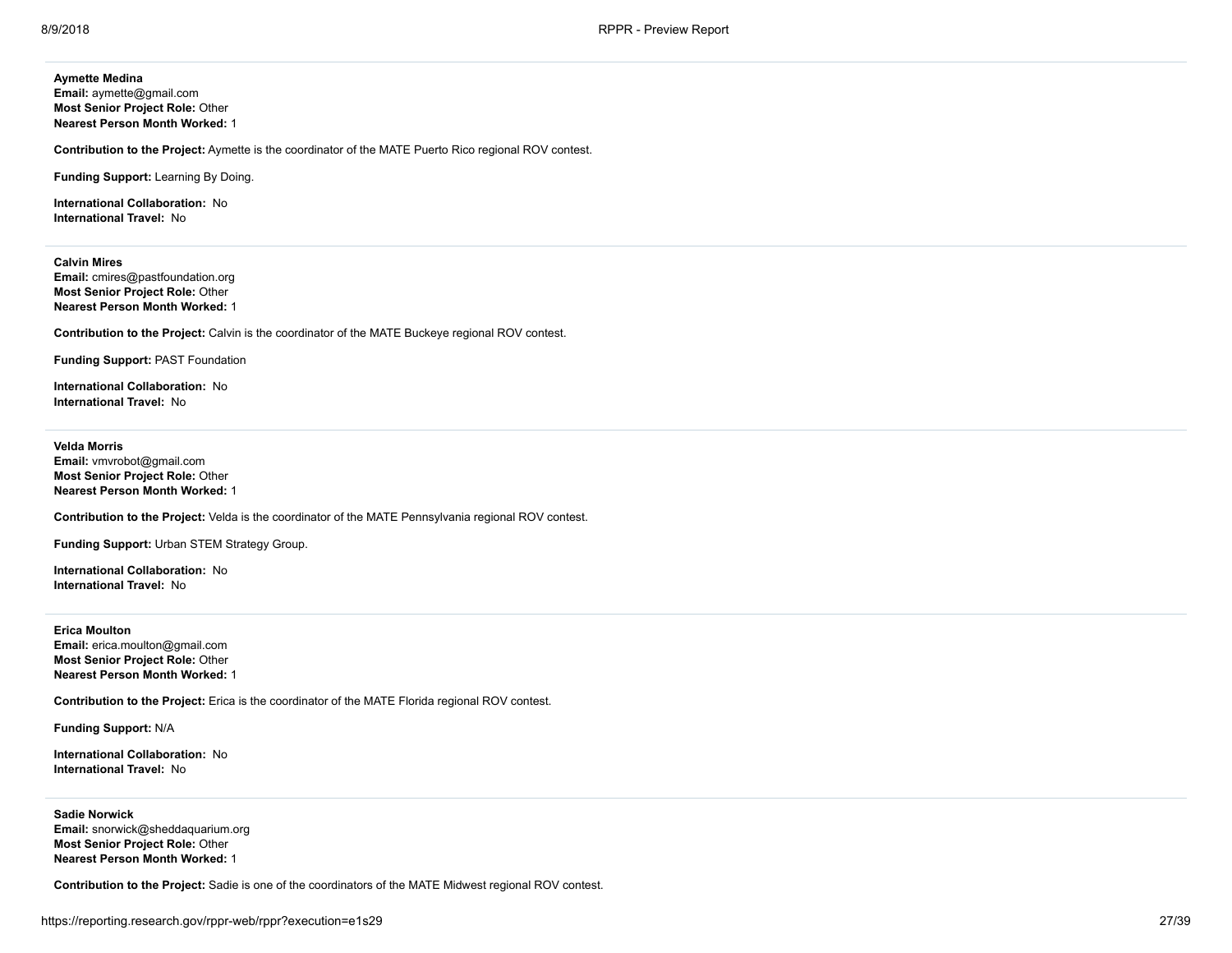**Funding Support:** John. G. Shedd Aquarium.

**International Collaboration:** No **International Travel:** No

#### <span id="page-27-0"></span>**Jody Patterson**

**Email:** jody.patterson@noaa.gov **Most Senior Project Role:** Other **Nearest Person Month Worked:** 1

**Contribution to the Project:** Jody is the coordinator of the MATE Southeast regional ROV contest.

**Funding Support:** NOAA.

**International Collaboration:** No **International Travel:** No

<span id="page-27-1"></span>**Edward Sheppard Email:** edward.b.sheppardjr@uscg.mil **Most Senior Project Role:** Other **Nearest Person Month Worked:** 1

**Contribution to the Project:** Ed is one of the coordinators of the MATE Oahu regional ROV contest.

**Funding Support:** U.S. Coast Guard

**International Collaboration:** No **International Travel:** No

<span id="page-27-2"></span>**Kim Swan Email:** kswan@marinetech.org **Most Senior Project Role:** Other **Nearest Person Month Worked:** 1

**Contribution to the Project:** Kim is one of the coordinators of the MATE Monterey Bay regional ROV contest.

**Funding Support:** NSF ITEST.

**International Collaboration:** No **International Travel:** No

### <span id="page-27-3"></span>**Sarah Waters**

**Email:** sarah.a.waters@noaa.gov **Most Senior Project Role:** Other **Nearest Person Month Worked:** 1

**Contribution to the Project:** Sarah is the coordinator of the MATE Great Lakes regional ROV contest.

**Funding Support:** NOAA.

**International Collaboration:** No **International Travel:** No

**What other organizations have been involved as partners?**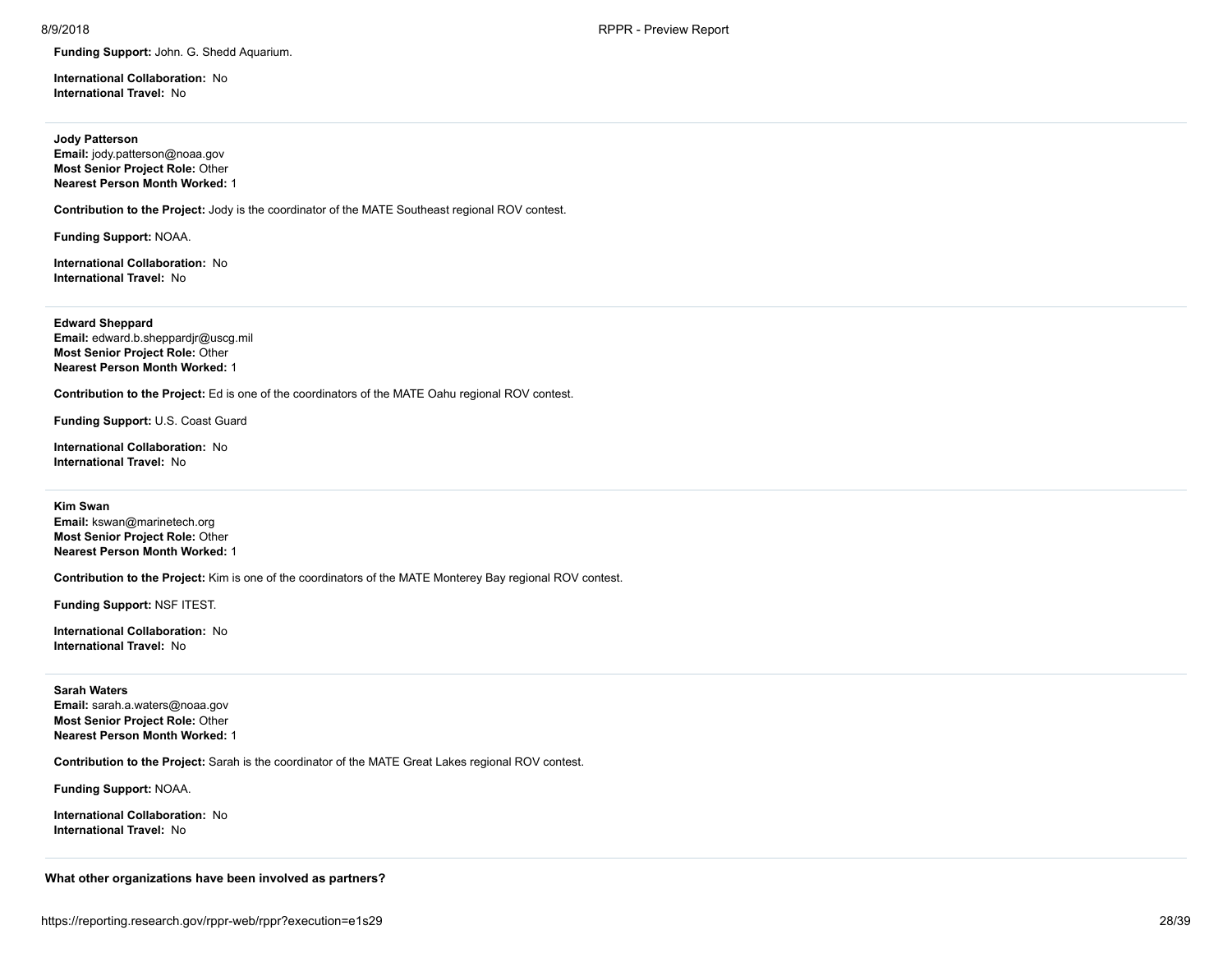| Name                                         | <b>Type of Partner Organization</b>       | Location            |
|----------------------------------------------|-------------------------------------------|---------------------|
| Bermuda Institute of Ocean Sciences (BIOS)   | Other Organizations (foreign or domestic) | Bermuda             |
| <b>Bristol Community College</b>             | Academic Institution                      | Fall River, MA      |
| NOAA's National Marine Sanctuary Program     | Other Organizations (foreign or domestic) | Washington, DC      |
| Nauticus, the National Maritime Center       | <b>Other Nonprofits</b>                   | Norfolk, VA         |
| North Carolina State University              | Academic Institution                      | Morehead City, NC   |
| Oceaneering International                    | Industrial or Commercial Firms            | Morgan City, LA     |
| Oregon Sea Grant                             | State or Local Government                 | Newport, OR         |
| <b>PAST Foundation</b>                       | <b>Other Nonprofits</b>                   | Columbus, OH        |
| <b>STREAMWORKS</b>                           | <b>Other Nonprofits</b>                   | Kingsport, TN       |
| St. Pete Makers                              | <b>Other Nonprofits</b>                   | St. Petersburg, FL  |
| U.S. Coast Guard                             | Other Organizations (foreign or domestic) | Honolulu, HI        |
| University of Arizona                        | Academic Institution                      | Tucson, AZ          |
| Dauphin Island Sea Lab                       | Academic Institution                      | Dauphin Island, AL  |
| University of Hawaii Institute for Astronomy | Academic Institution                      | Hilo, HI            |
| University of Massachusetts - Dartmouth      | Academic Institution                      | North Dartmouth, MA |
| University of Washington                     | Academic Institution                      | Seattle, Washington |
| University of Wisconsin                      | Academic Institution                      | Milwaukee, WI       |
| Urban STEM Strategy Group                    | <b>Other Nonprofits</b>                   | Philadelphia, PA    |
| E3 Robotics                                  | <b>Other Nonprofits</b>                   | Greensboro, NC      |
| Guam Department of Education                 | School or School Systems                  | Guarm               |
| John G. Shedd Aquarium                       | <b>Other Nonprofits</b>                   | Chicago, IL         |
| Learning By Doing                            | <b>Other Nonprofits</b>                   | Ponce, Puerto Rico  |
| Long Beach City College                      | Academic Institution                      | Long Beach, CA      |
| Marine Technology Society                    | <b>Other Nonprofits</b>                   | Washington, DC      |
| <b>NASA</b>                                  | Other Organizations (foreign or domestic) | Houston, TX         |

https://reporting.research.gov/rppr-web/rppr?execution=e1s29 29/39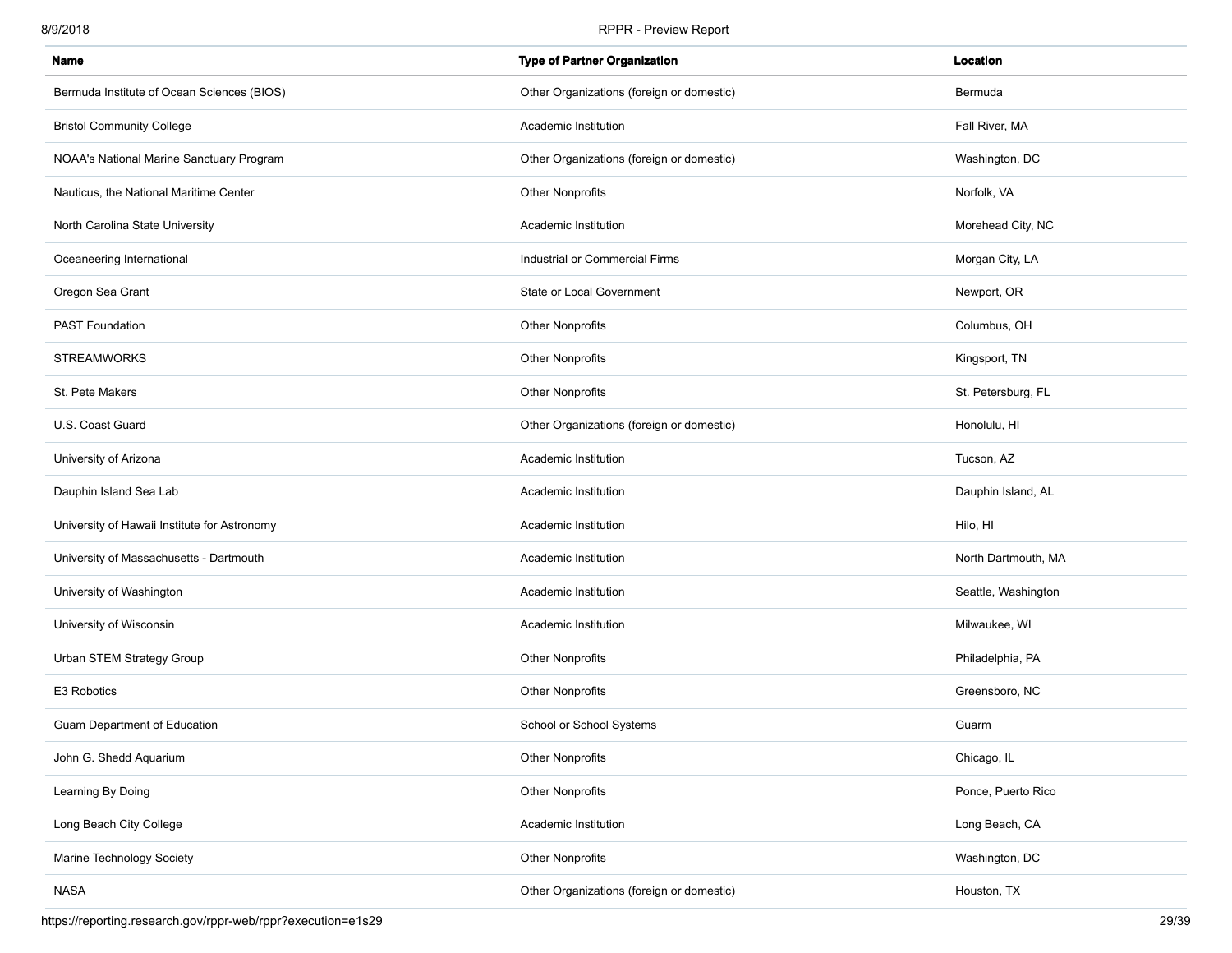# **Full details of organizations that have been involved as partners:**

## <span id="page-29-0"></span>**Bermuda Institute of Ocean Sciences (BIOS)**

**Organization Type:** Other Organizations (foreign or domestic) **Organization Location:** Bermuda

**Partner's Contribution to the Project:** In-Kind Support Facilities Collaborative Research

**More Detail on Partner and Contribution:** BIOS is the lead coordinator of the MATE Bermuda regional ROV contest .

#### <span id="page-29-1"></span>**Bristol Community College**

**Organization Type:** Academic Institution **Organization Location:** Fall River, MA

**Partner's Contribution to the Project:** In-Kind Support Facilities Collaborative Research

**More Detail on Partner and Contribution:** Bristol Community College is one of the lead coordinators of the MATE New England regional ROV contest.

### <span id="page-29-2"></span>**Dauphin Island Sea Lab**

**Organization Type:** Academic Institution **Organization Location:** Dauphin Island, AL

**Partner's Contribution to the Project:** In-Kind Support Facilities Collaborative Research

**More Detail on Partner and Contribution:** Dauphin Island Sea Lab is the lead coordinator of the MATE Northern Gulf Coast regional ROV contest.

# <span id="page-29-3"></span>**E3 Robotics**

**Organization Type:** Other Nonprofits **Organization Location:** Greensboro, NC

**Partner's Contribution to the Project:** Financial support In-Kind Support Facilities

**More Detail on Partner and Contribution:**

#### <span id="page-29-4"></span>**Guam Department of Education**

**Organization Type:** School or School Systems **Organization Location:** Guarm

**Partner's Contribution to the Project:** In-Kind Support

https://reporting.research.gov/rppr-web/rppr?execution=e1s29 30/39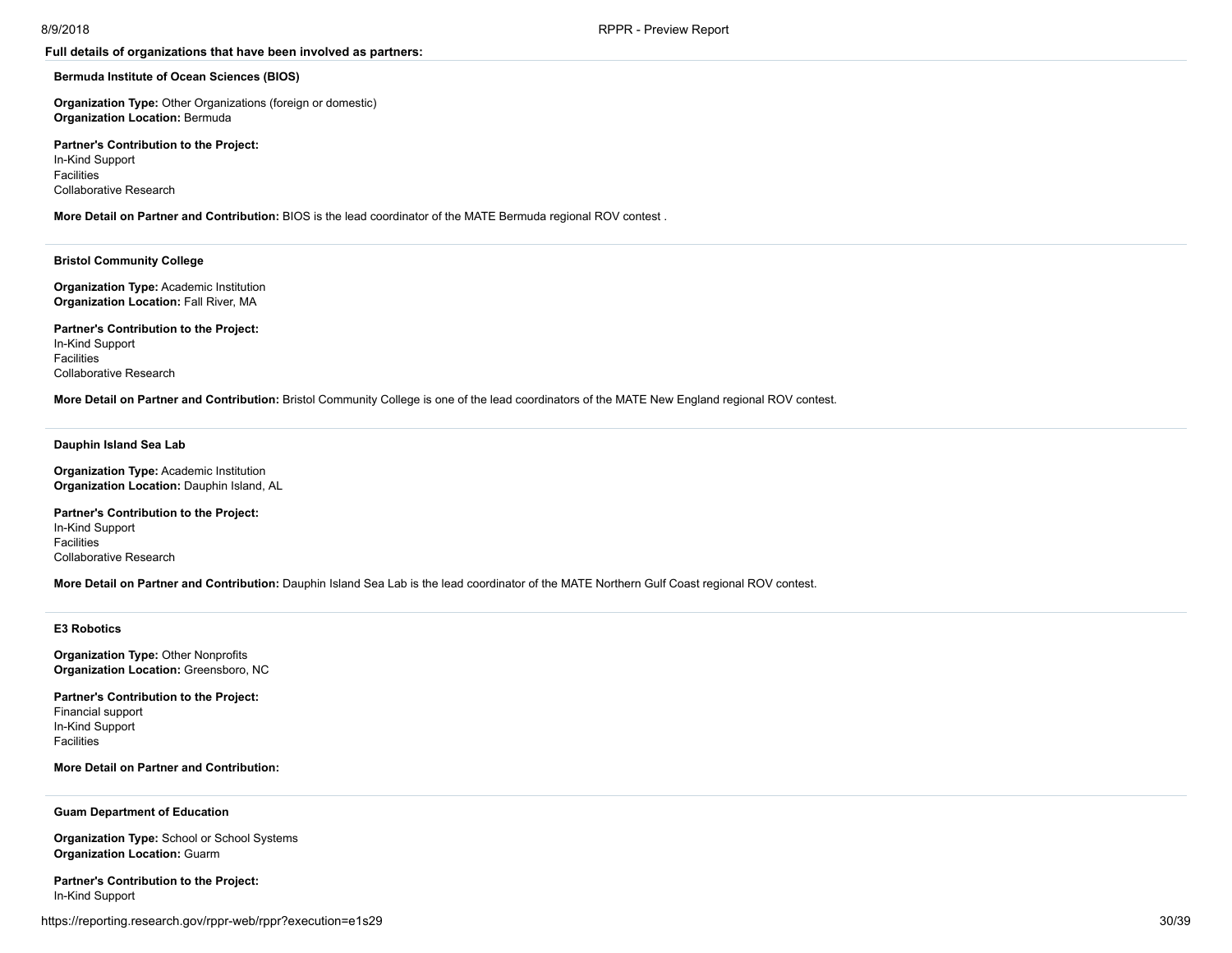**More Detail on Partner and Contribution:**

<span id="page-30-0"></span>**John G. Shedd Aquarium**

**Organization Type:** Other Nonprofits **Organization Location:** Chicago, IL

**Partner's Contribution to the Project:** In-Kind Support Facilities Collaborative Research

**More Detail on Partner and Contribution:** The John G. Shedd Aquarium is the lead coordinator of the MATE Midwest regional ROV contest.

<span id="page-30-1"></span>**Learning By Doing**

**Organization Type:** Other Nonprofits **Organization Location:** Ponce, Puerto Rico

**Partner's Contribution to the Project:** In-Kind Support Facilities Collaborative Research

**More Detail on Partner and Contribution:** Learning By Doing is the lead coordinator of the MATE Puerto Rico regional ROV contest.

<span id="page-30-2"></span>**Long Beach City College**

**Organization Type:** Academic Institution **Organization Location:** Long Beach, CA

**Partner's Contribution to the Project:** In-Kind Support Facilities Collaborative Research

**More Detail on Partner and Contribution:** Long Beach City College is the lead organization on the MATE Southern California regional ROV contest.

# <span id="page-30-3"></span>**Marine Technology Society**

**Organization Type:** Other Nonprofits **Organization Location:** Washington, DC

**Partner's Contribution to the Project:** Financial support In-Kind Support

More Detail on Partner and Contribution: The Marine Technology Society has been a strong supporter of the MATE Center and the ROV competition in particular. In addition to funds, MTS members contribute time and technical expertise and competition coordinators, judges, technical support, team mentors, and more.

<span id="page-30-4"></span>**NASA**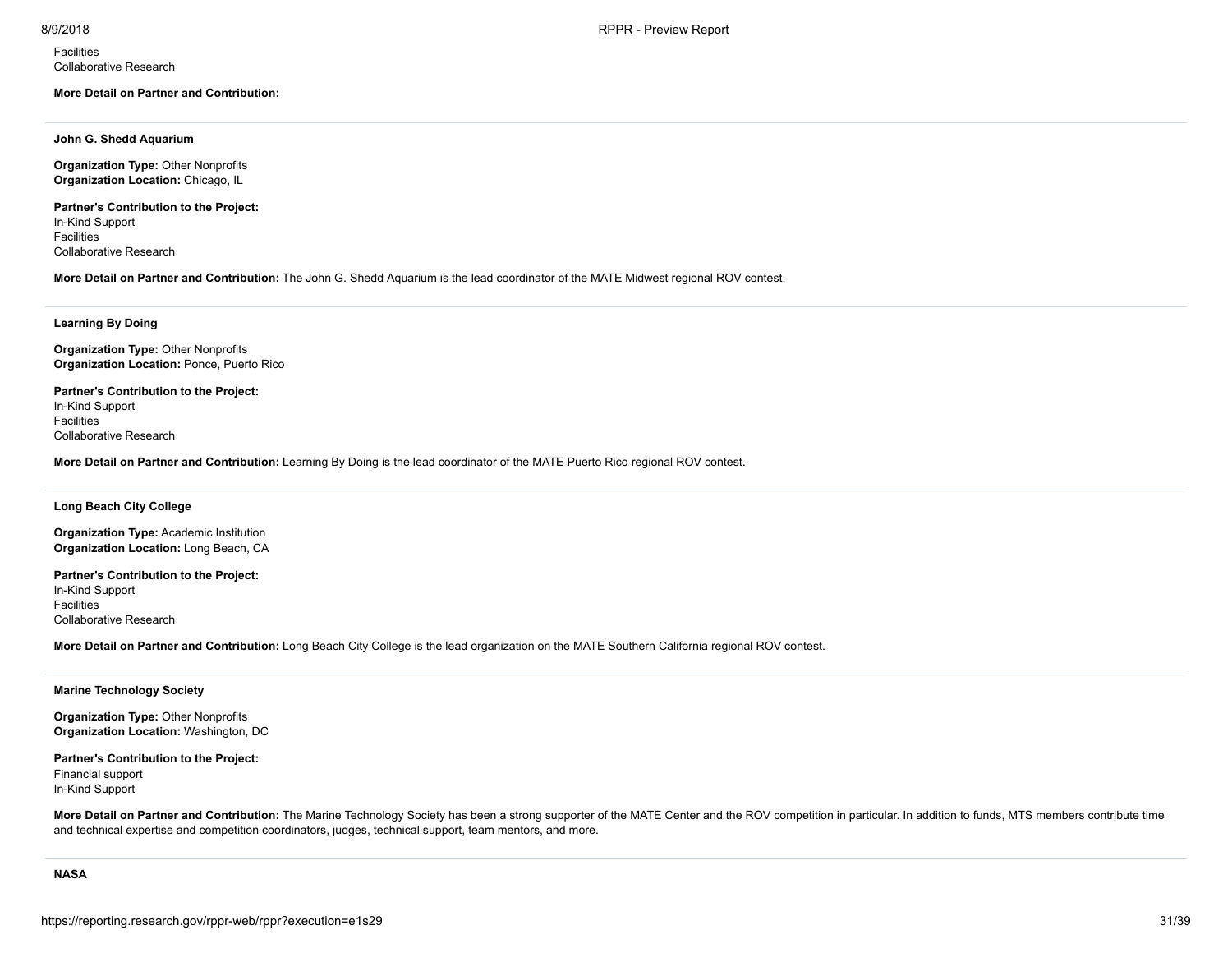**Organization Type:** Other Organizations (foreign or domestic) **Organization Location:** Houston, TX

**Partner's Contribution to the Project:** In-Kind Support Facilities Collaborative Research

**More Detail on Partner and Contribution:** NASA is one of the lead coordinators of the MATE Texas regional ROV contest.

#### <span id="page-31-0"></span>**NOAA's National Marine Sanctuary Program**

**Organization Type:** Other Organizations (foreign or domestic) **Organization Location:** Washington, DC

**Partner's Contribution to the Project:** In-Kind Support Facilities Collaborative Research

More Detail on Partner and Contribution: NOAA's National Marine Sanctuary Program - Thunder Bay National Marine Sanctuary is the lead coordinator of the MATE Great Lakes regional ROV contest; the Gray's Reef National Marine Sanctuary is the lead coordinator of the MATE Southeast regional ROV contest.

#### <span id="page-31-1"></span>**Nauticus, the National Maritime Center**

**Organization Type:** Other Nonprofits **Organization Location:** Norfolk, VA

**Partner's Contribution to the Project:** In-Kind Support Facilities Collaborative Research

**More Detail on Partner and Contribution:** Nauticus, the National Maritime Center is the lead coordinator of the MATE Mid-Atlantic regional ROV contest.

#### <span id="page-31-2"></span>**North Carolina State University**

**Organization Type:** Academic Institution **Organization Location:** Morehead City, NC

**Partner's Contribution to the Project:** In-Kind Support Facilities Collaborative Research

More Detail on Partner and Contribution: North Carolina State University's Center for Marine Sciences and Technology - Science House is the lead coordinator of the MATE Coastal Carolina regional ROV contest.

# <span id="page-31-3"></span>**Oceaneering International**

**Organization Type:** Industrial or Commercial Firms **Organization Location:** Morgan City, LA

**Partner's Contribution to the Project:** Financial support In-Kind Support Collaborative Research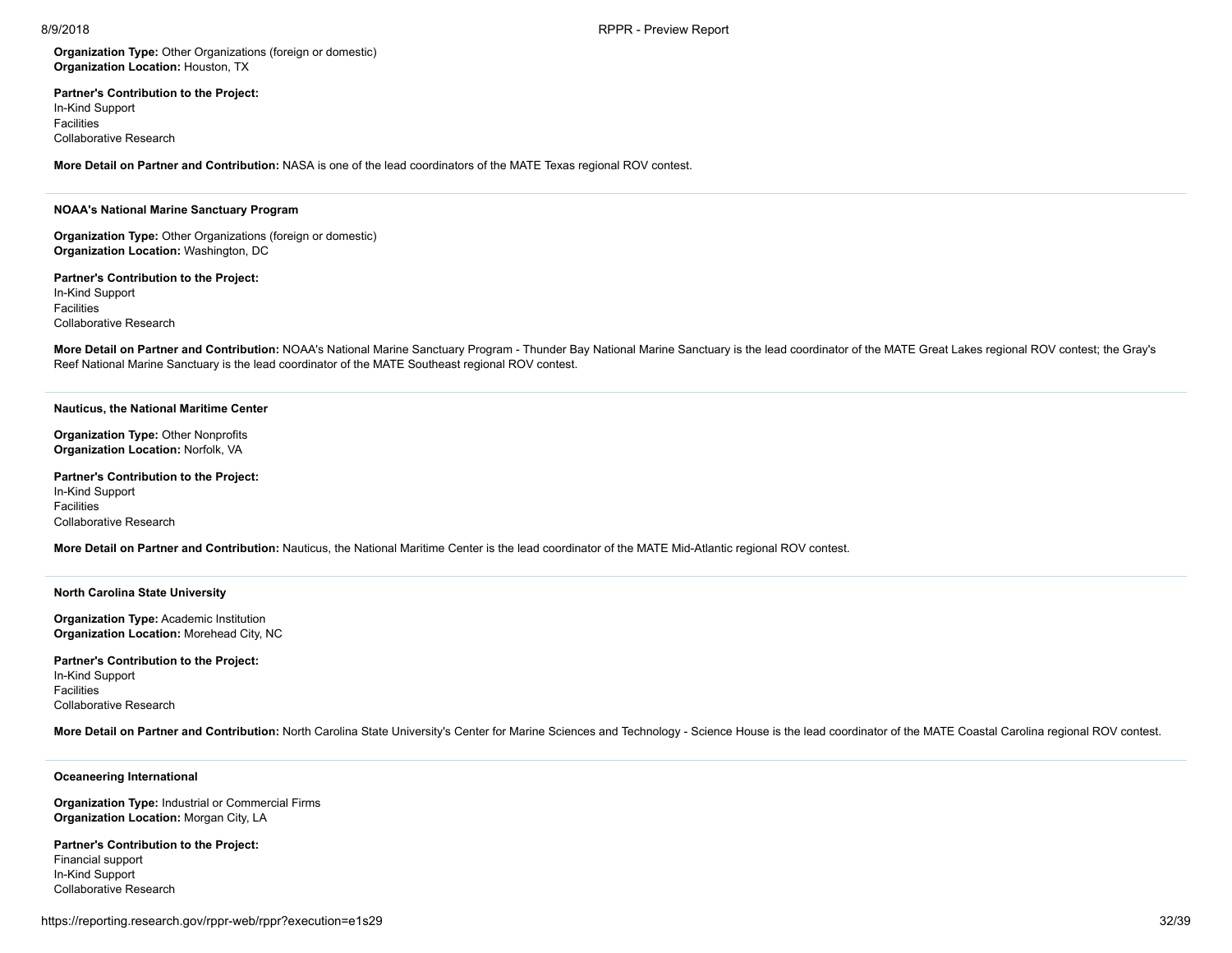**More Detail on Partner and Contribution:** Oceaneering International provides funding as well as mentoring and technical support to the MATE ROV competition.

## <span id="page-32-0"></span>**Oregon Sea Grant**

**Organization Type:** State or Local Government **Organization Location:** Newport, OR

**Partner's Contribution to the Project:** In-Kind Support Facilities Collaborative Research

**More Detail on Partner and Contribution:** Oregon Sea Grant is the lead coordinator of the MATE Oregon regional ROV contest.

# <span id="page-32-1"></span>**PAST Foundation**

**Organization Type:** Other Nonprofits **Organization Location:** Columbus, OH

**Partner's Contribution to the Project:** In-Kind Support Facilities Collaborative Research

**More Detail on Partner and Contribution:** The PAST Foundation is the lead coordinator of the MATE Buckeye regional ROV contest.

#### <span id="page-32-2"></span>**STREAMWORKS**

**Organization Type:** Other Nonprofits **Organization Location:** Kingsport, TN

**Partner's Contribution to the Project:** In-Kind Support Facilities Collaborative Research

**More Detail on Partner and Contribution:**

# <span id="page-32-3"></span>**St. Pete Makers**

**Organization Type:** Other Nonprofits **Organization Location:** St. Petersburg, FL

**Partner's Contribution to the Project:** In-Kind Support Facilities Collaborative Research

**More Detail on Partner and Contribution:** St. Pete Makers is the lead coordinator of the MATE Florida regional ROV contest.

#### <span id="page-32-4"></span>**U.S. Coast Guard**

**Organization Type:** Other Organizations (foreign or domestic) **Organization Location:** Honolulu, HI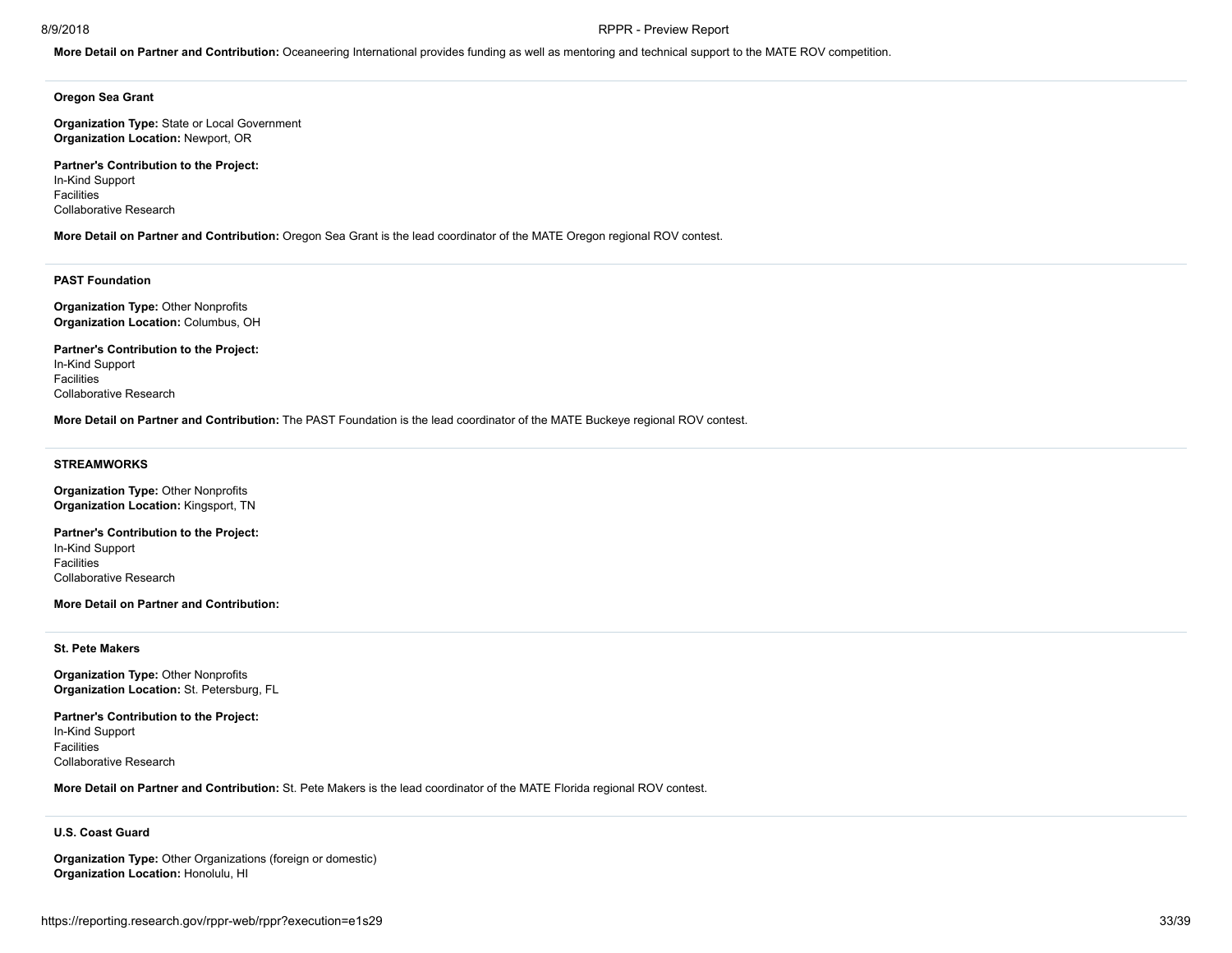In-Kind Support Facilities Collaborative Research

8/9/2018 RPPR - Preview Report

**More Detail on Partner and Contribution:** The U.S. Coast Guard base on Oahu is one of the lead coordinators of the MATE Oahu regional ROV contest.

#### <span id="page-33-0"></span>**University of Arizona**

**Organization Type:** Academic Institution **Organization Location:** Tucson, AZ

**Partner's Contribution to the Project:** In-Kind Support Facilities Collaborative Research

**More Detail on Partner and Contribution:**

## <span id="page-33-1"></span>**University of Hawaii Institute for Astronomy**

**Organization Type:** Academic Institution **Organization Location:** Hilo, HI

**Partner's Contribution to the Project:** In-Kind Support Facilities Collaborative Research

**More Detail on Partner and Contribution:** The University of Hawaii Institute for Astronomy is the lead coordinator of the MATE Big Island regional ROV contest.

## <span id="page-33-2"></span>**University of Massachusetts - Dartmouth**

**Organization Type:** Academic Institution **Organization Location:** North Dartmouth, MA

**Partner's Contribution to the Project:** In-Kind Support Facilities Collaborative Research

**More Detail on Partner and Contribution:** University of Massachusetts - Dartmouth is one of the lead coordinators of the MATE New England regional ROV contest.

#### <span id="page-33-3"></span>**University of Washington**

**Organization Type:** Academic Institution **Organization Location:** Seattle, Washington

**Partner's Contribution to the Project:** In-Kind Support Facilities Collaborative Research

<span id="page-33-4"></span>**More Detail on Partner and Contribution:** The University of Washington is the lead coordinator of the MATE Pacific Northwest regional ROV contest.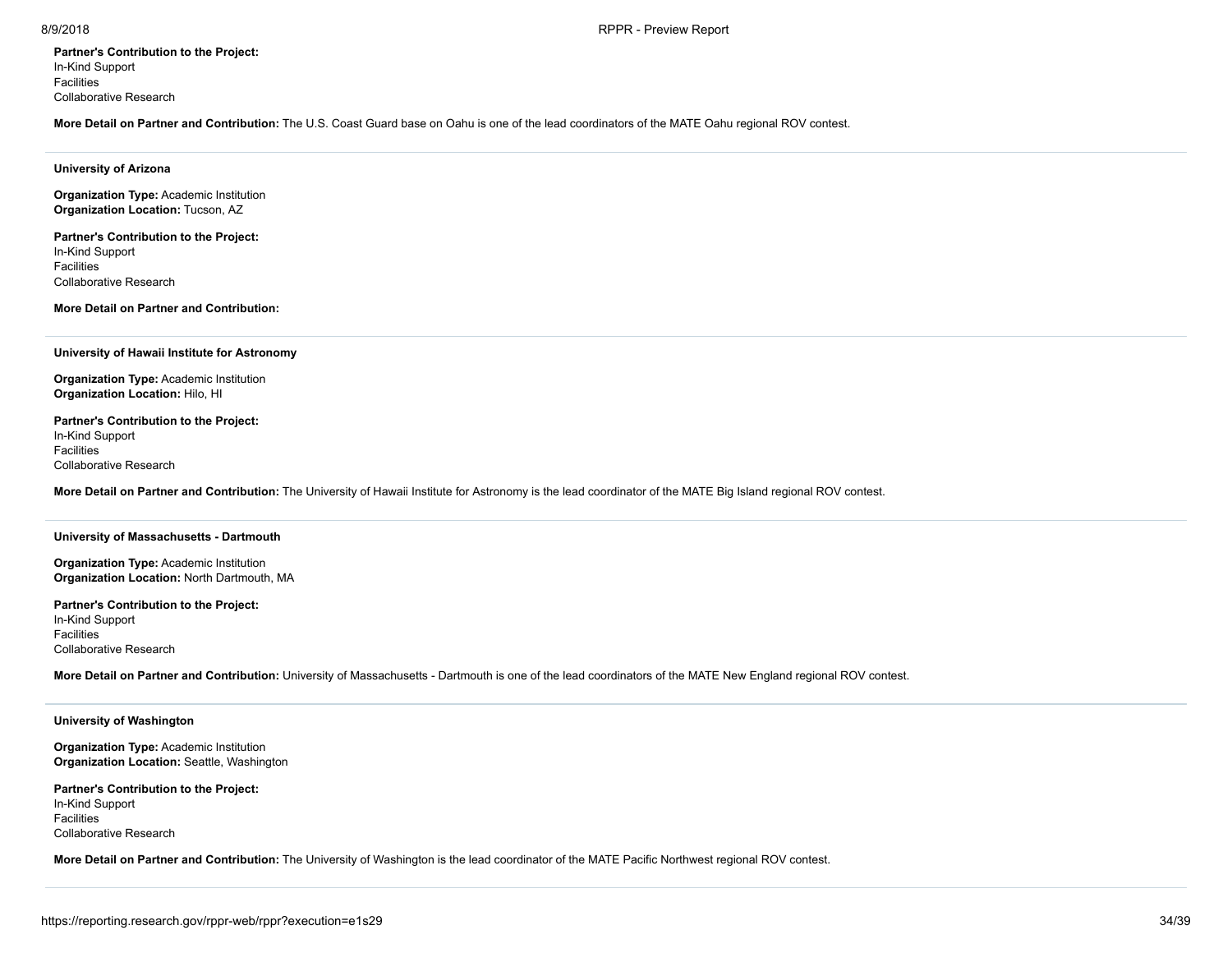#### **University of Wisconsin**

**Organization Type:** Academic Institution **Organization Location:** Milwaukee, WI

**Partner's Contribution to the Project:** In-Kind Support Facilities Collaborative Research

**More Detail on Partner and Contribution:** The University of Wisconsin is the lead coordinator of the MATE Wisconsin regional ROV contest.

#### <span id="page-34-1"></span>**Urban STEM Strategy Group**

**Organization Type:** Other Nonprofits **Organization Location:** Philadelphia, PA

**Partner's Contribution to the Project:** In-Kind Support **Facilities** Collaborative Research

**More Detail on Partner and Contribution:** The Urban STEM Strategy Group is the lead coordinator of the MATE Pennsylvania regional ROV contest.

# **What other collaborators or contacts have been involved?**

The MATE regional competition network includes programs in Canada, Hong Kong, Scotland/UK, Russia, Egypt, Turkey, and Indonesia. While the organizations that coordinate MATE programs in these regions do not benefit directly from ITEST grant funds, they do leverage the ITEST-supported activities and products. They also share their best practices and lessons learned with the competition network. These organizations (and the points of contact at each) are listed below:

Paul Brett, Marine Institute of Memorial University of Newfoundland and Labrador, St. John's, NL, Canada

Mike Duggan and Peter Oster, Nova Scotia Community College, Halifax, NS, Canada

Robin Bradbeer and Paul Hogan, Pearl Technologies, Ltd., Hong Kong as well as Philip Chui, Institute of Engineering and Technology, Hong Kong

Graeme Dunbar, John Still, David Howie, and Steve Allardyce, The Robert Gordon University, Aberdeen, Scotland

Sergey Mun, The Center for Robotics Development, Maritime State University, Vladivostok, Russia

Mahmoud Abdel Aziz, Hadath for Innovation and Entrepreneurship, Cairo, Egypt

Dr. Ihab El-Aff, EngTechs Engineering & Technology, Izmir, Turkey

Dhadhang SBW, Sekolah Robot Indonesia, Surabaya, Indonesia

# <span id="page-34-0"></span>**Impacts**

# **What is the impact on the development of the principal discipline(s) of the project?**

A number of prior reports have identified significant problems in educating, recruiting, and retaining U.S. workers for scientific, technological, and operational careers. Such workers are critical for building and operati much of the nation's infrastructure and for sustaining growth and innovation. The lack of appropriately educated workers is especially pronounced in ocean fields, such as deep water ocean exploration; the engineering of specialized tools and instruments for remote, harsh environments; and the management and use of ocean resources (particularly, renewable resources). The graying trend in the marine workforce adds to the urgency of educating new technical professionals that will adapt and excel in the rapidly advancing ocean workplace.

Workforce studies previously conducted by the MATE Center and funded by the Office of Naval Research identified more than twenty STEM-based ocean occupations that are currently limiting the growth of ocean industries because of the lack of qualified personal. At the top of the list are the following occupations: electronics/marine technicians; engineers (electrical, mechanical, civil/structural); and computer scientists (sof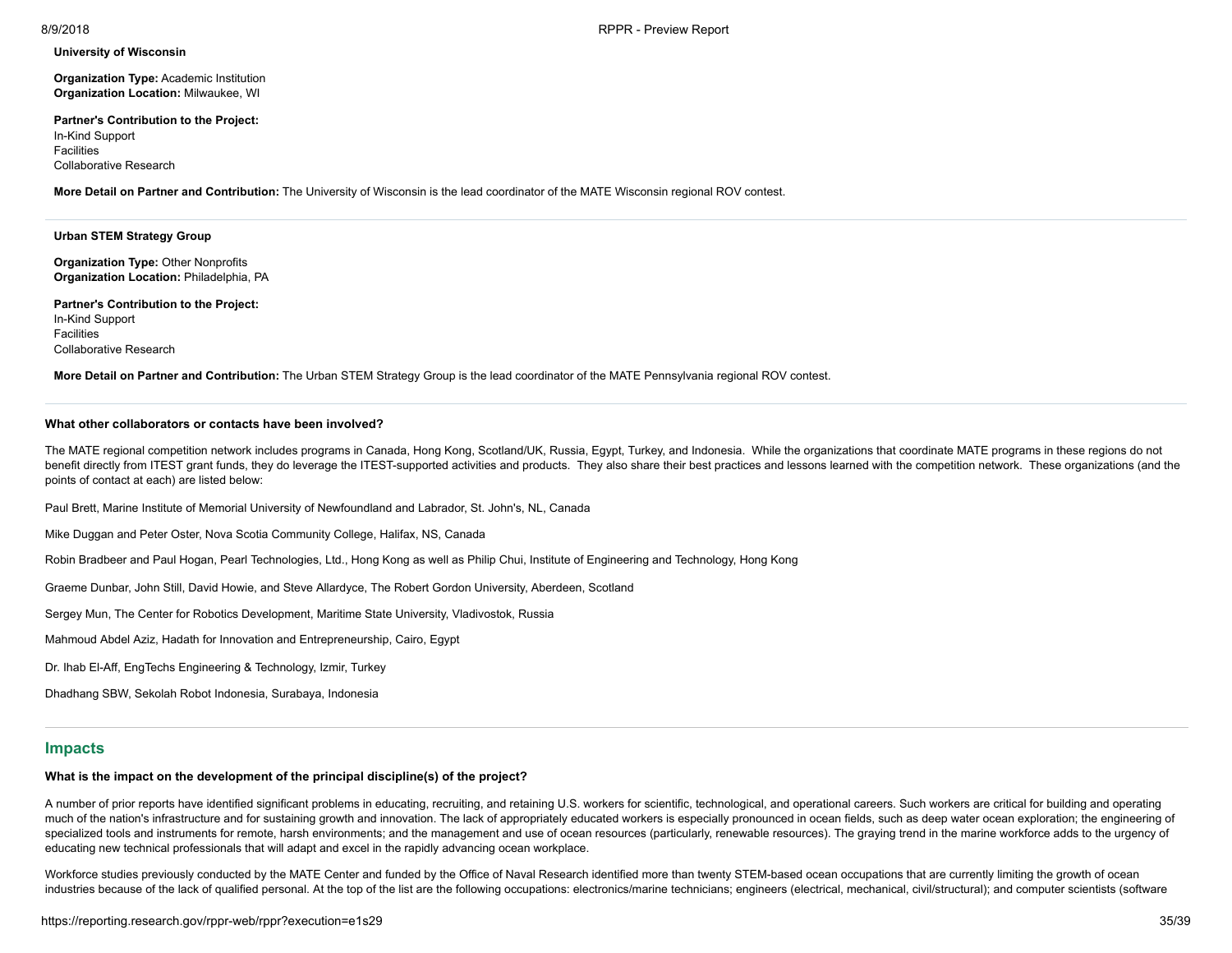application developers, computer programmers, hardware developers).

However, these are not "just" engineers, technicians, and computer scientists; these are professionals that understand ocean applications within their field. For example, ROV technicians in support of ocean operations must have an understanding of ocean science in addition to engineering and computer science since all commercial ROVs possess computer-controlled systems and must be maintained, repaired, and modified in remote locations far from port. These skills sets are transferable to almost every sector of the economy that uses robotics, automation, and computer-controlled systems.

Every year, the ocean attracts thousands of students to pursue degrees in biology because that is a discipline that most students associate with ocean careers. However, the opportunity and compensation in ocean-related engineering, technology, and computer science fields is much greater than the biological sciences. Combining STEM education with ocean applications via the MATE ROV competition network provides students with a pathway to achieve their goals, including the gainful employment that is so critical to engaging students from economically disadvantaged environments. For the ocean occupations in greatest need of qualified individuals, the early education and career preparation is similar. This includes applied math, critical and creative thinking, and design and innovation, which, during the competitions, are presented in an engaging environment that simulates the high-performance workplace.

### **What is the impact on other disciplines?**

Covered above under "What is the impact on the development of the principal discipline(s) of the project?"

#### **What is the impact on the development of human resources?**

The work of this project supports the development of a diverse ocean STEM workforce, outlining and allowing students to see a career pathway from upper elementary school to middle and high school to college and into the workplace. It is also providing valuable workplace experience; all of the ROV kits funded by this grant are assembled, packaged, and shipped by community college students (Please see the ACCOMPLISHMENTS section for details.)

The findings of the alumni survey demonstrate the impact on workforce development. This survey, which was launched in June 2015, gathered data on students' education and employment. Four hundred thirty-two student alumni responded. A sampling of results is presented below; for additional details, please see the Year 3 Evaluation Report.

- · Among the 220 alumni who earned a college degree, 85% earned a degree in a STEM discipline.
- · Among the 236 current college and university students, 85% are studying towards a STEM degree.
- Among the employed alumni (N=320), 73% are currently working a STEM-related job, and 22% currently or previously worked a job related to ROVs or other underwater technologies.
- · Two-thirds (67%, N=432) of the alumni credit the ROV competition with influencing their educational or career path "to a great extent" or "somewhat".
- · The ROV competition played a role in alumni attaining employment (37%), admittance into educational programs/college/university (36%), internships (30%), awards (21%), and scholarships (21%).

We plan to launch a second competition alumni survey this fall, employing new strategies (e.g., social media, the newly created MATE Alumni LinkedIn Group) for reaching more past participants.

#### **What is the impact on physical resources that form infrastructure?**

Progress on the MATE workshop continued, with additional space secured for inventory, all of which improved the working environment for the community college students who assemble the MATE ROV kits (see the "MATE store" referenced in ACCOMPLISHMENTS).

#### **What is the impact on institutional resources that form infrastructure?**

Nothing to report.

#### **What is the impact on information resources that form infrastructure?**

Nothing to report.

#### **What is the impact on technology transfer?**

The MATE ROV kits are sold through our SeaMATE online store [\(www.marinetech.org/store/](http://www.marinetech.org/store/)). In addition to the kits provided through ITEST, schools, camps, museums, and parents across the country are also buying kits directly from us; from July 1, 2017 to June 30, 2018, we sold more than \$458,000 worth of ROV related items (ROV kits, textbooks, and ROV supplies).

#### **What is the impact on society beyond science and technology?**

Through the impacts described under ACCOMPLISHMENTS, the work of this project is helping to prepare and create a more scientific- and technology-literate society.

Please also see the Leveraging ITEST Activities/Funding, Using ROVs Outside the Competition, Broader Impacts on Teachers and Institutions sections of the Year 5 Evaluation Report.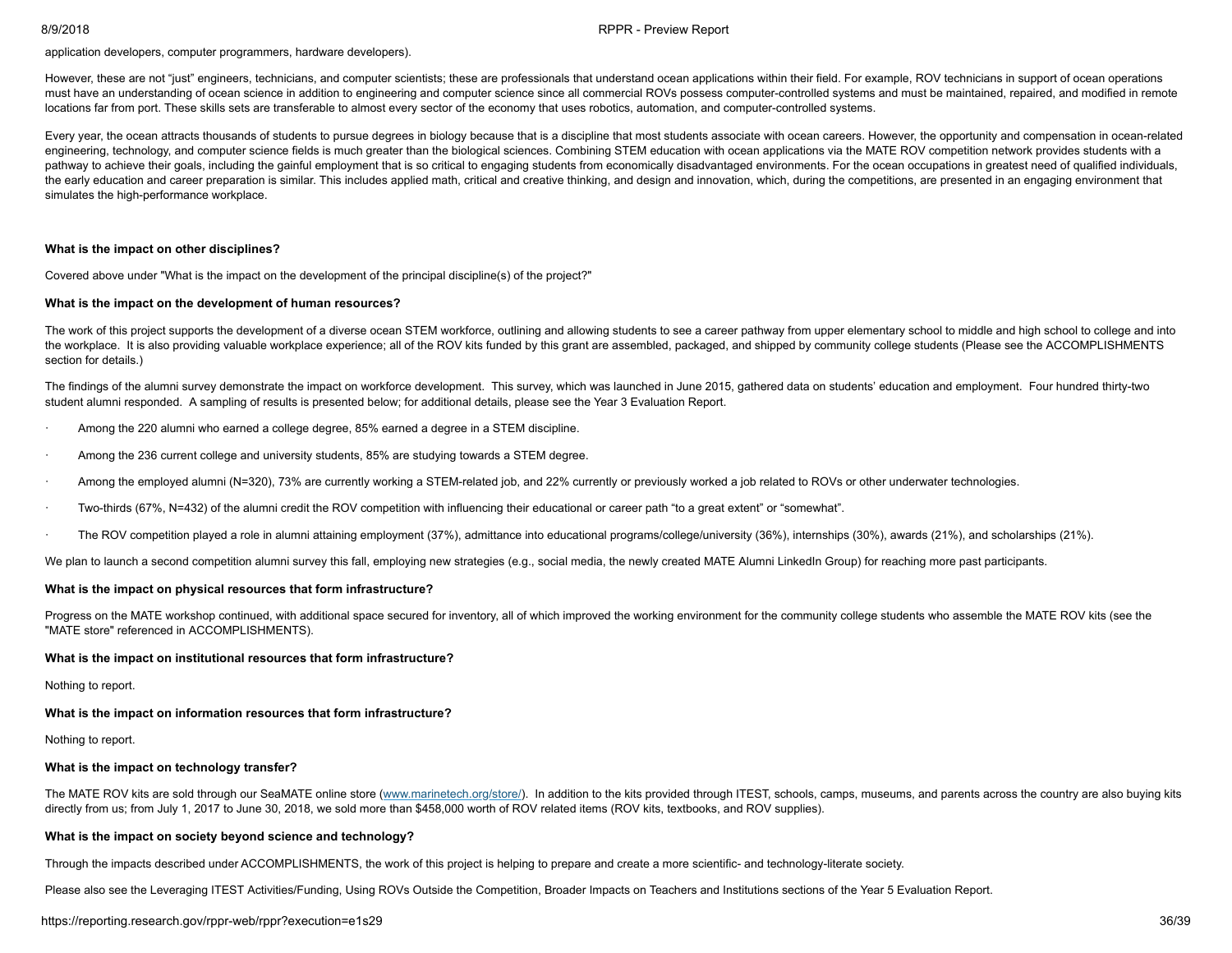# <span id="page-36-0"></span>**Changes/Problems**

# **Changes in approach and reason for change**

In our grant proposal, we set a goal to improve multi-year participation (as a percentage of total students) by 5% a year over the duration of the grant. After three years of evaluating the data, we realize that the way th defined that goal did not take into consideration the full picture. As the competition network continues to expand, by definition, it draws in new, first-time competitors. For example, between Year 1 and Year 2, we added 1 new regional program and between Year 2 and Year 3, we added 3 new regional programs. So, while the percentage of multi-year students declined slightly from Year 1 to Year 2 (42% in Year 1 vs. 40% in Year 2), the number of multi-year students increased from 1,345 to 1,537, an increase of 14%. And, while the percentage of multi-year students declined slightly from Year 2 to Year 3 (40% in Year 2 vs. 38% in Year 3), the number of multi-year students increased from 1,537 to 2,016, an increase of 32%.

In Year 3's annual report, we proposed a revision to that goal: that the overall number of multi-year participants will increase by at least 10% each year over the duration of the grant.

From Year 3 to Year 4, the number of multi-year students increased from 2,038 to 2,118, an increase of only 5%. We did not reach our goal. However, we have a very likely explanation for this.

In 2016 and prior years, the answer choices to the question "how many years have you participated in the MATE competition?" were:

- This is my first year!
- 1
- 
- 2
- 
- 3
- 4
- 5
- Etc.

We recognized that there could be some confusion on which choice is most appropriate for a first-year, first-time student - i.e., do you answer this is my first year or 1? So, in 2017 (Year 4), we revised the answer choice to:

- This is my first year!

- $-2$
- 3
- 
- 4
- 5

Etc.

This revision likely accounts for the small increase in overall multi-year students from Year 3 to Year 4.

We also investigated this further and, in February 2018, the registration data for Year 4 was cleaned and a new approach was taken to compiling the numbers. Comparing Year 4 to Year 5 using this new approach, the number of multi-year students decreased from 1,472 to 1,433. We did not reach our goal, but rather lost ground (3%).

Digging deeper, we see that this decrease can be attributed to decreases in multi-year student within several of our regional events. It is likely that these decreases represent high school students who have graduated and either entered the workforce or moved onto a post-secondary institution where there currently isn't a MATE team.

We will continue to explore this during our one-year, no-cost extension.

NSF's expectation is that the scope of activities will include elaborations and/or revisions that are discussed in pre-award negotiations. The Annual Report and Evaluation Report submitted do not specifically address several NSF questions/requests and PI elaborations/revisions that were included in the pre-award negotiations.

During negotiation, additional information was requested about the mechanism by which implementation fidelity (or adaptation) of the ROV intervention across regions would be documented.

Action2B1: Please clarify what was accomplished during Year 3 pertaining to the work you proposed in your responses, including: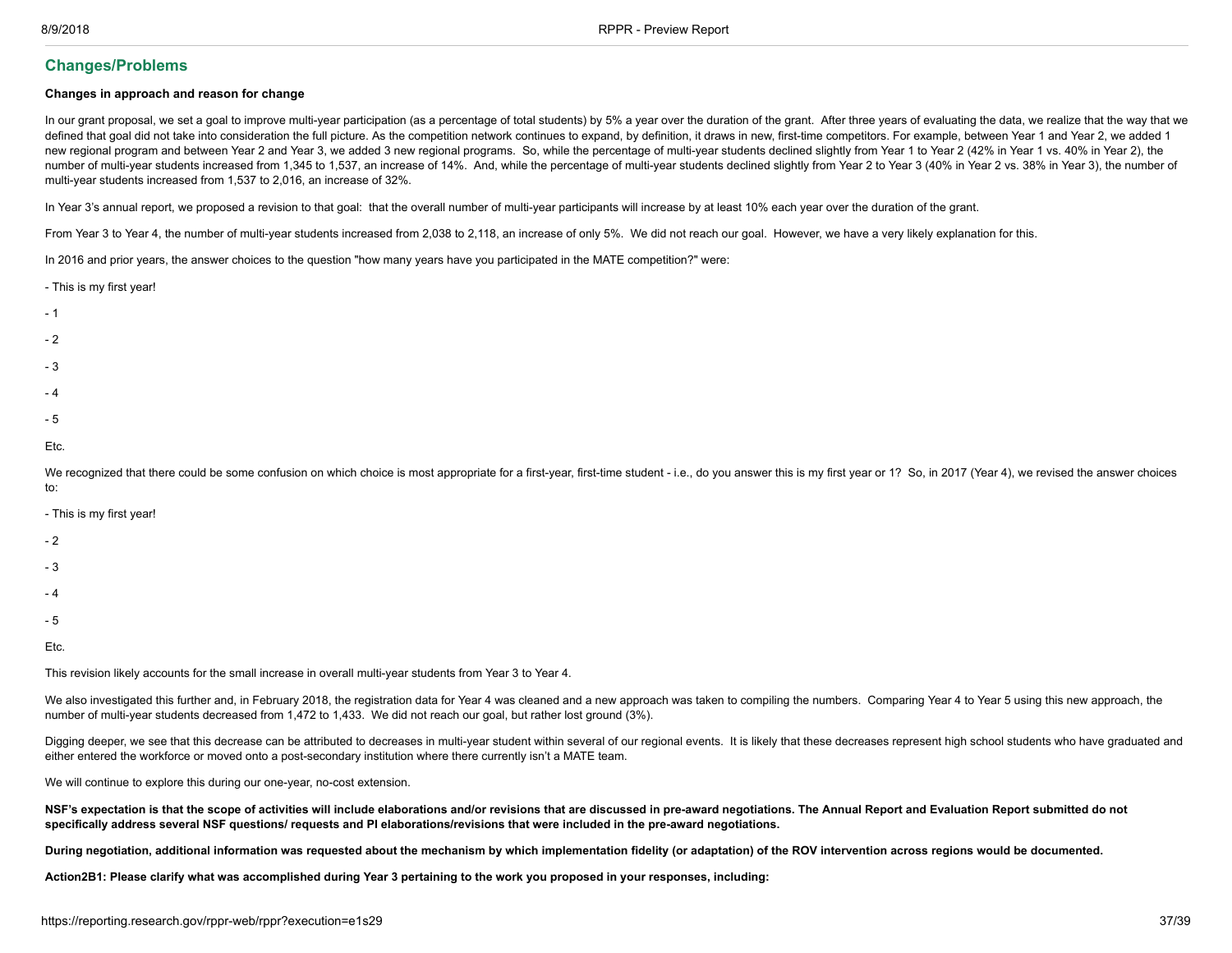#### 8/9/2018 RPPR - Preview Report

#### conducting face-to-face observations of a subset of the regional efforts.

In Year 5 we were not able to conduct face-to-face observations of any regional contests. (Note: One Co-PI attends the Pacific Northwest regional each year; the PI and other Co-PI coordinate the Monterey regional contest.) However, we did send a MATE staff member to assist with the regional on Oahu. He ensured consistency and branding. And a MATE mentor/volunteer worked closely with the inaugural regional on Guam to ensure fidelity – from prop construction to judging and more.

In addition, we are planning to hold another regional coordinators meeting during our one-year, no-cost extension. Currently 22 regional coordinators and 6 MATE staff are planning to attend the meeting, which will take place in Monterey September 12-13, 2018.

As with previous regional coordinator meetings, the overarching goal of this meeting is to strengthen the MATE competition community as well as to discuss strategies for sustainability, especially with the ITEST grant ending. In addition, during the meeting we will 1) debrief the 2018 competition season and provide a preview of 2019 mission tasks; 2) share best practices and lessons learned; 3) discuss changes and improvements for next year; and 4) provide professional development on a 2019 competition "prop." Our evaluator will also share the results of the 2018 competition surveys.

We believe that these discussions and activities will further help to build community and increase regional fidelity across the network.

Action 2B2: Please clarify whether you have you have considered or established any mechanism for studying the artifacts from the professional development and/or competition experiences for assessing **implementation across regions in the event observations were not conducted?**

#### See Action 2B1.

**Actual or Anticipated problems or delays and actions or plans to resolve them**

NSF's expectation is that the scope of activities will include elaborations and/or revisions that are discussed in pre-award negotiations. The Annual Report and Evaluation Report submitted do not specifically address several NSF questions/requests and PI elaborations/revisions that were included in the pre-award negotiations.

During negotiation, additional information was requested about the instruments and processes used to collect outcome data and the technical quality of those instruments, with the clear purpose of moving **the research/evaluation beyond self-report.**

#### Action 2A: Please clarify what was accomplished during Year 5 pertaining to the work you proposed in your responses that intended to:

• improve the internal consistency of existing surveys by adding questions and standardizing the question constructs;

In Year 4, we worked with Dr. Min Li to improve the consistency and validity of the four existing post-competition surveys: student, instructor, parent, and judge/volunteer. It was determined that the changes made at her suggestion in the prior year had effectively improved consistency and validity.

compare survey data against students' NSC data to provide an additional form of survey validation;

Please see the Year 5 Evaluation Report for information regarding our work with the National Student Clearinghouse (NSC).

• employ a process for validating competition scoring rubrics and determining and/or establishing methods for ensuring inter-rater reliability of competition scoring such that they may be used as an indicator of student learning; and

In Year 5, we continued our work with Dr. Min Li on the alignment study of competition scoring rubrics. The alignment study focuses on how the scoring (i.e. "coding") categories can be mapped back to (1) the competition manual in terms of how the students are mentored or guided and (2) the standards from the engineering portion of the NGSS, 21st Century Skills, and College Readiness documents.

Dr. Li's report was not available at the time of our annual report's submission. Her report will be submitted separately, directly to our NSF Program Officer, when available.

We did not conduct validity studies in Year 5 to decide whether scores assigned by judges are comparable to Dr. Li's evaluation. We will conduct those studies during our one-year, no-cost extension.

design, pilot, and assess psychometric quality for NGSS-aligned pre-post knowledge tests (and for the above competition scoring), with the assistance of Dr. Min Li. Please see "What opportunities for training and professional development has the project provided?" 2a and the Year 5 Evaluation Report.

#### During negotiation, additional information was requested regarding other study designs that might be employed, such as interrupted time series design and/or use of state longitudinal data, to collect more **reliable estimates of the average impact of the intervention.**

#### Action 2C: Please clarify what was accomplished during Year 1 pertaining to the work you proposed in your responses, including:

employing the "modified time series design" that included one pretest of knowledge and attitudes, several interim knowledge tests (quizzes at the end of each module), post- and follow up tests of knowledge and attitudes with possible triangulation with competition scores.

Please see "What opportunities for training and professional development has the project provided?" 2a and the Year 5 Evaluation Report.

#### **Changes that have a significant impact on expenditures**

Nothing to report.

#### **Significant changes in use or care of human subjects**

https://reporting.research.gov/rppr-web/rppr?execution=e1s29 38/39